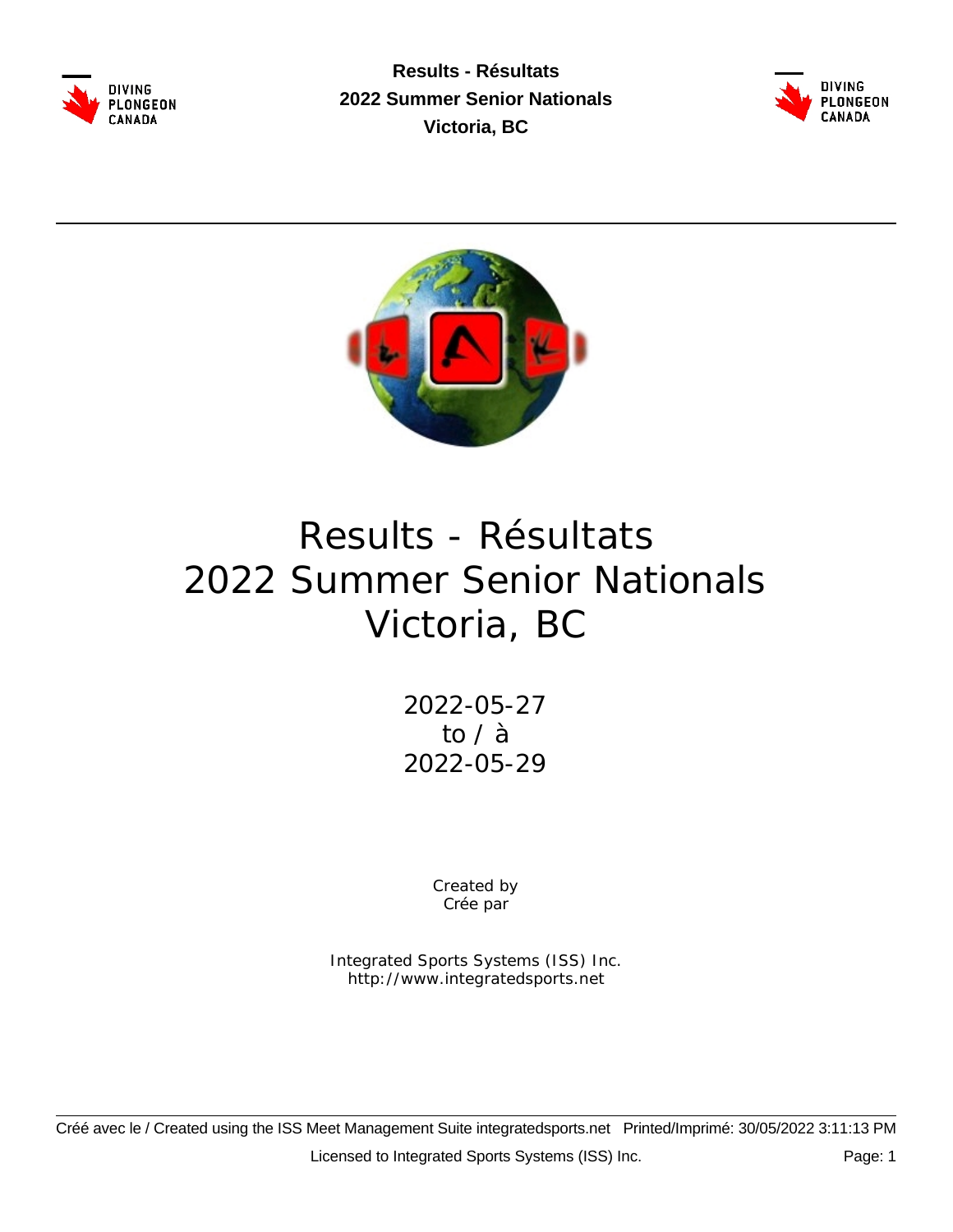



# Club

- # Club
- 1 1. AGAMI CLUB DE PLONGEON AGAMI, QC
- 7 2. BOARDWORKS BOARDWORKS, BC
- 1 3. CALGARY DIVE CALGARY, AB
- 13 4. CAMO CAMO, QC
- 5 5. ENVOL PLONGEON L`ENVOL, QC
- 2 6. FOREST CTY FOREST CITY DIVING CLUB, ON
- 1 7. NEPEAN OTT NEPEAN-OTTAWA DIVING CLUB, ON
- 1 8. ONDC OTTAWA NATIONAL, ON
- 4 9. PCDC POINTE CLAIRE DIVING CLUB, QC
- 4 10. SASKATOON SASKATOON DIVING CLUB, SK
- 8 11. TDA TORONTO DIVING ACADEMY
- 2 12. WHITE ROCK WHITE ROCK DIVERS, BC
- 49 Total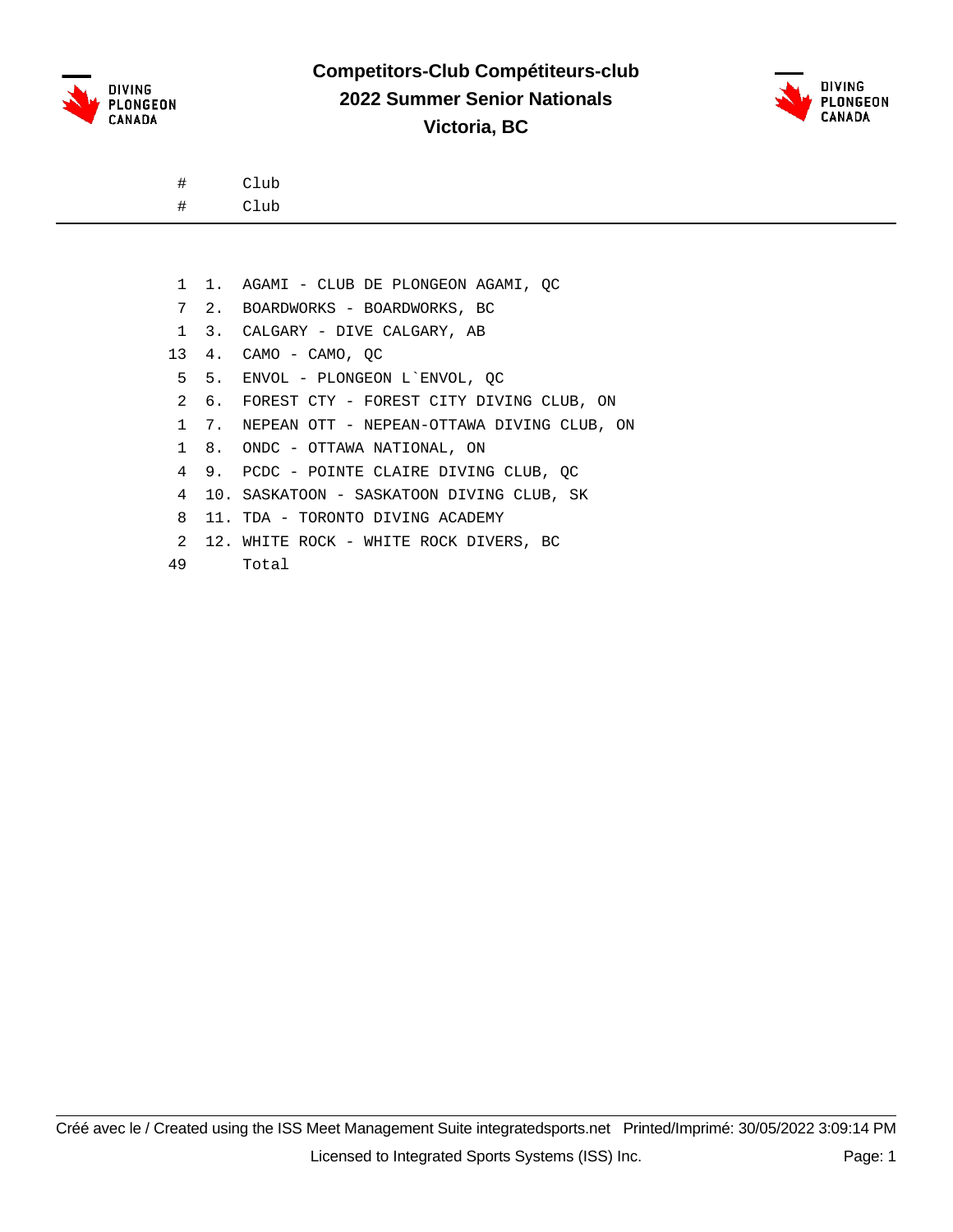

#### **Competitors-Compétiteurs 2022 Summer Senior Nationals Victoria, BC**



| #     | Name                          | Group       | Club              | Sex     | 1M             | 3M             | Plat           |
|-------|-------------------------------|-------------|-------------------|---------|----------------|----------------|----------------|
| #     | Nom                           | Groupe      | Club              | Sexe 1M |                | 3М             | Plat           |
| 1.    | BATALLA, RENÉE                | 0pen        | <b>BOARDWORKS</b> | F       |                |                | $^{\circledR}$ |
| 2.    | HAYES, KAYDEN                 | Open        | <b>BOARDWORKS</b> | F       |                |                | $^{\circledR}$ |
| 3.    | LU, KEIRA                     | Open        | <b>BOARDWORKS</b> | F       | ®              | $^{\circledR}$ |                |
| 4.    | LUCOE, TANESHA                | Open        | <b>BOARDWORKS</b> | F       | $^{\circledR}$ |                | $^{\circledR}$ |
| $5$ . | TOTH, CELINA                  | Open        | <b>BOARDWORKS</b> | F       |                |                | $^{\circledR}$ |
| б.    | BELANGER, ELOISE              | Open        | CAMO              | F       | $^{\circledR}$ |                | $^{\circledR}$ |
| 7.    | CHAMANDY, OLIVIA              | Open        | CAMO              | F       |                | $^{\circledR}$ |                |
| 8.    | HENDERSON, SIOBHAN            | Open        | CAMO              | F       | ®              | $^{\circledR}$ |                |
| 9.    | JASMIN, AMÉLIE-LAURA          | Open        | CAMO              | F       | ®              | $^{\circledR}$ |                |
|       | 10. LABERGE, MATHILDE         | Open        | CAMO              | F       | $^{\circledR}$ | $^{\circledR}$ |                |
|       | 11. LEATHEAD, SIMONE          | 0pen        | CAMO              | F       | $^{\circledR}$ | $^{\circledR}$ |                |
|       | 12. LEGAULT, JORDANE          | Open        | CAMO              | F       | ®              | $^{\circledR}$ |                |
|       | 13. VALLEE, MIA               | 0pen        | CAMO              | F       | ®              | $^{\circledR}$ |                |
|       | 14. WARE, PAMELA              | Open        | CAMO              | F       | $^{\circledR}$ | $^{\circledR}$ |                |
|       | 15. BOISVERT, JULIANNE        | Open        | ENVOL             | F       |                | $^{\circledR}$ | $^{\circledR}$ |
|       | 16. FUNG, KATELYN             | Open        | FOREST CTY        | F       |                | ®              | $^{\circledR}$ |
|       | 17. MILLER, KATE              | Open        | NEPEAN OTT        | F       |                | $^{\circledR}$ | $^{\circledR}$ |
|       | 18. GRANT, KATHRYN            | Open        | ONDC              | F       | $^{\circledR}$ | $^{\circledR}$ |                |
|       | 19. MCKAY, CAELI              | Open        | PCDC              | F       |                |                | $^{\circledR}$ |
|       | 20. PALKHIVALA, SONYA         | Open        | PCDC              | F       |                | $^{\circledR}$ |                |
|       | 21. DECK, PRESLEY             | Open        | SASKATOON         | F       | ®              | $^{\circledR}$ |                |
|       | 22. ERLAM, MARGO              | Open        | SASKATOON         | F       | $^{\circledR}$ | $^\circledR$   |                |
|       | 23. CONN, TATIANA             | Open        | TDA               | F       |                |                | $^{\circledR}$ |
|       | 24. DICK, ELAENA              | Open        | TDA               | F       |                |                | $^\circledR$   |
|       | 25. ZUECHNER, AISLINN         | Open        | TDA               | F       | ®              |                |                |
|       | 26. MCLEOD, MICHELLE          | Open        | WHITE ROCK        | F       | ®              | ®              |                |
|       | 27. GOULET, ARNAUD            | Open        | AGAMI             | М       | $^{\circledR}$ | $^{\circledR}$ | $^{\circledR}$ |
|       | 28. HATTIE, BRYDEN            | Open        | <b>BOARDWORKS</b> | M       | $^{\circledR}$ | $^{\circledR}$ |                |
|       | 29. PAUL, CARSON              | Open        | <b>BOARDWORKS</b> | М       |                |                | $^{\circledR}$ |
|       | 30. ABRAMOWICZ, TAZMAN        | Open        | CALGARY           | М       | $^\circledR$   | $^{\circledR}$ |                |
|       | 31. ABRAMOWICZ, TAZMAN        | $F -$ Group | CALGARY           | М       |                | ®              |                |
|       | 32. FOFANA, CÉDRIC            | Open        | CAMO              | М       | $^{\circledR}$ | ®              |                |
|       | 33. FOFANA, CÉDRIC            | $F -$ Group | CAMO              | М       |                | $^{\circledR}$ |                |
|       | 34. GAUTHIER, OLIVIER         | Open        | CAMO              | М       | ®              | $^{\circledR}$ |                |
|       | 35. GOSSELIN-PARADIS, LAURENT | Open        | CAMO              | М       |                | $^{\circledR}$ |                |
|       | 36. TESSIER, BENJAMIN         | Open        | CAMO              | М       |                |                | $^{\circledR}$ |
|       | 37. BRISSON, MATHYS           | Open        | <b>ENVOL</b>      | М       | ®              | $^{\circledR}$ |                |
|       | 38. CULLEN, MATT              | Open        | ENVOL             | М       |                |                | ®              |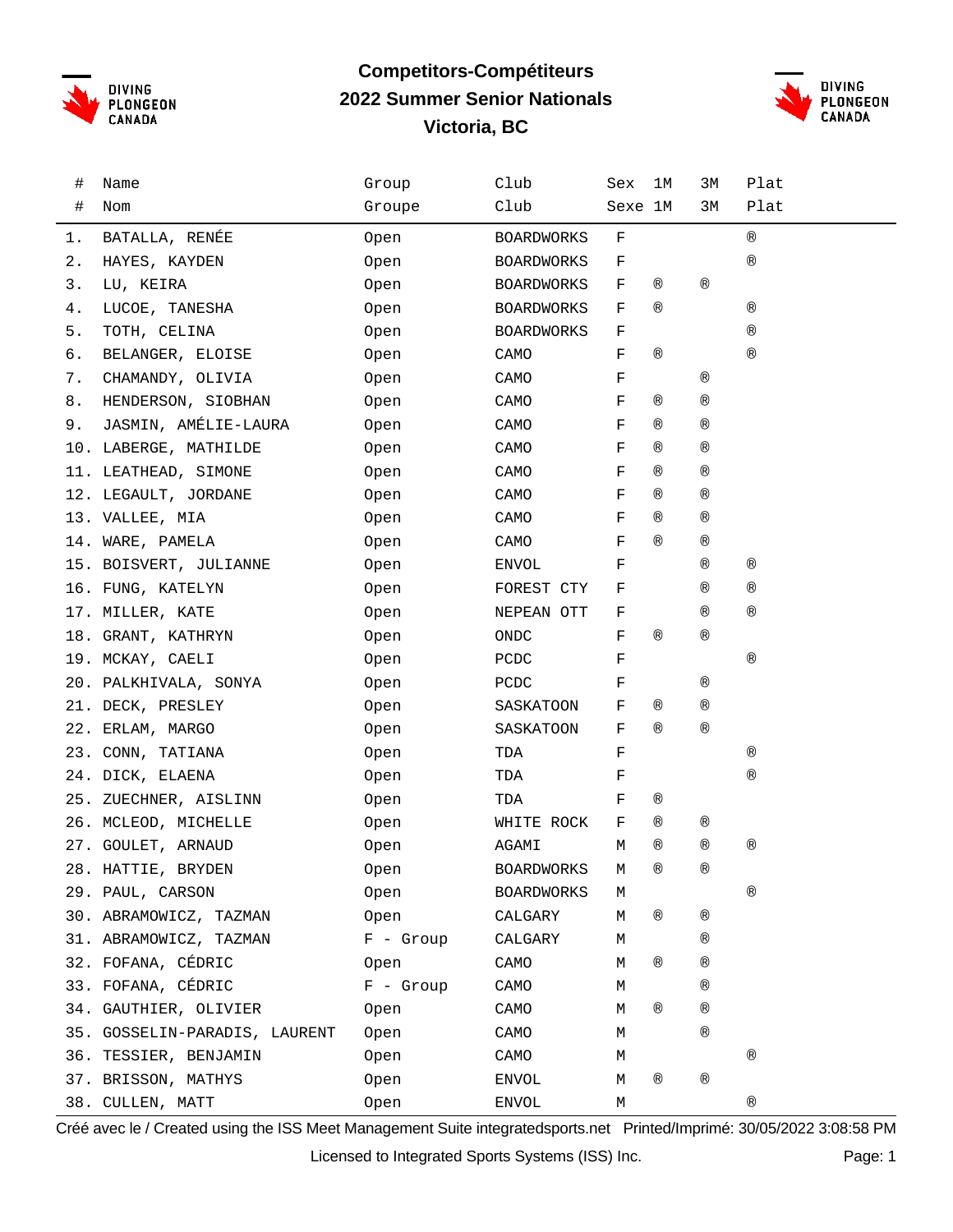

### **Competitors-Compétiteurs 2022 Summer Senior Nationals Victoria, BC**



| # | Name                       | Group       | Club         | Sex     | 1M  | 3M             | Plat           |
|---|----------------------------|-------------|--------------|---------|-----|----------------|----------------|
| # | Nom                        | Groupe      | Club         | Sexe 1M |     | 3M             | Plat           |
|   | 39. LEFEBVRE, ETIENNE      | Open        | ENVOL        | М       | (R) | (R)            |                |
|   | 40. ROLLAND, JULES         | Open        | <b>ENVOL</b> | M       | (R) | (R)            |                |
|   | 41. CHAMBERS, NIGEL        | Open        | FOREST CTY   | M       |     |                | $^{\circledR}$ |
|   | 42. CIPRICK, THOMAS        | Open        | PCDC         | М       | (R) | (R)            |                |
|   | 43. ZSOMBOR-MURRAY, NATHAN | Open        | PCDC         | М       |     |                | (R)            |
|   | 44. ZSOMBOR-MURRAY, NATHAN | $F -$ Group | PCDC         | М       |     |                | $^{\circledR}$ |
|   | 45. MARKENTIN, BJORN       | Open        | SASKATOON    | М       | (R) | (R)            |                |
|   | 46. WIENS, RYLAN           | Open        | SASKATOON    | М       |     |                | $^{\circledR}$ |
|   | 47. WIENS, RYLAN           | $F -$ Group | SASKATOON    | М       |     |                | (R)            |
|   | 48. BERNARD, NOAH          | Open        | TDA          | М       | (R) | $^{\circledR}$ |                |
|   | 49. MEJIA, CIRO            | Open        | TDA          | М       | (R) | $^{\circledR}$ |                |
|   | 50. REESOR, EMMITT         | Open        | TDA          | М       | (R) | (R)            |                |
|   | 51. TOBIN, BEN             | Open        | TDA          | М       | (R) | (R)            |                |
|   | 52. VAVITSAS, GEOFFREY     | Open        | TDA          | М       | (R) | (R)            |                |
|   | 53. BAKER, CARTER          | Open        | WHITE ROCK   | М       |     |                | $^\circledR$   |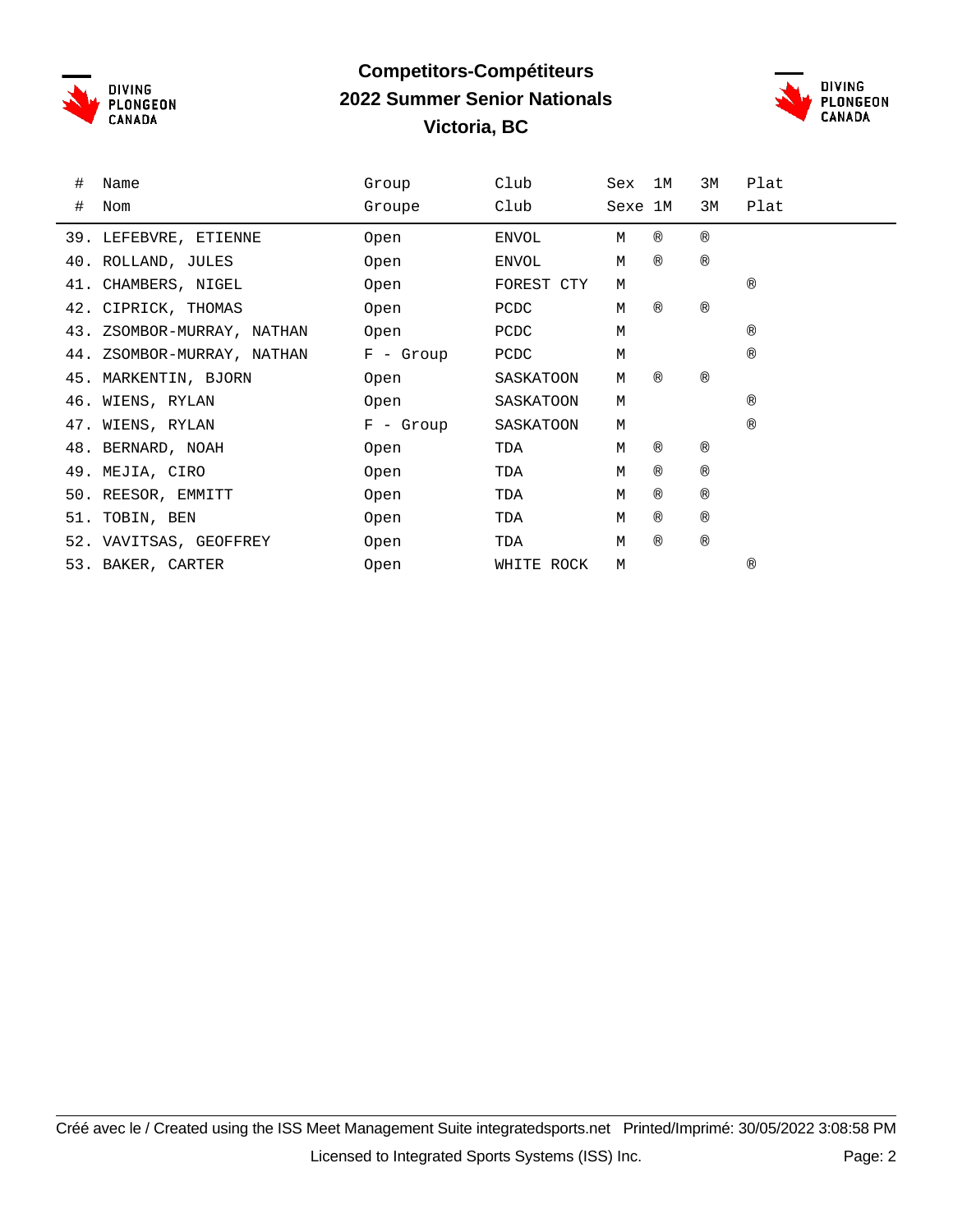

## **Competitors-Event Compétiteurs-épreuve**



### **2022 Summer Senior Nationals**

**Victoria, BC**

| $\#$ | Group  | Sex         | Event        |
|------|--------|-------------|--------------|
| #    | Groupe |             | Sexe Epreuve |
|      |        |             |              |
| 15   | Open   | F           | 1 M          |
| 15   | Open   | М           | 1 M          |
| 17   | Open   | $\rm F$     | 3 M          |
| 16   | Open   | М           | 3 M          |
| 11   | Open   | $\mathbf F$ | Platform     |
| 8    | Open   | М           | Platform     |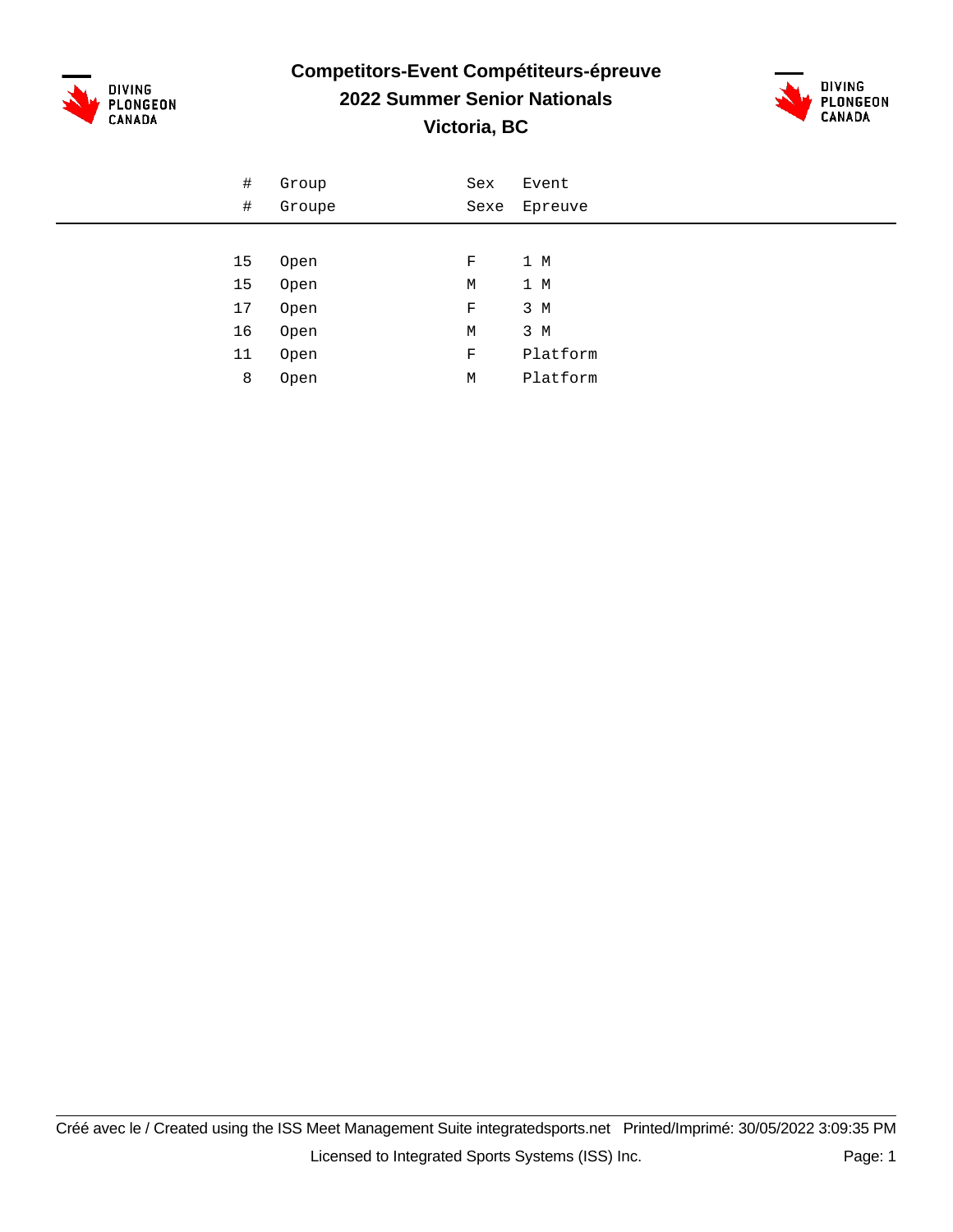

### **Judges-Officiels 2022 Summer Senior Nationals Victoria, BC**



| Name | Club |
|------|------|
| Nom  | Club |

 BARRETT, ERYN BUSH, BARB JOSTEN, JOSIE MORNEAU, HELENE PETERSON, GORDON POWER, STEVE SEHN, ERIC SHIELDS, BJ TOTH, SARA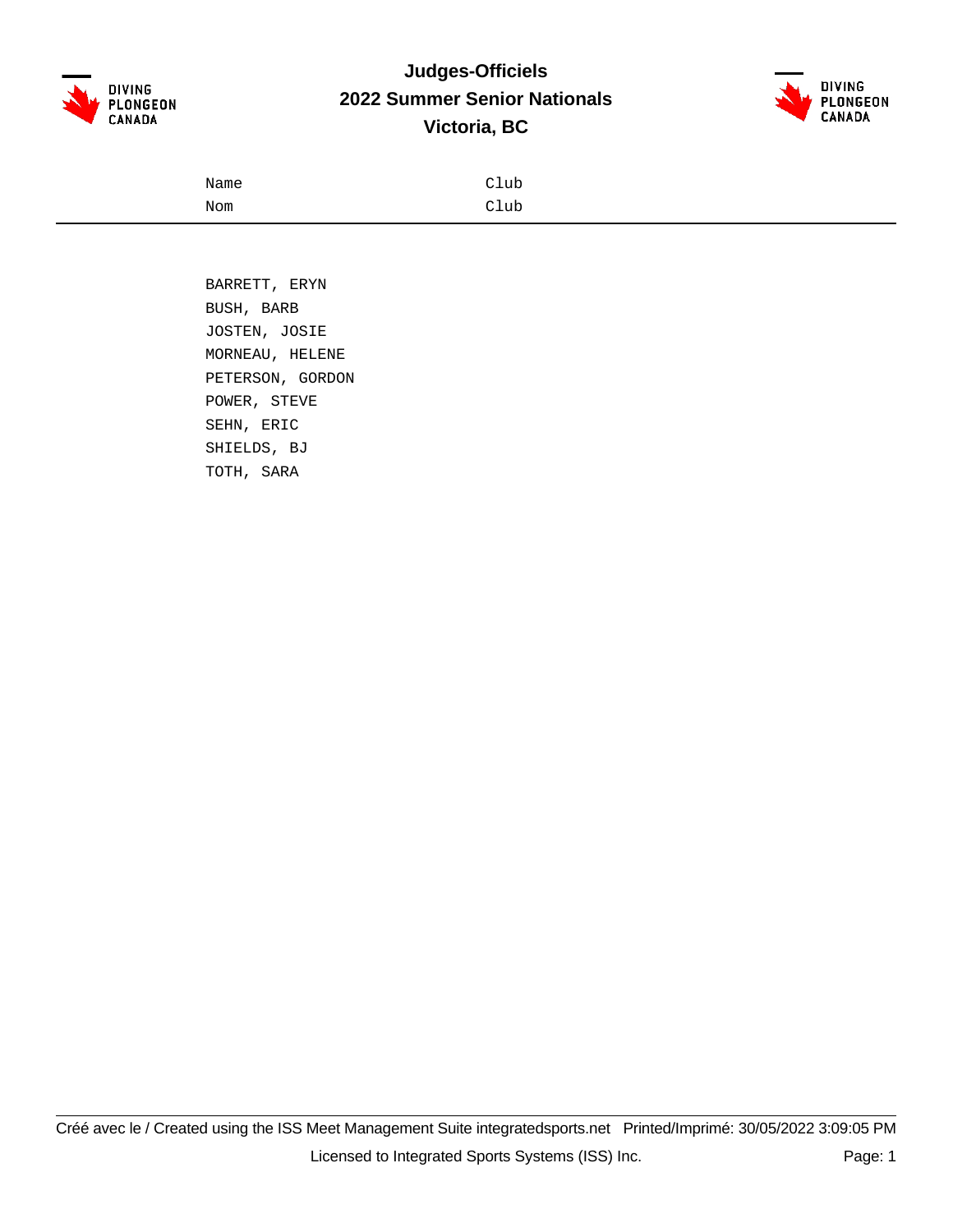



| Ex. Order Name | Group  | Club | Sex  |
|----------------|--------|------|------|
| Ex. Ordre Nom  | Groupe | Club | Sexe |

#### START LIST / LISTE DE DÉPART (10:00)

| 1.    | LEFEBVRE, ETIENNE  | Open | ENVOL      | M |
|-------|--------------------|------|------------|---|
| $2$ . | BRISSON, MATHYS    | Open | ENVOL      | M |
| 3.    | MARKENTIN, BJORN   | Open | SASKATOON  | M |
| 4.    | VAVITSAS, GEOFFREY | Open | TDA        | M |
| 5.    | HATTIE, BRYDEN     | Open | BOARDWORKS | M |
| б.    | FOFANA, CÉDRIC     | Open | CAMO       | M |
| 7.    | TOBIN, BEN         | Open | TDA        | M |
| 8.    | ROLLAND, JULES     | Open | ENVOL      | M |
| 9.    | ABRAMOWICZ, TAZMAN | Open | CALGARY    | M |
| 10.   | GAUTHIER, OLIVIER  | Open | CAMO       | M |
| 11.   | GOULET, ARNAUD     | Open | AGAMI      | M |
| 12.   | BERNARD, NOAH      | Open | TDA        | M |
| 13.   | REESOR, EMMITT     | Open | TDA        | M |
| 14.   | MEJIA, CIRO        | Open | TDA        | M |
| 15.   | CIPRICK, THOMAS    | Open | PCDC       | M |
|       |                    |      |            |   |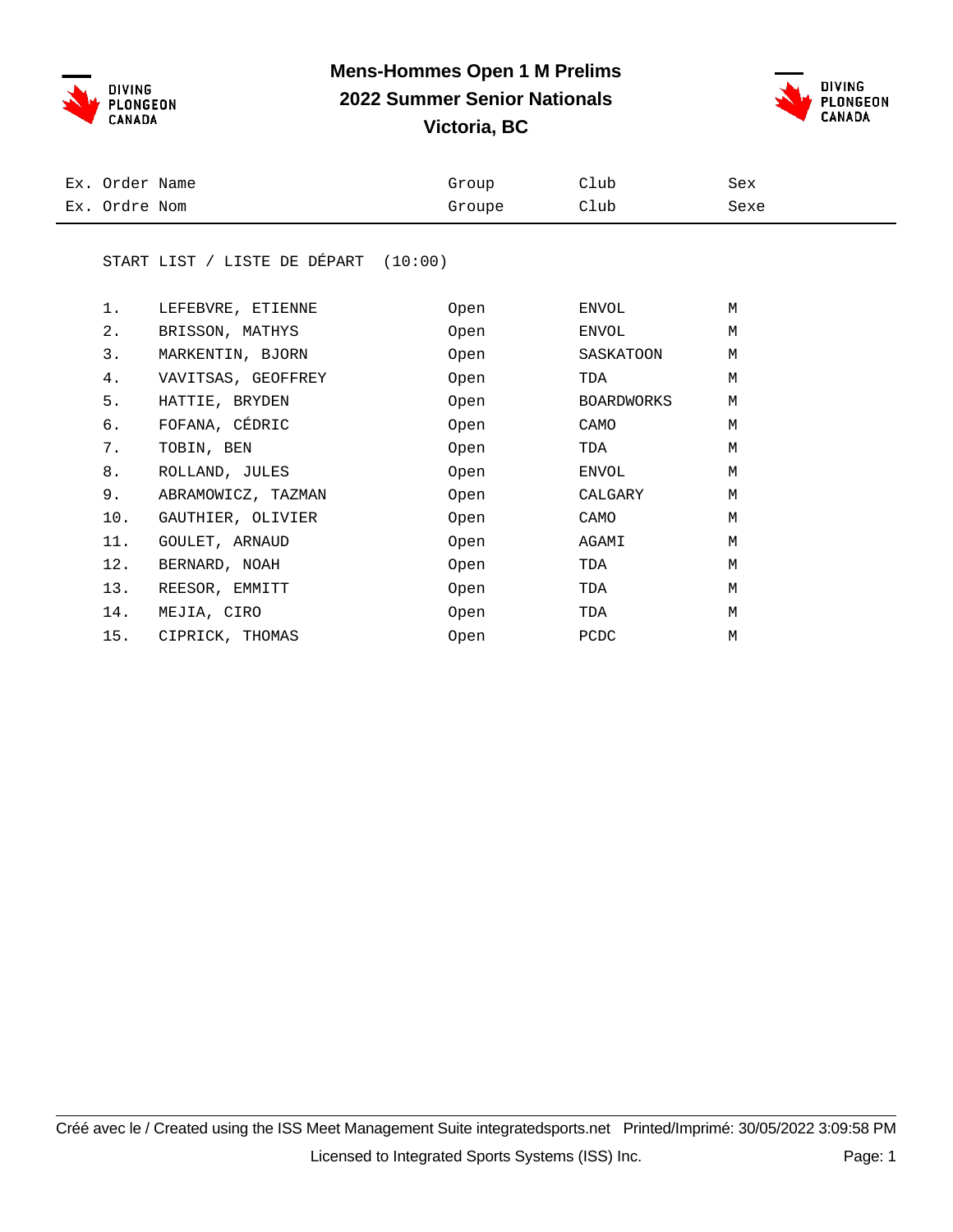



| Ex. Order Name | Group  | Club | Sex  |
|----------------|--------|------|------|
| Ex. Ordre Nom  | Groupe | Club | Sexe |

#### START LIST / LISTE DE DÉPART (13:55)

| 1. | CIPRICK, THOMAS    | Open        | PCDC              | M |
|----|--------------------|-------------|-------------------|---|
| 2. | ROLLAND, JULES     | <b>Open</b> | ENVOL             | M |
| 3. | BERNARD, NOAH      | Open        | TDA               | M |
| 4. | GAUTHIER, OLIVIER  | Open        | CAMO              | M |
| 5. | ABRAMOWICZ, TAZMAN | Open        | CALGARY           | M |
| б. | FOFANA, CÉDRIC     | Open        | CAMO              | M |
| 7. | MARKENTIN, BJORN   | Open        | SASKATOON         | M |
| 8. | HATTIE, BRYDEN     | Open        | <b>BOARDWORKS</b> | M |
|    |                    |             |                   |   |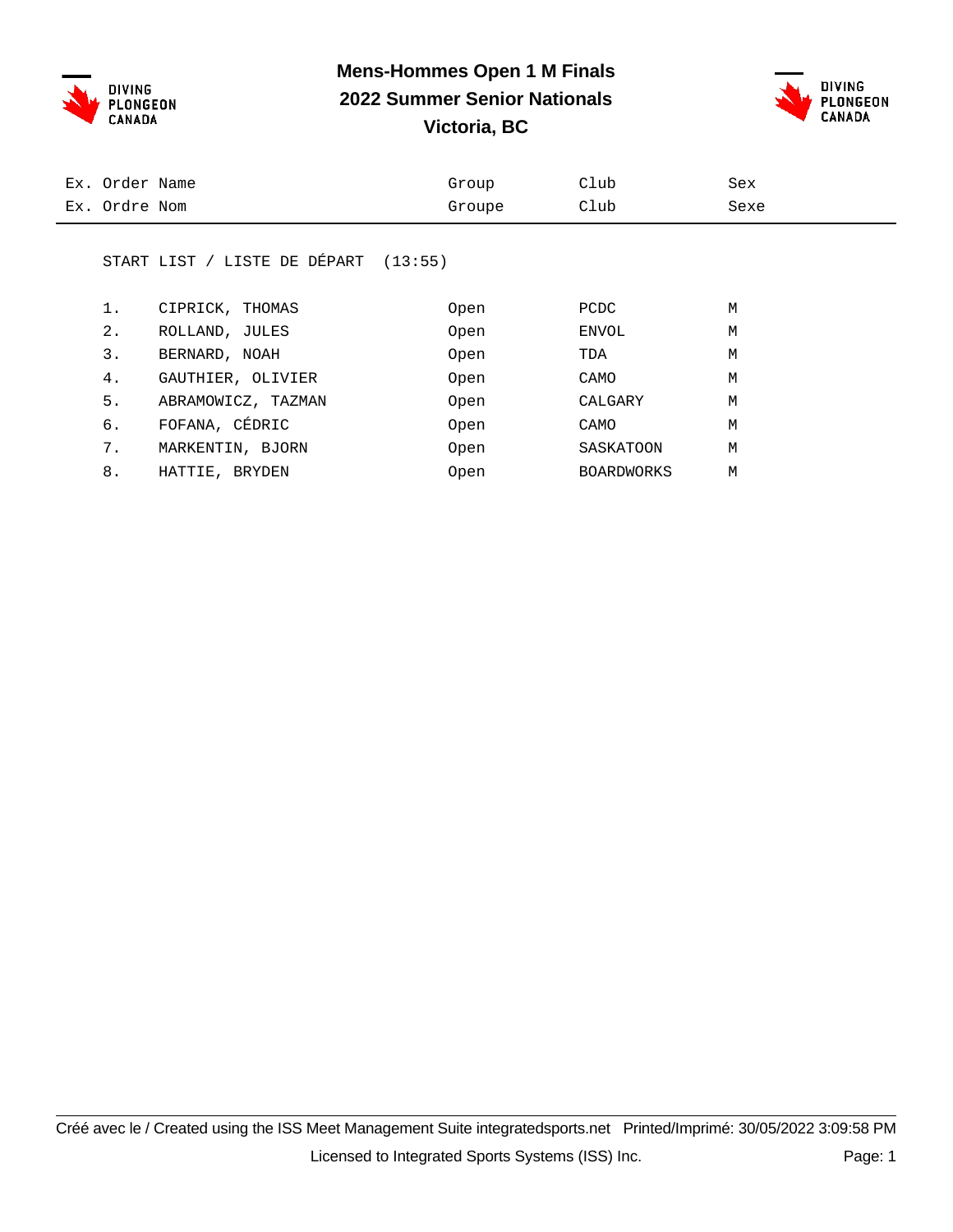



| Ex. Order Name | Group  | Club | Sex  |
|----------------|--------|------|------|
| Ex. Ordre Nom  | Groupe | Club | Sexe |

#### START LIST / LISTE DE DÉPART (12:25)

| 1.    | FOFANA, CÉDRIC            | Open | CAMO       | М |
|-------|---------------------------|------|------------|---|
| $2$ . | ABRAMOWICZ, TAZMAN        | Open | CALGARY    | M |
| 3.    | TOBIN, BEN                | Open | TDA        | M |
| 4.    | VAVITSAS, GEOFFREY        | Open | TDA        | M |
| 5.    | GOULET, ARNAUD            | Open | AGAMI      | M |
| б.    | MARKENTIN, BJORN          | Open | SASKATOON  | M |
| 7.    | LEFEBVRE, ETIENNE         | Open | ENVOL      | М |
| 8.    | MEJIA, CIRO               | Open | TDA        | М |
| 9.    | HATTIE, BRYDEN            | Open | BOARDWORKS | M |
| 10.   | GAUTHIER, OLIVIER         | Open | CAMO       | M |
| 11.   | GOSSELIN-PARADIS, LAURENT | Open | CAMO       | M |
| 12.   | BERNARD, NOAH             | Open | TDA        | M |
| 13.   | BRISSON, MATHYS           | Open | ENVOL      | M |
| 14.   | ROLLAND, JULES            | Open | ENVOL      | M |
| 15.   | REESOR, EMMITT            | Open | TDA        | M |
| 16.   | CIPRICK, THOMAS           | Open | PCDC       | M |
|       |                           |      |            |   |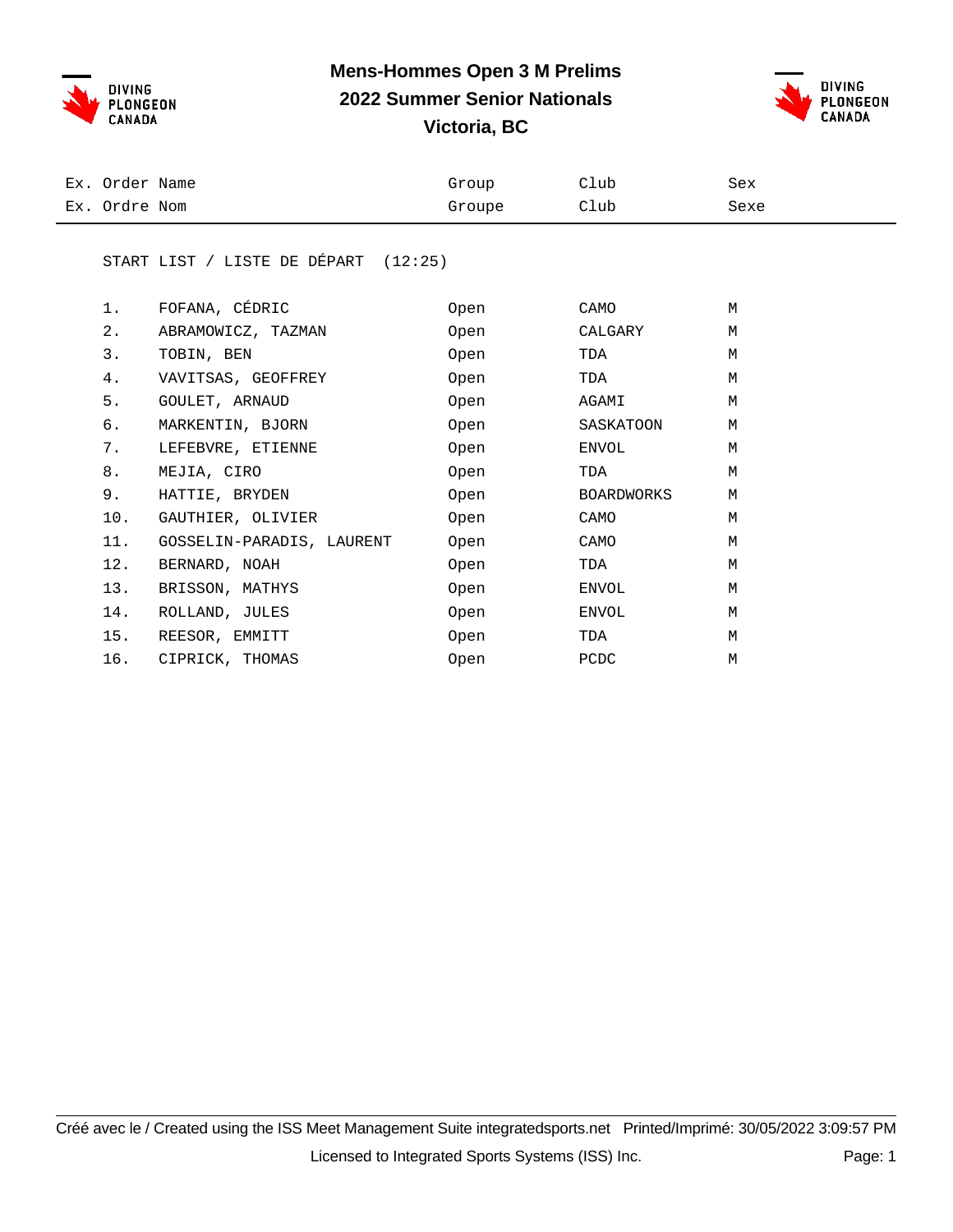



| Ex. Order Name | Group  | Club | Sex  |
|----------------|--------|------|------|
| Ex. Ordre Nom  | Groupe | Club | Sexe |

#### START LIST / LISTE DE DÉPART (16:05)

| 1.    | GAUTHIER, OLIVIER         | Open        | CAMO              | M |
|-------|---------------------------|-------------|-------------------|---|
| $2$ . | REESOR, EMMITT            | Open        | TDA               | M |
| 3.    | ABRAMOWICZ, TAZMAN        | Open        | CALGARY           | M |
| 4.    | MARKENTIN, BJORN          | Open        | SASKATOON         | M |
| 5.    | CIPRICK, THOMAS           | <b>Open</b> | PCDC              | M |
| б.    | GOSSELIN-PARADIS, LAURENT | <b>Open</b> | CAMO              | M |
| 7.    | FOFANA, CÉDRIC            | Open        | CAMO              | M |
| 8.    | HATTIE, BRYDEN            | Open        | <b>BOARDWORKS</b> | M |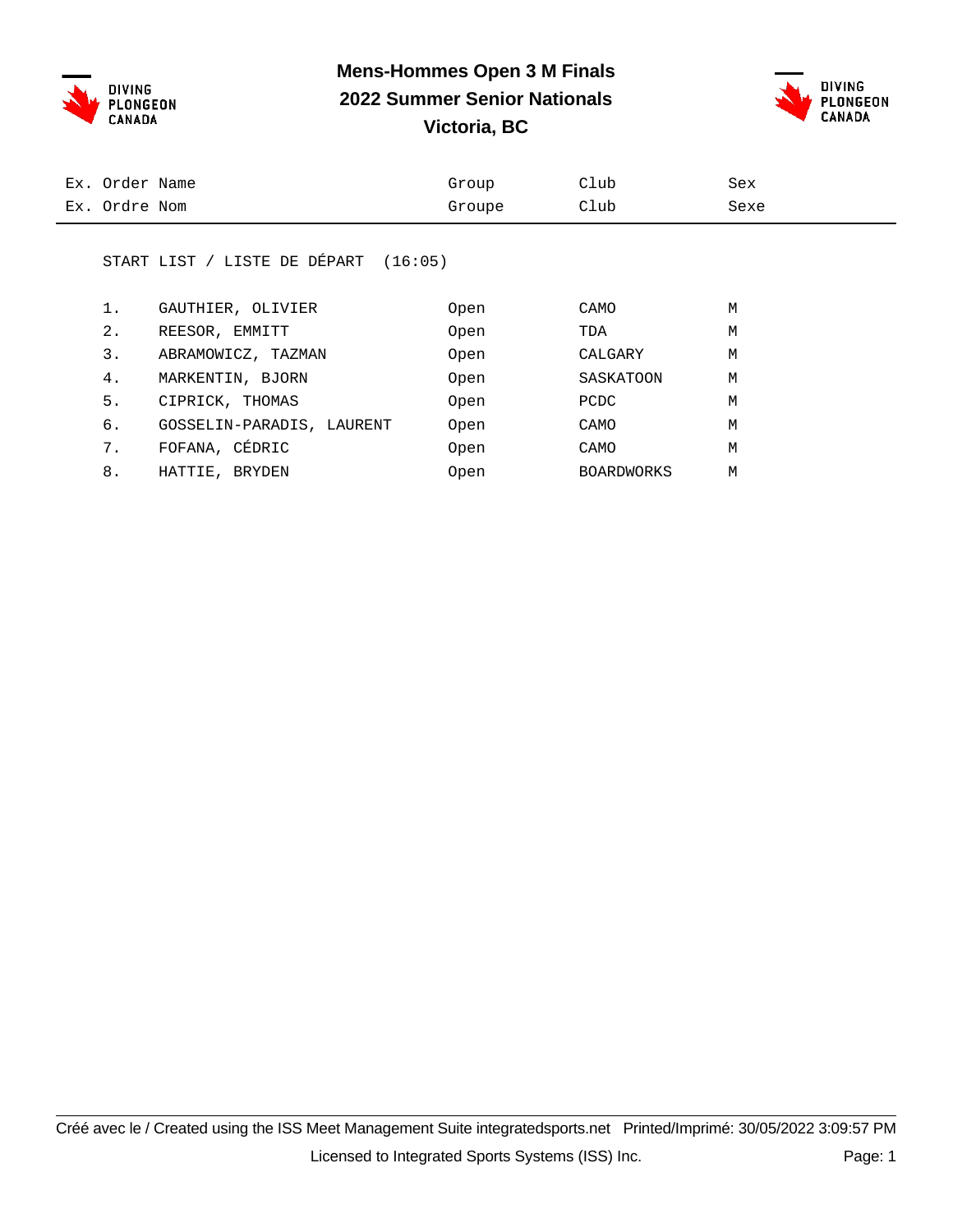**DIVING** PLONGEON **CANADA** 

#### **Mens-Hommes Open Platform Prelims**

## **2022 Summer Senior Nationals**



**Victoria, BC**

| Ex. Order Name | Group  | Club | Sex  |
|----------------|--------|------|------|
| Ex. Ordre Nom  | Groupe | Club | Sexe |
|                |        |      |      |

#### START LIST / LISTE DE DÉPART (12:30)

| 1. | GOULET, ARNAUD         | Open | AGAMI                | M |
|----|------------------------|------|----------------------|---|
| 2. | CULLEN, MATT           | Open | ENVOL                | M |
| 3. | TESSIER, BENJAMIN      | Open | CAMO                 | M |
| 4. | BAKER, CARTER          | Open | WHITE ROCK           | M |
| 5. | ZSOMBOR-MURRAY, NATHAN | Open | PCDC                 | M |
| б. | WIENS, RYLAN           | Open | SASKATOON            | M |
| 7. | PAUL, CARSON           | Open | <b>BOARDWORKS</b>    | M |
| 8. | CHAMBERS, NIGEL        | Open | FOREST<br><b>CTY</b> | M |
|    |                        |      |                      |   |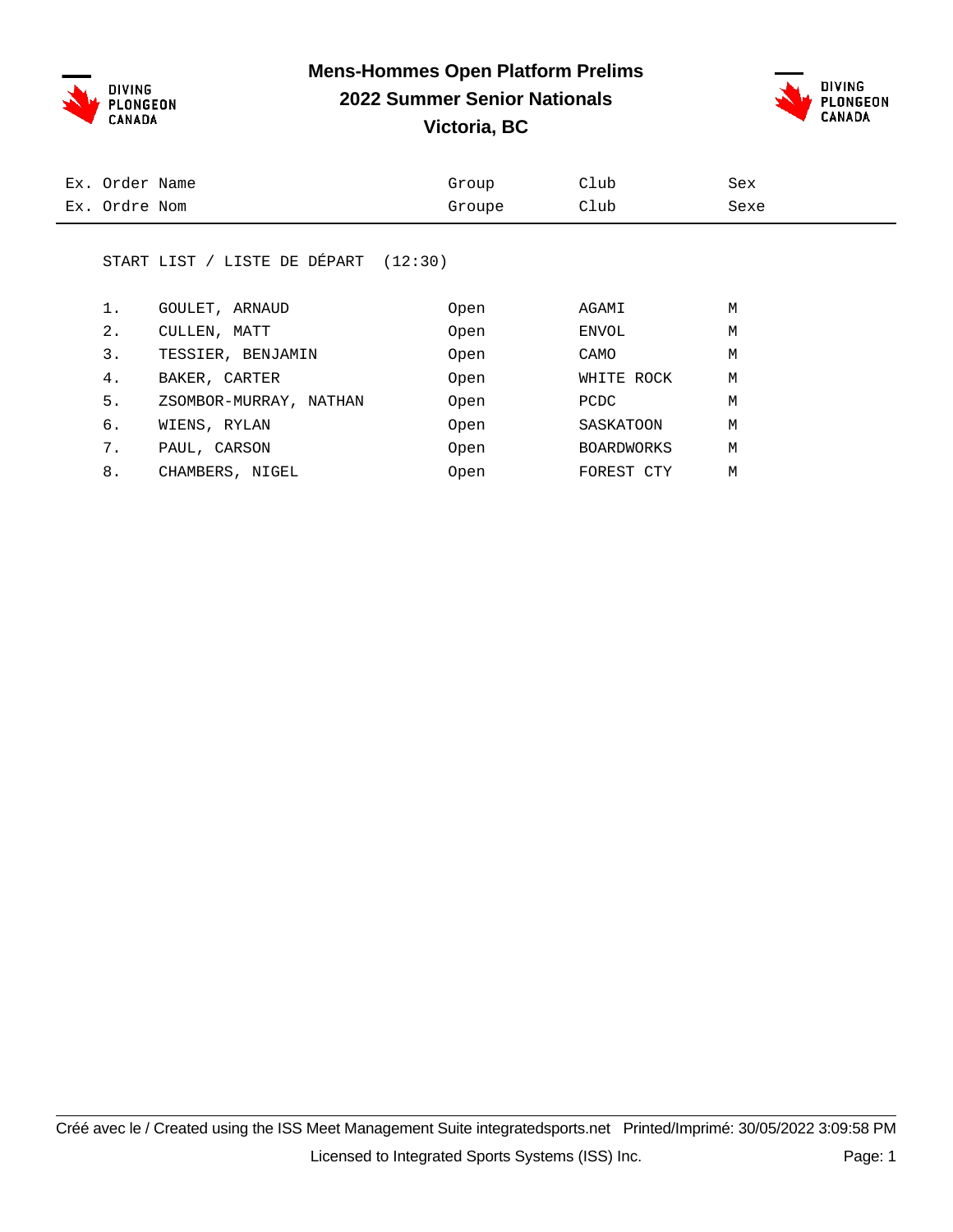

## **Mens-Hommes Open Platform Finals**

**2022 Summer Senior Nationals**



**Victoria, BC**

| Ex. Order Name | Group  | Club | Sex  |
|----------------|--------|------|------|
| Ex. Ordre Nom  | Groupe | Club | Sexe |
|                |        |      |      |

#### START LIST / LISTE DE DÉPART (15:25)

|       | BAKER, CARTER          | Open        | WHITE ROCK        | M |
|-------|------------------------|-------------|-------------------|---|
| $2$ . | GOULET, ARNAUD         | <b>Open</b> | AGAMI             | M |
| 3.    | CHAMBERS, NIGEL        | Open        | FOREST CTY        | M |
| 4.    | PAUL, CARSON           | Open        | <b>BOARDWORKS</b> | M |
| 5.    | CULLEN, MATT           | <b>Open</b> | ENVOL             | M |
| б.    | TESSIER, BENJAMIN      | Open        | CAMO              | M |
| 7.    | WIENS, RYLAN           | Open        | SASKATOON         | M |
| 8.    | ZSOMBOR-MURRAY, NATHAN | Open        | PCDC              | M |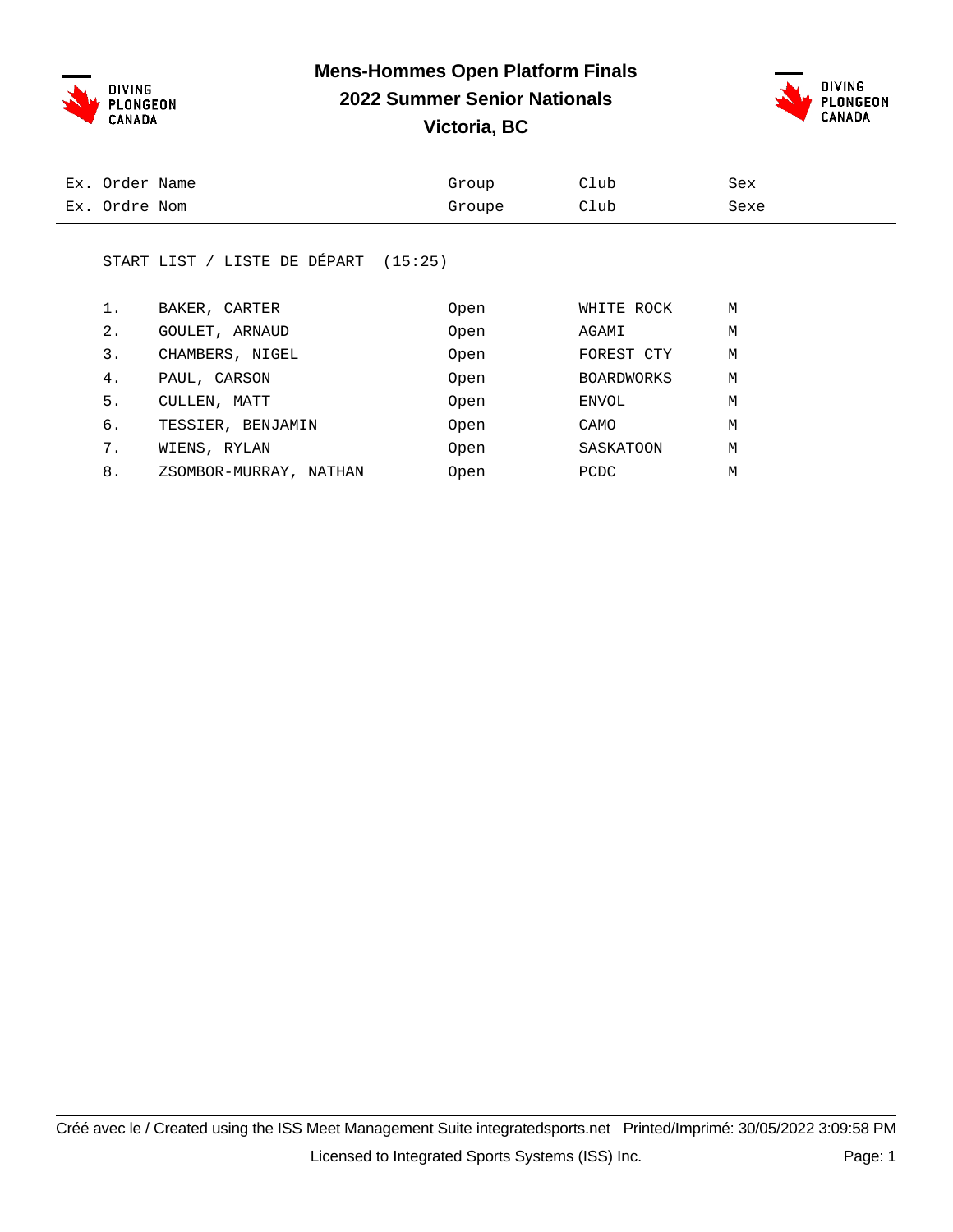

## **Womens-Femmes Open 1 M Prelims**

**2022 Summer Senior Nationals**



**Victoria, BC**

| Ex. Order Name | Group  | Club | Sex  |
|----------------|--------|------|------|
| Ex. Ordre Nom  | Groupe | Club | Sexe |

#### START LIST / LISTE DE DÉPART (10:00)

| $1$ . | VALLEE, MIA          | Open | CAMO       | F |
|-------|----------------------|------|------------|---|
| 2.    | WARE, PAMELA         | Open | CAMO       | F |
| 3.    | LEATHEAD, SIMONE     | Open | CAMO       | F |
| 4.    | MCLEOD, MICHELLE     | Open | WHITE ROCK | F |
| 5.    | BELANGER, ELOISE     | Open | CAMO       | F |
| б.    | ZUECHNER, AISLINN    | Open | TDA        | F |
| 7.    | ERLAM, MARGO         | Open | SASKATOON  | F |
| 8.    | GRANT, KATHRYN       | Open | ONDC       | F |
| 9.    | DECK, PRESLEY        | Open | SASKATOON  | F |
| 10.   | LEGAULT, JORDANE     | Open | CAMO       | F |
| 11.   | HENDERSON, SIOBHAN   | Open | CAMO       | F |
| 12.   | LU, KEIRA            | Open | BOARDWORKS | F |
| 13.   | JASMIN, AMÉLIE-LAURA | Open | CAMO       | F |
| 14.   | LUCOE, TANESHA       | Open | BOARDWORKS | F |
| 15.   | LABERGE, MATHILDE    | Open | CAMO       | F |
|       |                      |      |            |   |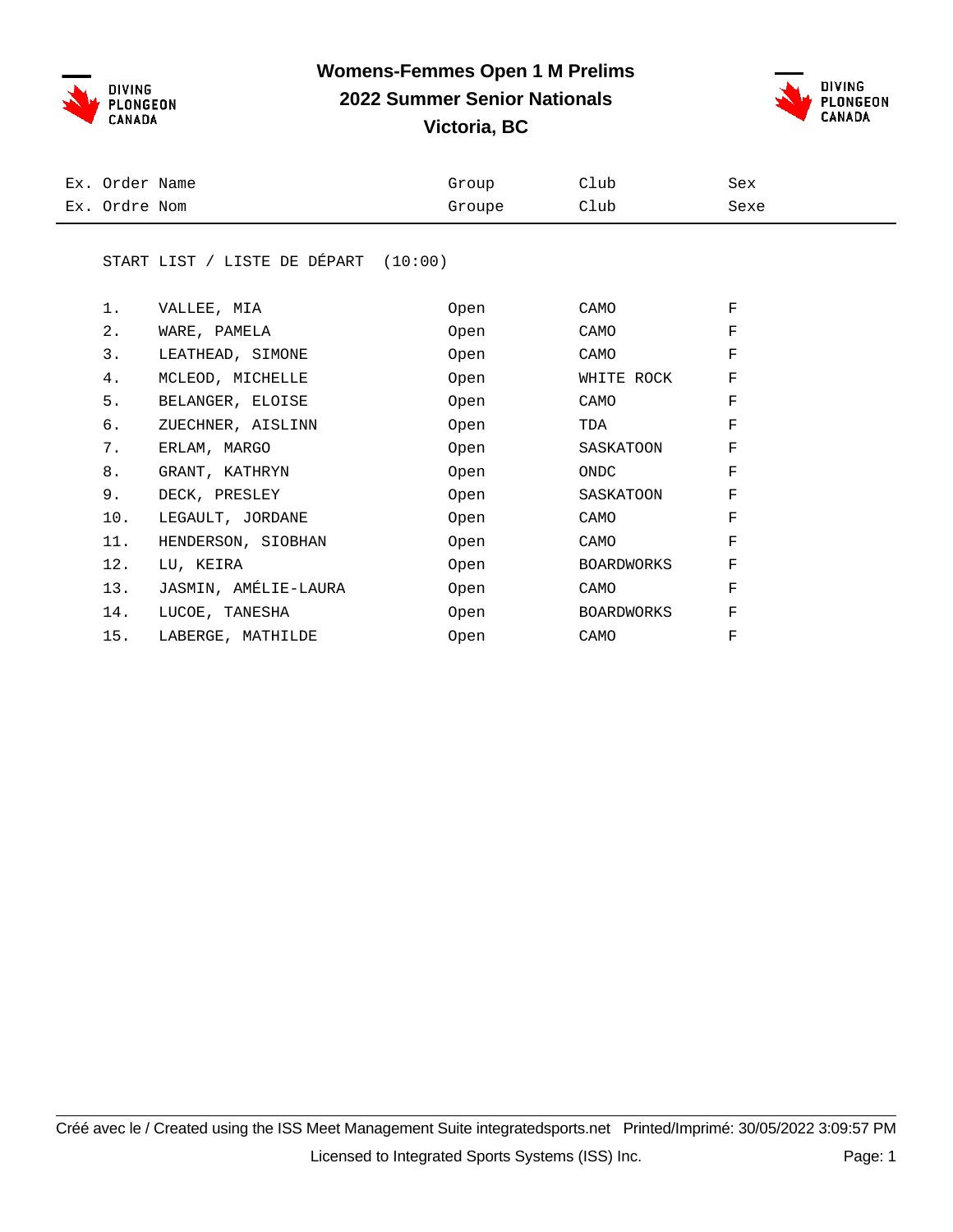

### **Womens-Femmes Open 1 M Finals 2022 Summer Senior Nationals**



**Victoria, BC**

| Ex. Order Name | Group  | Club | Sex  |
|----------------|--------|------|------|
| Ex. Ordre Nom  | Groupe | Club | Sexe |
|                |        |      |      |

#### START LIST / LISTE DE DÉPART (14:40)

| 1. | HENDERSON, SIOBHAN | Open | CAMO              | F |
|----|--------------------|------|-------------------|---|
| 2. | LEATHEAD, SIMONE   | Open | CAMO              | F |
| 3. | BELANGER, ELOISE   | Open | CAMO              | F |
| 4. | LU, KEIRA          | Open | <b>BOARDWORKS</b> | F |
| 5. | LUCOE, TANESHA     | Open | <b>BOARDWORKS</b> | F |
| б. | WARE, PAMELA       | Open | CAMO              | F |
| 7. | ERLAM, MARGO       | Open | SASKATOON         | F |
| 8. | VALLEE, MIA        | Open | CAMO              | F |
|    |                    |      |                   |   |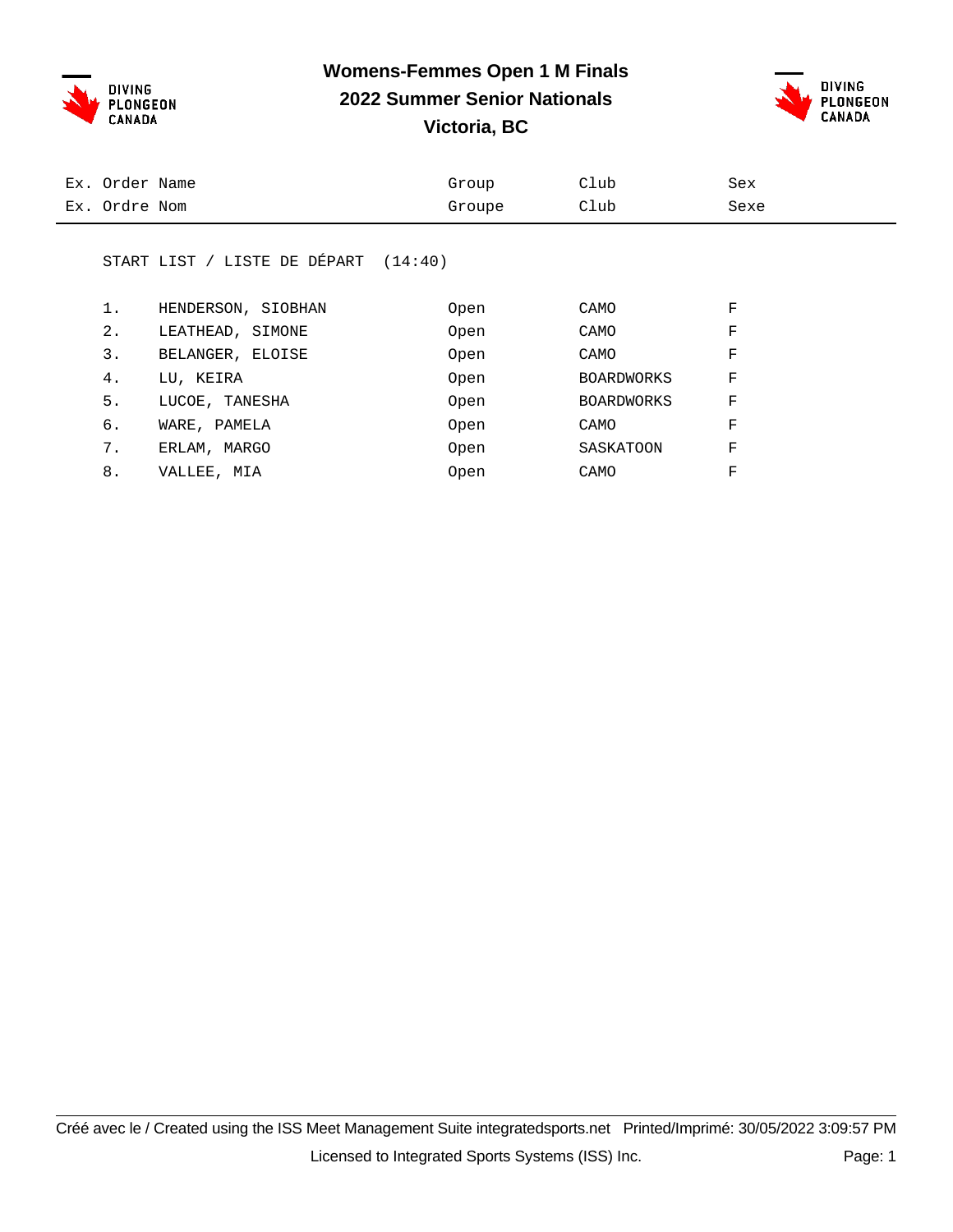

## **Womens-Femmes Open 3 M Prelims**

**2022 Summer Senior Nationals**



**Victoria, BC**

| Ex. Order Name | Group  | Club | Sex  |
|----------------|--------|------|------|
| Ex. Ordre Nom  | Groupe | Club | Sexe |

#### START LIST / LISTE DE DÉPART (10:00)

| 1.    | LABERGE, MATHILDE    | Open | CAMO       | F |
|-------|----------------------|------|------------|---|
| $2$ . | PALKHIVALA, SONYA    | Open | PCDC       | F |
| 3.    | DECK, PRESLEY        | Open | SASKATOON  | F |
| 4.    | CHAMANDY, OLIVIA     | Open | CAMO       | F |
| 5.    | BOISVERT, JULIANNE   | Open | ENVOL      | F |
| б.    | MCLEOD, MICHELLE     | Open | WHITE ROCK | F |
| 7.    | HENDERSON, SIOBHAN   | Open | CAMO       | F |
| 8.    | GRANT, KATHRYN       | Open | ONDC       | F |
| 9.    | ERLAM, MARGO         | Open | SASKATOON  | F |
| 10.   | JASMIN, AMÉLIE-LAURA | Open | CAMO       | F |
| 11.   | LEATHEAD, SIMONE     | Open | CAMO       | F |
| 12.   | LU, KEIRA            | Open | BOARDWORKS | F |
| 13.   | WARE, PAMELA         | Open | CAMO       | F |
| 14.   | LEGAULT, JORDANE     | Open | CAMO       | F |
| 15.   | VALLEE, MIA          | Open | CAMO       | F |
| 16.   | MILLER, KATE         | Open | NEPEAN OTT | F |
| 17.   | FUNG, KATELYN        | Open | FOREST CTY | F |
|       |                      |      |            |   |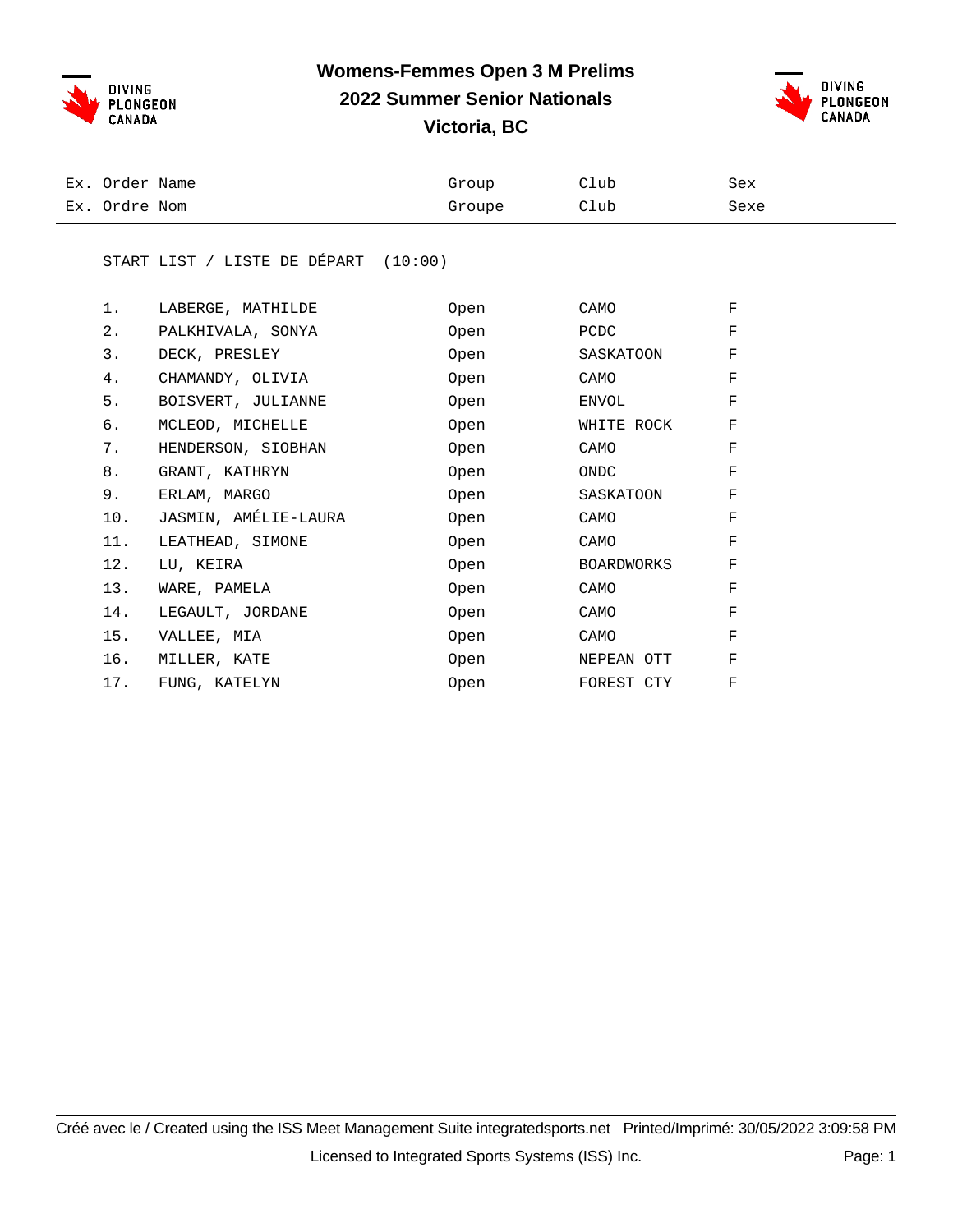**Womens-Femmes Open 3 M Finals**



### **2022 Summer Senior Nationals Victoria, BC**



| Ex. Order Name | Group  | Club | Sex  |
|----------------|--------|------|------|
| Ex. Ordre Nom  | Groupe | Club | Sexe |

#### START LIST / LISTE DE DÉPART (14:00)

| 1. | JASMIN, AMÉLIE-LAURA | Open | CAMO       | F |
|----|----------------------|------|------------|---|
| 2. | CHAMANDY, OLIVIA     | Open | CAMO       | F |
| 3. | LEGAULT, JORDANE     | Open | CAMO       | F |
| 4. | FUNG, KATELYN        | Open | FOREST CTY | F |
| 5. | PALKHIVALA, SONYA    | Open | PCDC       | F |
| б. | WARE, PAMELA         | Open | CAMO       | F |
| 7. | ERLAM, MARGO         | Open | SASKATOON  | F |
| 8. | VALLEE, MIA          | Open | CAMO       | F |
|    |                      |      |            |   |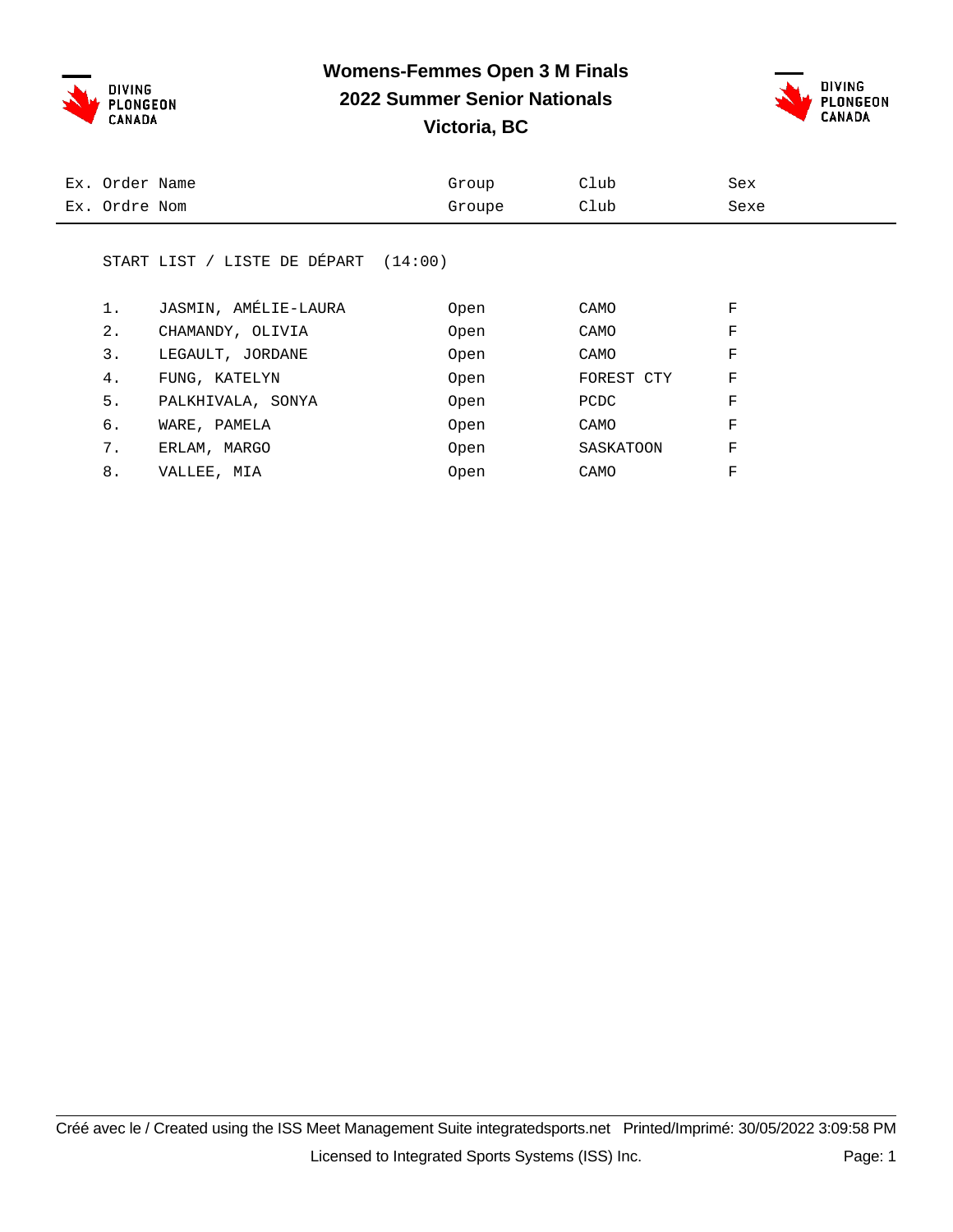

#### **Womens-Femmes Open Platform Prelims**

### **2022 Summer Senior Nationals**



**Victoria, BC**

| Ex. Order Name | Group  | Club | Sex  |
|----------------|--------|------|------|
| Ex. Ordre Nom  | Groupe | Club | Sexe |

#### START LIST / LISTE DE DÉPART (12:15)

| 1.  | BATALLA, RENÉE     | Open | <b>BOARDWORKS</b> | F |
|-----|--------------------|------|-------------------|---|
| 2.  | BOISVERT, JULIANNE | Open | ENVOL             | F |
| 3.  | MILLER, KATE       | Open | NEPEAN OTT        | F |
| 4.  | HAYES, KAYDEN      | Open | <b>BOARDWORKS</b> | F |
| 5.  | TOTH, CELINA       | Open | <b>BOARDWORKS</b> | F |
| б.  | FUNG, KATELYN      | Open | FOREST CTY        | F |
| 7.  | LUCOE, TANESHA     | Open | <b>BOARDWORKS</b> | F |
| 8.  | MCKAY, CAELI       | Open | <b>PCDC</b>       | F |
| 9.  | CONN, TATIANA      | Open | TDA               | F |
| 10. | BELANGER, ELOISE   | Open | CAMO              | F |
| 11. | DICK, ELAENA       | Open | TDA               | F |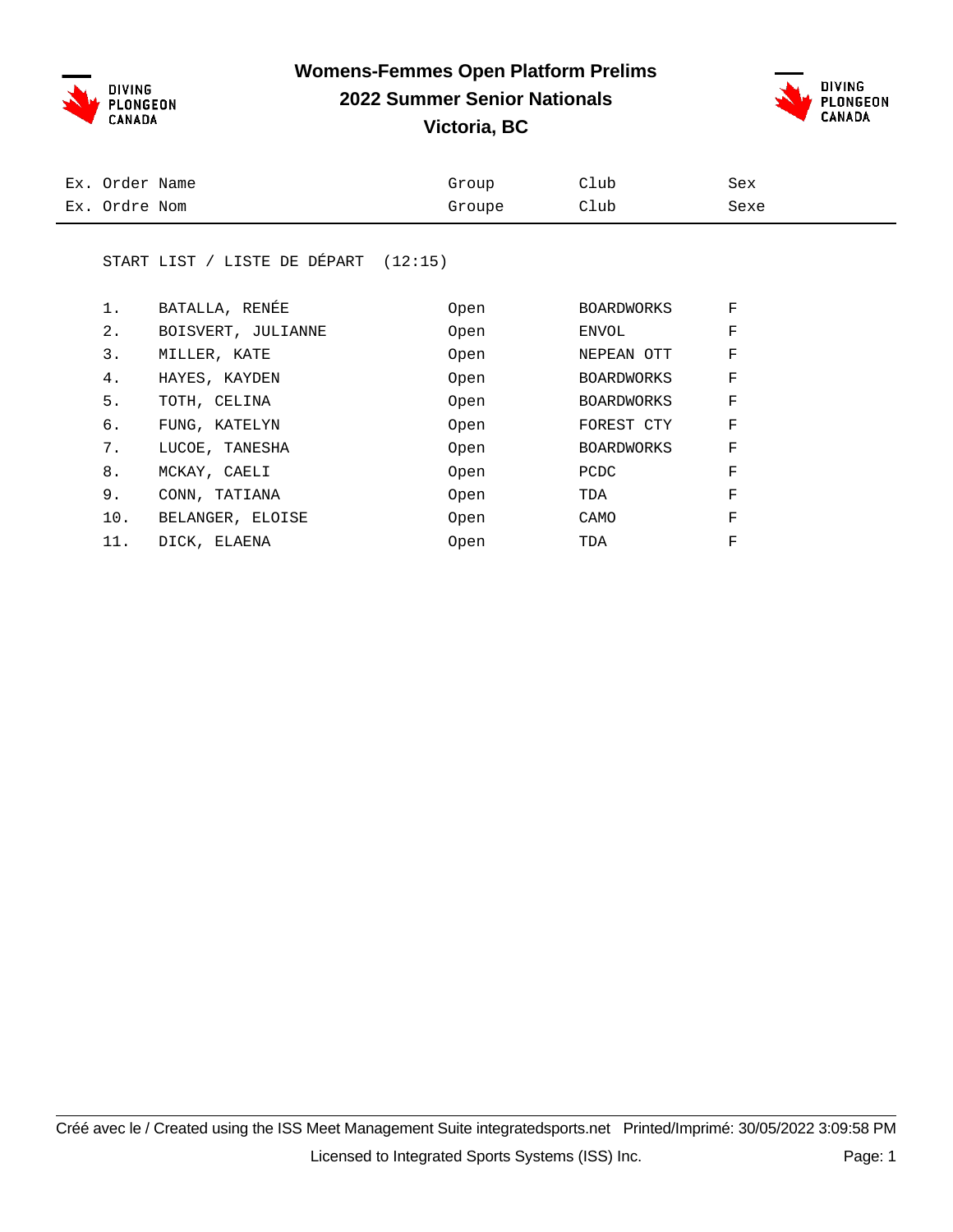**Womens-Femmes Open Platform Finals**



### **2022 Summer Senior Nationals**



**Victoria, BC**

| Club<br>Sexe<br>Groupe | Ex. Order Name | Group | Club | Sex |  |
|------------------------|----------------|-------|------|-----|--|
|                        | Ex. Ordre Nom  |       |      |     |  |

#### START LIST / LISTE DE DÉPART (15:30)

|       | MILLER, KATE       | Open        | NEPEAN OTT        | F |
|-------|--------------------|-------------|-------------------|---|
| $2$ . | DICK, ELAENA       | Open        | TDA               | F |
| 3.    | CONN, TATIANA      | Open        | TDA               | F |
| 4.    | FUNG, KATELYN      | <b>Open</b> | FOREST CTY        | F |
| 5.    | TOTH, CELINA       | Open        | <b>BOARDWORKS</b> | F |
| б.    | BOISVERT, JULIANNE | Open        | ENVOL             | F |
| 7.    | BATALLA, RENÉE     | Open        | <b>BOARDWORKS</b> | F |
| 8.    | MCKAY, CAELI       | Open        | <b>PCDC</b>       | F |
|       |                    |             |                   |   |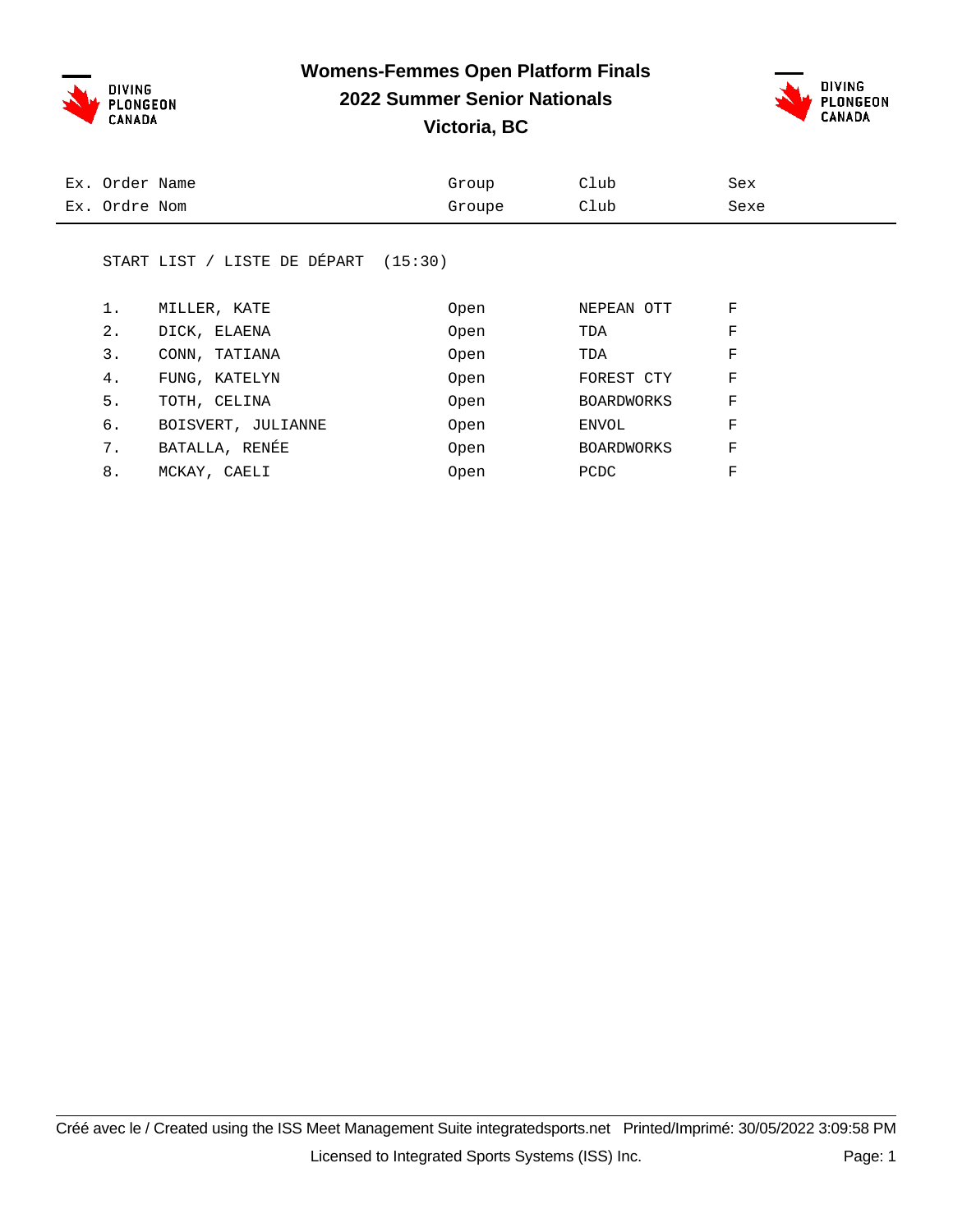



| Ex. Rank Name            | Group  | Club                      | Total  |
|--------------------------|--------|---------------------------|--------|
| Ex. Range Nom            | Groupe | Club                      | Total  |
| Referee: POWER, STEVE    |        | Asst. Referee: SEHN, ERIC |        |
| Judge 1: JOSTEN, JOSIE   |        | Judge 2: BUSH, BARB       |        |
| Judge 3: MORNEAU, HELENE |        | Judge 4: TOTH, SARA       |        |
| Judge 5: SHIELDS, BJ     |        | Judge 6: PETERSON, GORDON |        |
| Judge 7: BARRETT, ERYN   |        |                           |        |
|                          |        |                           |        |
| HATTIE, BRYDEN<br>$1$ .  | Open   | <b>BOARDWORKS</b>         | 380.95 |
| 2.<br>MARKENTIN, BJORN   | Open   | SASKATOON                 | 357.20 |
| 3.<br>FOFANA, CÉDRIC     | Open   | CAMO                      | 323.95 |
| 4.<br>ABRAMOWICZ, TAZMAN | Open   | CALGARY                   | 322.80 |
| 5.<br>GAUTHIER, OLIVIER  | Open   | CAMO                      | 321.45 |
| б.<br>BERNARD, NOAH      | Open   | TDA                       | 314.40 |
| 7.<br>ROLLAND, JULES     | Open   | ENVOL                     | 293.95 |
| 8.<br>CIPRICK, THOMAS    | Open   | PCDC                      | 293.70 |
| 9.<br>REESOR, EMMITT     | Open   | TDA                       | 291.60 |
| 10. LEFEBVRE, ETIENNE    | Open   | <b>ENVOL</b>              | 267.00 |
| 11. VAVITSAS, GEOFFREY   | Open   | TDA                       | 257.45 |
| 12. GOULET, ARNAUD       | Open   | AGAMI                     | 256.80 |
| 13. MEJIA, CIRO          | Open   | TDA                       | 249.45 |
| 14. TOBIN, BEN           | Open   | TDA                       | 244.50 |
| 15. BRISSON, MATHYS      | Open   | <b>ENVOL</b>              | 242.45 |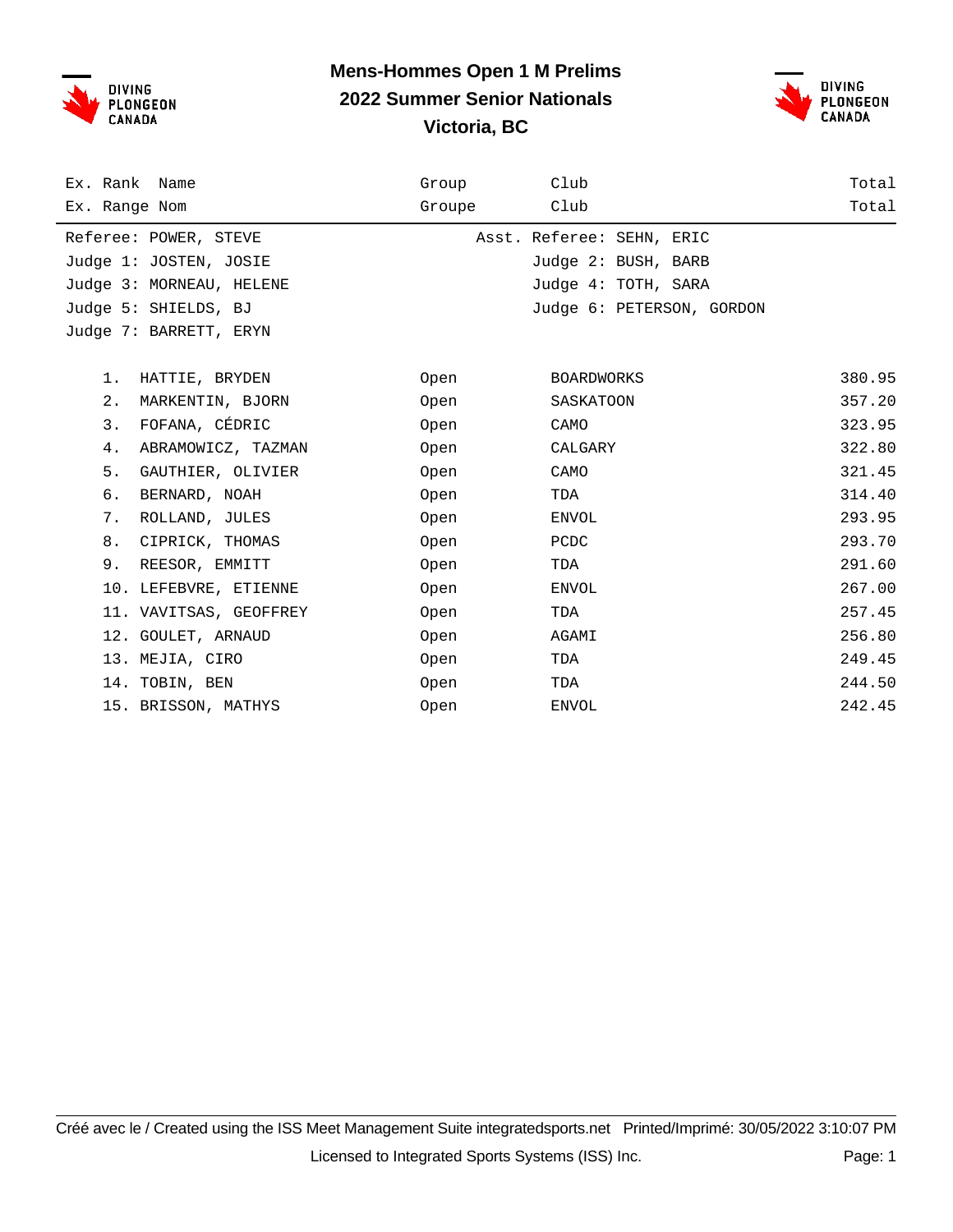



| Ex. Rank Name            | Group  | Club                            | Total  |
|--------------------------|--------|---------------------------------|--------|
| Ex. Range Nom            | Groupe | Club                            | Total  |
| Referee: BARRETT, ERYN   |        | Asst. Referee: PETERSON, GORDON |        |
| Judge 1: SHIELDS, BJ     |        | Judge 2: TOTH, SARA             |        |
| Judge 3: BUSH, BARB      |        | Judge 4: POWER, STEVE           |        |
| Judge 5: MORNEAU, HELENE |        | Judge 6: JOSTEN, JOSIE          |        |
| Judge 7: SEHN, ERIC      |        |                                 |        |
|                          |        |                                 |        |
| 1.<br>HATTIE, BRYDEN     | Open   | BOARDWORKS                      | 404.70 |
| FOFANA, CÉDRIC<br>$2$ .  | Open   | CAMO                            | 380.40 |
| 3.<br>ABRAMOWICZ, TAZMAN | Open   | CALGARY                         | 373.95 |
| 4.<br>CIPRICK, THOMAS    | Open   | PCDC                            | 355.65 |
| 5.<br>MARKENTIN, BJORN   | Open   | SASKATOON                       | 342.35 |
| б.<br>BERNARD, NOAH      | Open   | TDA                             | 308.10 |
| 7.<br>ROLLAND, JULES     | Open   | ENVOL                           | 304.35 |
| 8.<br>GAUTHIER, OLIVIER  | Open   | CAMO                            | 297.15 |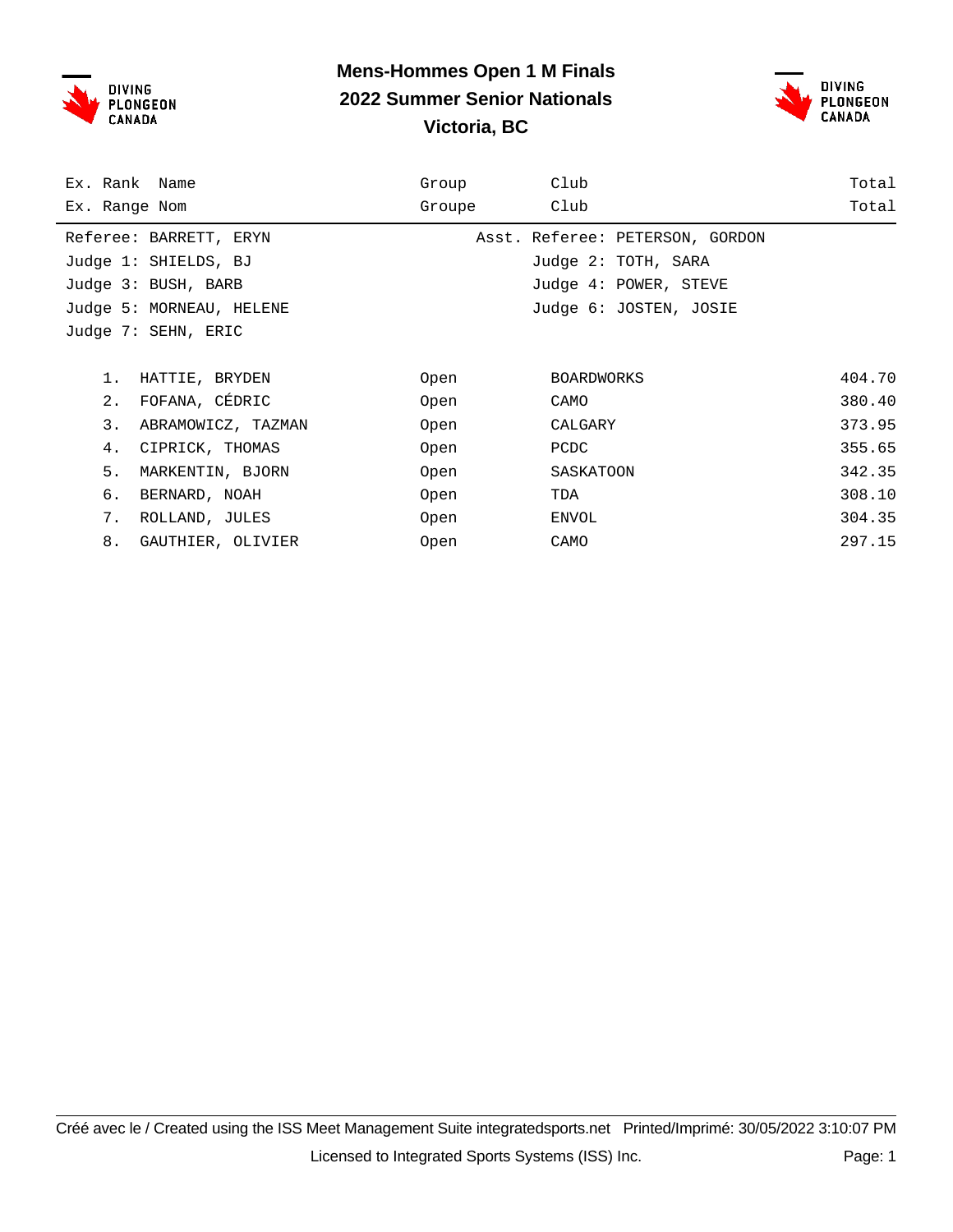



| Ex. Rank Name                   | Group  | Club                           | Total  |
|---------------------------------|--------|--------------------------------|--------|
| Ex. Range Nom                   | Groupe | Club                           | Total  |
| Referee: BUSH, BARB             |        | Asst. Referee: MORNEAU, HELENE |        |
| Judge 1: BARRETT, ERYN          |        | Judge 2: PETERSON, GORDON      |        |
| Judge 3: TOTH, SARA             |        | Judge 4: SEHN, ERIC            |        |
| Judge 5: POWER, STEVE           |        | Judge 6: JOSTEN, JOSIE         |        |
| Judge 7: SHIELDS, BJ            |        |                                |        |
|                                 |        |                                |        |
| HATTIE, BRYDEN<br>1.            | Open   | BOARDWORKS                     | 422.65 |
| FOFANA, CÉDRIC<br>2.            | Open   | CAMO                           | 377.90 |
| 3.<br>GOSSELIN-PARADIS, LAURENT | Open   | CAMO                           | 361.80 |
| 4.<br>CIPRICK, THOMAS           | Open   | PCDC                           | 360.25 |
| 5.<br>MARKENTIN, BJORN          | Open   | SASKATOON                      | 347.60 |
| б.<br>ABRAMOWICZ, TAZMAN        | Open   | CALGARY                        | 340.15 |
| 7.<br>REESOR, EMMITT            | Open   | TDA                            | 328.65 |
| 8.<br>GAUTHIER, OLIVIER         | Open   | CAMO                           | 315.55 |
| 9.<br>MEJIA, CIRO               | Open   | TDA                            | 310.65 |
| 10. ROLLAND, JULES              | Open   | ENVOL                          | 307.70 |
| 11. VAVITSAS, GEOFFREY          | Open   | TDA                            | 285.95 |
| 12. LEFEBVRE, ETIENNE           | Open   | ENVOL                          | 279.10 |
| 13. BRISSON, MATHYS             | Open   | ENVOL                          | 271.90 |
| 14. TOBIN, BEN                  | Open   | TDA                            | 258.45 |
| 15. GOULET, ARNAUD              | Open   | AGAMI                          | 255.95 |
| 16. BERNARD, NOAH               | Open   | TDA                            | 221.05 |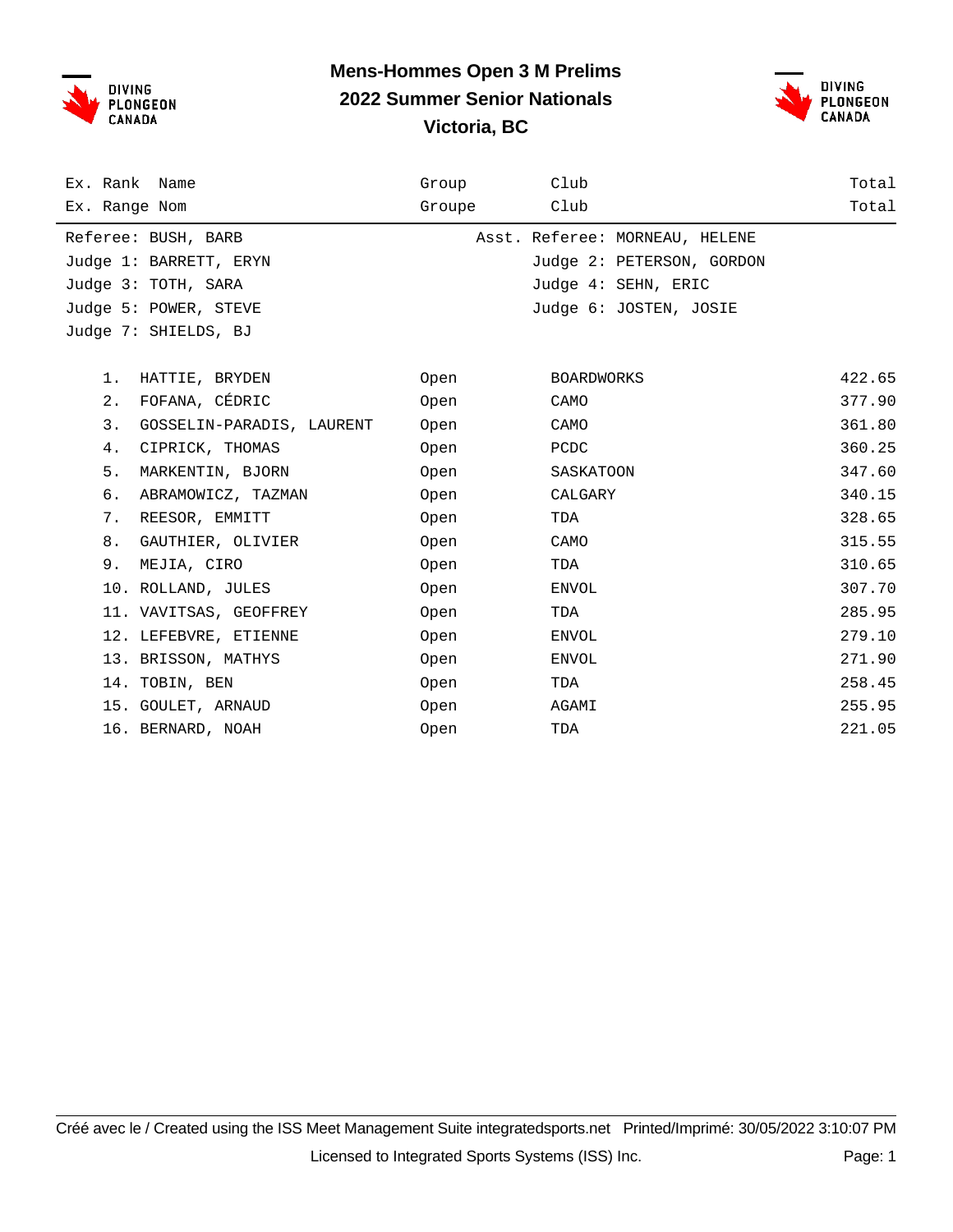



| Ex. Rank Name                   | Group  | Club                      | Total  |
|---------------------------------|--------|---------------------------|--------|
| Ex. Range Nom                   | Groupe | Club                      | Total  |
| Referee: JOSTEN, JOSIE          |        | Asst. Referee: SEHN, ERIC |        |
| Judge 1: MORNEAU, HELENE        |        | Judge 2: BARRETT, ERYN    |        |
| Judge 3: BUSH, BARB             |        | Judge 4: SHIELDS, BJ      |        |
| Judge 5: PETERSON, GORDON       |        | Judge 6: POWER, STEVE     |        |
| Judge 7: TOTH, SARA             |        |                           |        |
|                                 |        |                           |        |
| 1.<br>HATTIE, BRYDEN            | Open   | <b>BOARDWORKS</b>         | 442.30 |
| FOFANA, CÉDRIC<br>2.            | Open   | CAMO                      | 418.65 |
| 3.<br>GOSSELIN-PARADIS, LAURENT | Open   | CAMO                      | 398.00 |
| 4.<br>CIPRICK, THOMAS           | Open   | PCDC                      | 369.05 |
| 5.<br>ABRAMOWICZ, TAZMAN        | Open   | CALGARY                   | 353.75 |
| б.<br>GAUTHIER, OLIVIER         | Open   | CAMO                      | 344.25 |
| 7.<br>REESOR, EMMITT            | Open   | TDA                       | 308.70 |
| 8.<br>MARKENTIN, BJORN          | Open   | SASKATOON                 | 296.10 |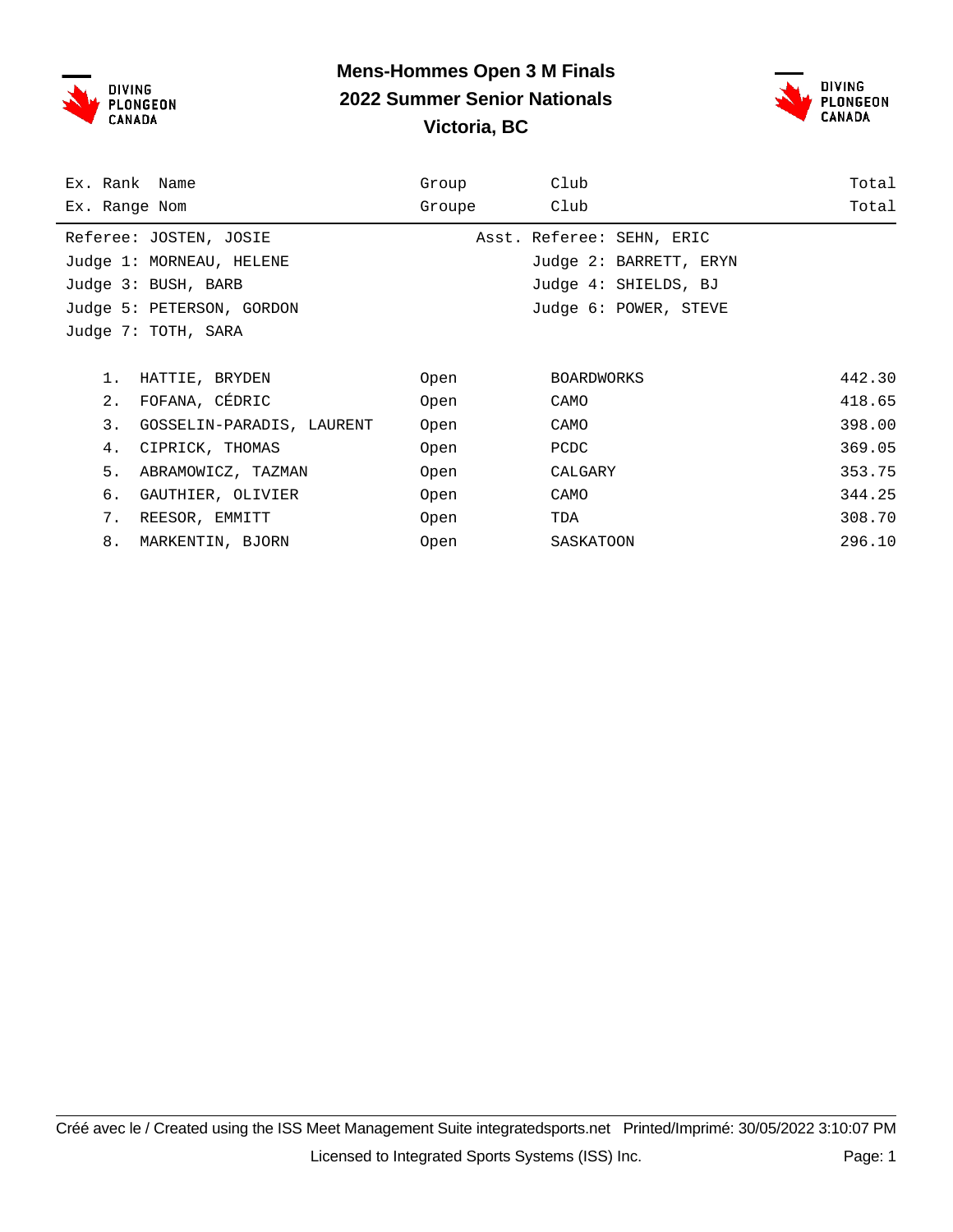



| Ex. Rank Name                | Group  | Club                      | Total  |
|------------------------------|--------|---------------------------|--------|
| Ex. Range Nom                | Groupe | Club                      | Total  |
| Referee: POWER, STEVE        |        | Asst. Referee: BUSH, BARB |        |
| Judge 1: TOTH, SARA          |        | Judge 2: PETERSON, GORDON |        |
| Judge 3: SEHN, ERIC          |        | Judge 4: SHIELDS, BJ      |        |
| Judge 5: BARRETT, ERYN       |        | Judge 6: JOSTEN, JOSIE    |        |
| Judge 7: MORNEAU, HELENE     |        |                           |        |
|                              |        |                           |        |
| 1.<br>ZSOMBOR-MURRAY, NATHAN | Open   | PCDC                      | 494.30 |
| $2$ .<br>WIENS, RYLAN        | Open   | SASKATOON                 | 455.00 |
| 3.<br>TESSIER, BENJAMIN      | Open   | CAMO                      | 426.45 |
| CULLEN, MATT<br>4.           | Open   | ENVOL                     | 387.25 |
| 5.<br>PAUL, CARSON           | Open   | <b>BOARDWORKS</b>         | 378.25 |
| б.<br>CHAMBERS, NIGEL        | Open   | FOREST CTY                | 279.15 |
| 7.<br>GOULET, ARNAUD         | Open   | AGAMI                     | 270.25 |
| 8.<br>BAKER, CARTER          | Open   | WHITE ROCK                | 252.90 |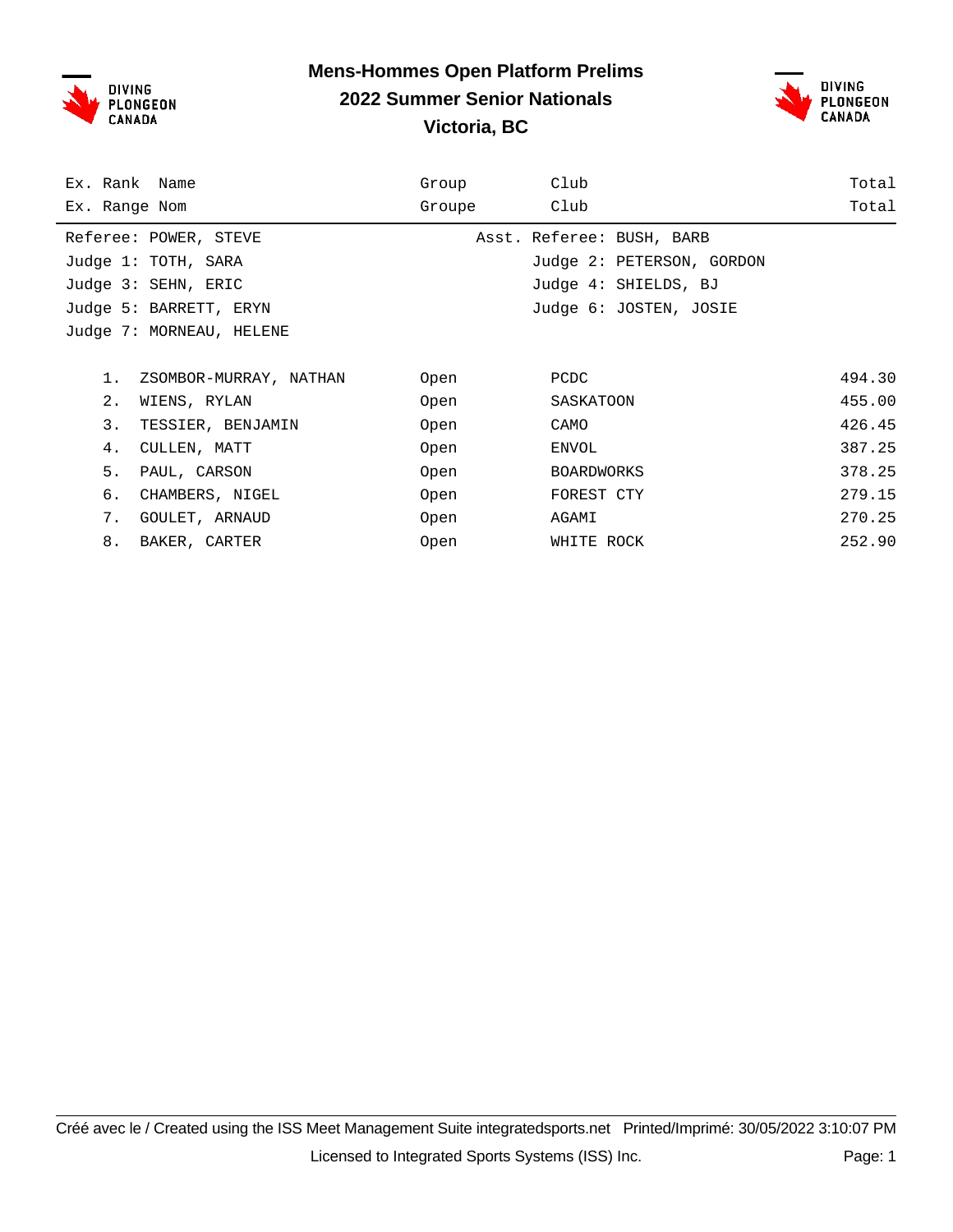

#### **Mens-Hommes Open Platform Finals 2022 Summer Senior Nationals Victoria, BC**



| Ex. Rank Name                | Group  | Club                       | Total  |
|------------------------------|--------|----------------------------|--------|
| Ex. Range Nom                | Groupe | Club                       | Total  |
| Referee: SEHN, ERIC          |        | Asst. Referee: SHIELDS, BJ |        |
| Judge 1: MORNEAU, HELENE     |        | Judge 2: TOTH, SARA        |        |
| Judge 3: POWER, STEVE        |        | Judge 4: JOSTEN, JOSIE     |        |
| Judge 5: BARRETT, ERYN       |        | Judge 6: BUSH, BARB        |        |
| Judge 7: PETERSON, GORDON    |        |                            |        |
|                              |        |                            |        |
| 1.<br>WIENS, RYLAN           | Open   | SASKATOON                  | 511.10 |
| 2.<br>ZSOMBOR-MURRAY, NATHAN | Open   | PCDC                       | 502.15 |
| 3.<br>TESSIER, BENJAMIN      | Open   | CAMO                       | 482.90 |
| 4.<br>CULLEN, MATT           | Open   | ENVOL                      | 464.35 |
| 5.<br>PAUL, CARSON           | Open   | <b>BOARDWORKS</b>          | 456.60 |
| б.<br>CHAMBERS, NIGEL        | Open   | FOREST CTY                 | 303.25 |
| 7.<br>GOULET, ARNAUD         | Open   | AGAMI                      | 296.80 |
| 8.<br>BAKER, CARTER          | Open   | WHITE ROCK                 | 295.75 |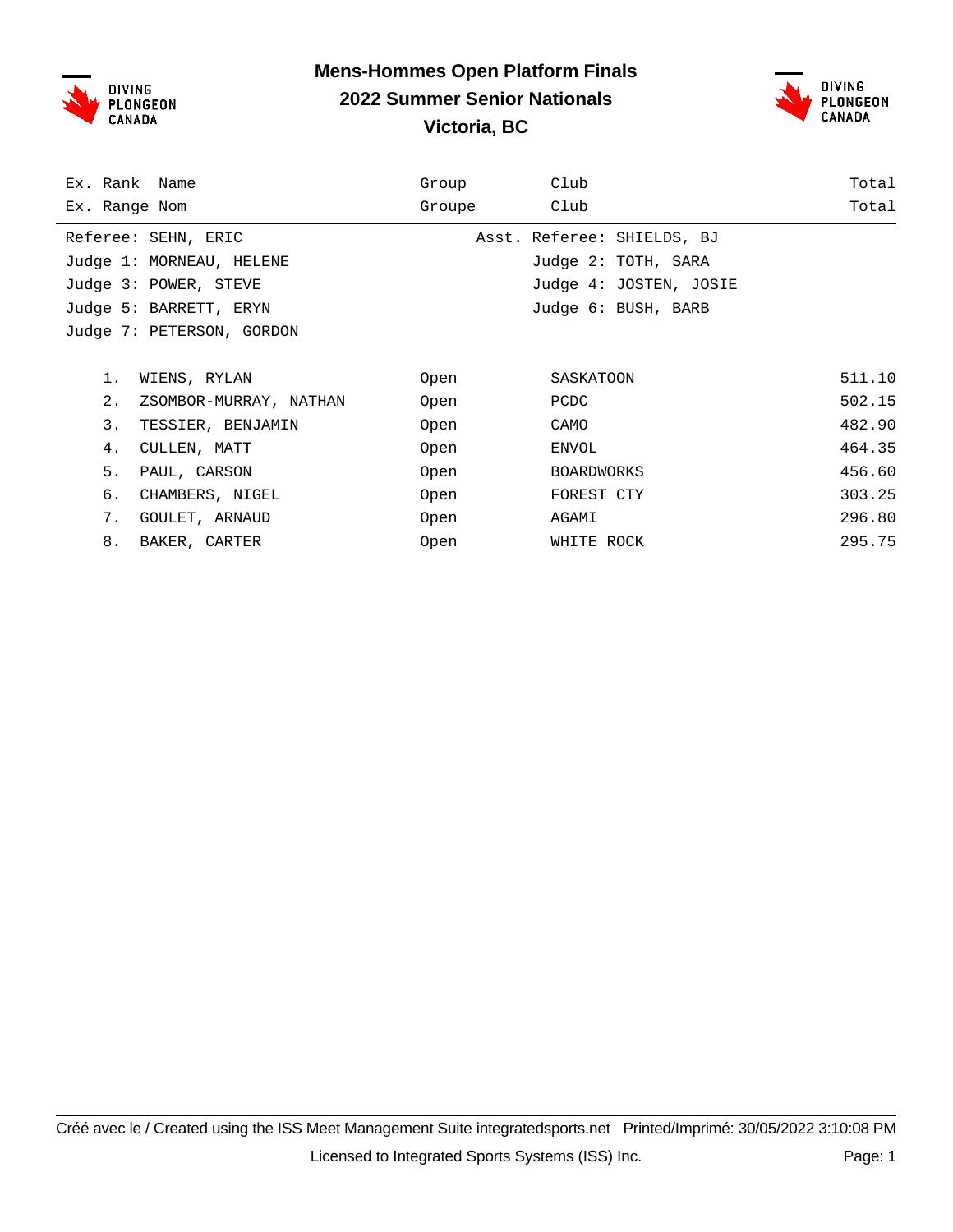



| Ex. Rank Name              | Group  | Club                        | Total  |
|----------------------------|--------|-----------------------------|--------|
| Ex. Range Nom              | Groupe | Club                        | Total  |
| Referee: TOTH, SARA        |        | Asst. Referee: POWER, STEVE |        |
| Judge 1: PETERSON, GORDON  |        | Judge 2: MORNEAU, HELENE    |        |
| Judge 3: BUSH, BARB        |        | Judge 4: BARRETT, ERYN      |        |
| Judge 5: JOSTEN, JOSIE     |        | Judge 6: SHIELDS, BJ        |        |
| Judge 7: SEHN, ERIC        |        |                             |        |
|                            |        |                             |        |
| 1.<br>VALLEE, MIA          | Open   | CAMO                        | 290.15 |
| 2.<br>ERLAM, MARGO         | Open   | SASKATOON                   | 277.90 |
| 3.<br>WARE, PAMELA         | Open   | CAMO                        | 266.25 |
| 4.<br>LUCOE, TANESHA       | Open   | <b>BOARDWORKS</b>           | 248.10 |
| 5.<br>LU, KEIRA            | Open   | <b>BOARDWORKS</b>           | 241.75 |
| б.<br>BELANGER, ELOISE     | Open   | CAMO                        | 236.15 |
| 7.<br>LEATHEAD, SIMONE     | Open   | CAMO                        | 231.10 |
| 8.<br>HENDERSON, SIOBHAN   | Open   | CAMO                        | 227.10 |
| JASMIN, AMÉLIE-LAURA<br>9. | Open   | CAMO                        | 218.35 |
| 10. MCLEOD, MICHELLE       | Open   | WHITE ROCK                  | 206.15 |
| 11. DECK, PRESLEY          | Open   | SASKATOON                   | 203.25 |
| 12. GRANT, KATHRYN         | Open   | ONDC                        | 201.00 |
| 13. LEGAULT, JORDANE       | Open   | CAMO                        | 193.65 |
| 14. LABERGE, MATHILDE      | Open   | CAMO                        | 153.65 |
| 15. ZUECHNER, AISLINN      | Open   | TDA                         | 40.25  |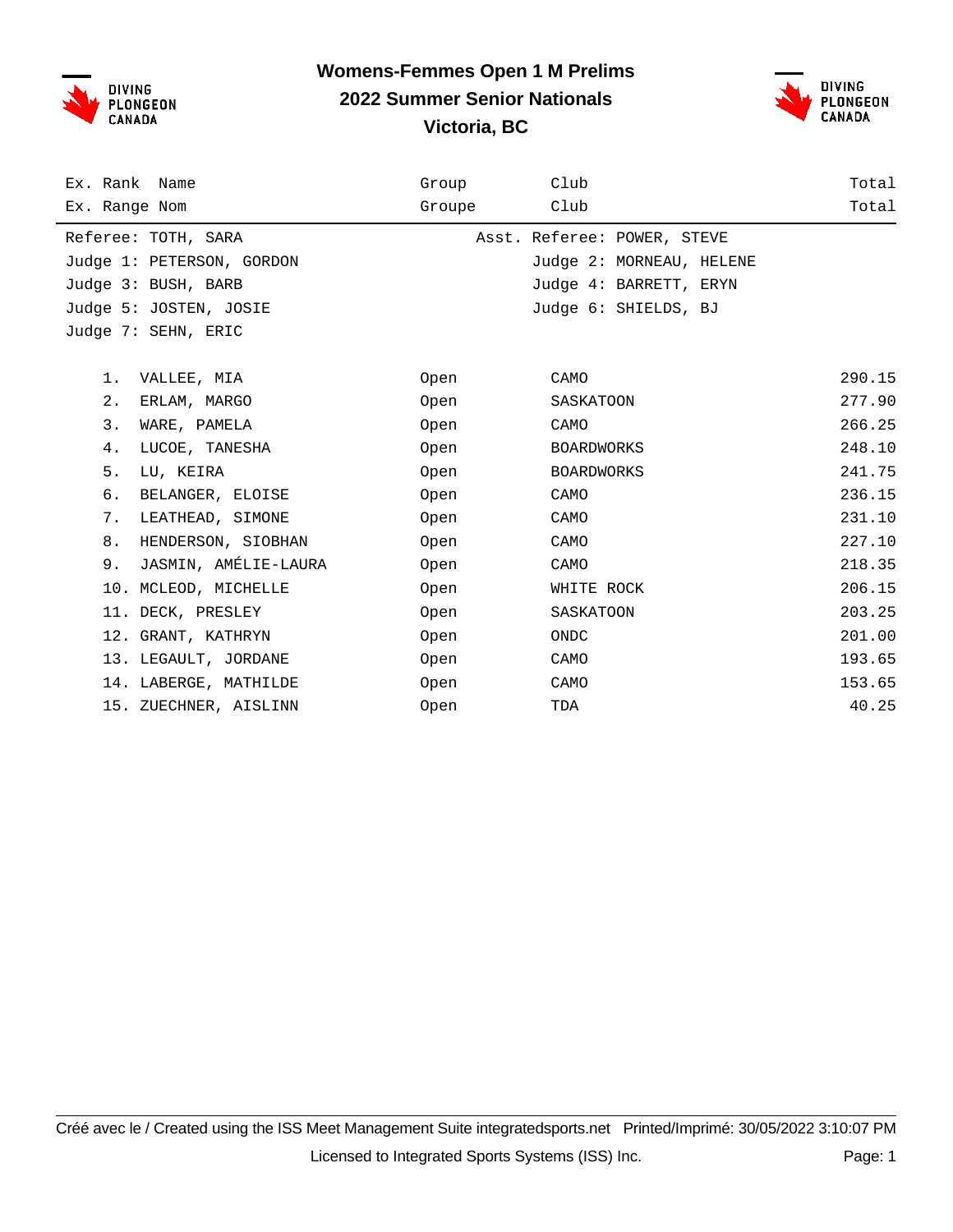

#### **Womens-Femmes Open 1 M Finals 2022 Summer Senior Nationals Victoria, BC**



| Ex. Rank Name             | Group  | Club                       | Total  |
|---------------------------|--------|----------------------------|--------|
| Ex. Range Nom             | Groupe | Club                       | Total  |
| Referee: BARRETT, ERYN    |        | Asst. Referee: SHIELDS, BJ |        |
| Judge 1: BUSH, BARB       |        | Judge 2: JOSTEN, JOSIE     |        |
| Judge 3: POWER, STEVE     |        | Judge 4: MORNEAU, HELENE   |        |
| Judge 5: TOTH, SARA       |        | Judge 6: SEHN, ERIC        |        |
| Judge 7: PETERSON, GORDON |        |                            |        |
|                           |        |                            |        |
| 1.<br>VALLEE, MIA         | Open   | CAMO                       | 316.20 |
| 2.<br>ERLAM, MARGO        | Open   | SASKATOON                  | 298.60 |
| 3.<br>WARE, PAMELA        | Open   | CAMO                       | 294.00 |
| 4.<br>LUCOE, TANESHA      | Open   | <b>BOARDWORKS</b>          | 246.50 |
| 5.<br>HENDERSON, SIOBHAN  | Open   | CAMO                       | 238.35 |
| б.<br>LU, KEIRA           | Open   | <b>BOARDWORKS</b>          | 229.75 |
| 7.<br>LEATHEAD, SIMONE    | Open   | CAMO                       | 225.05 |
| 8.<br>BELANGER, ELOISE    | Open   | CAMO                       | 205.35 |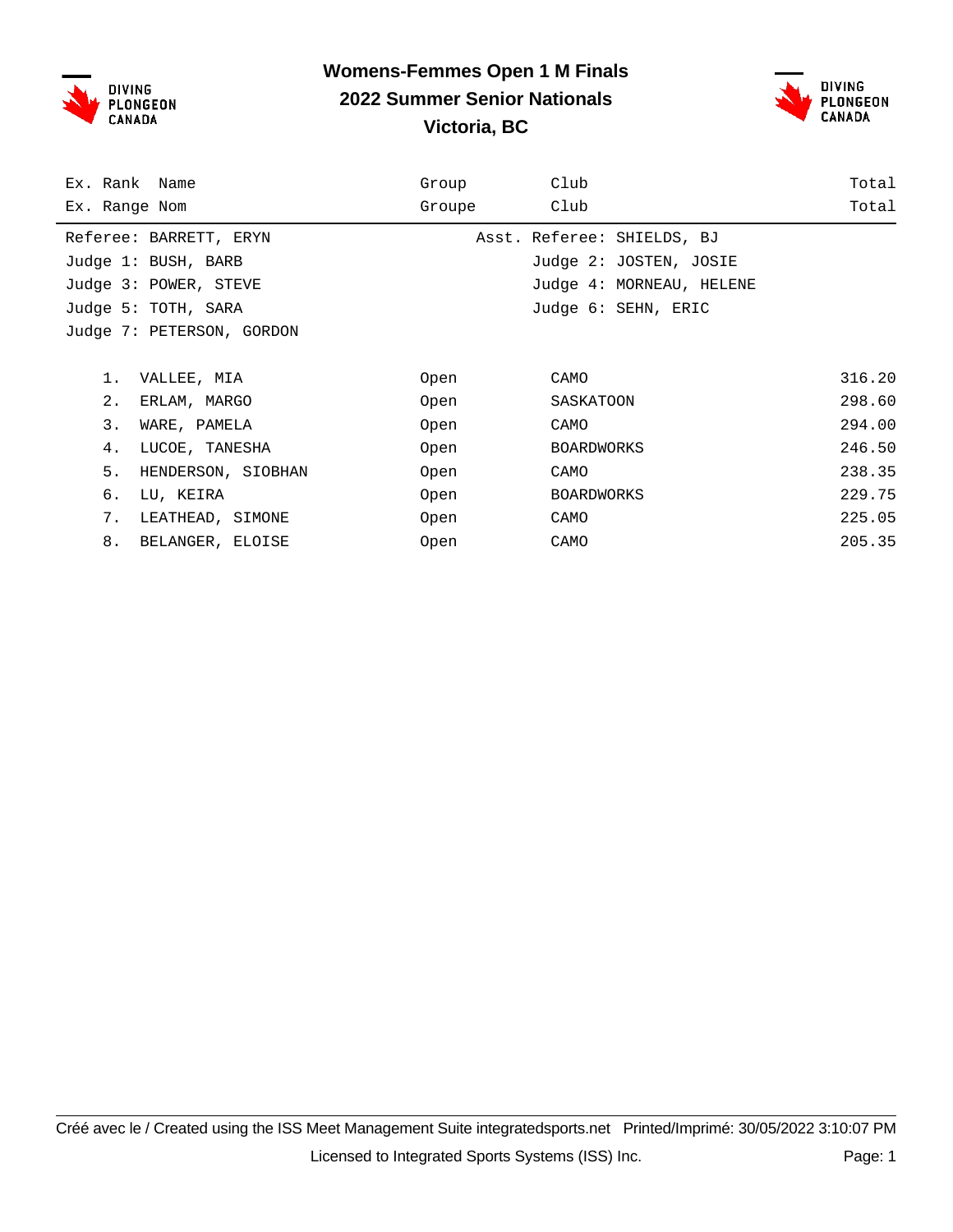



| Ex. Rank Name              | Group  | Club                         | Total  |
|----------------------------|--------|------------------------------|--------|
| Ex. Range Nom              | Groupe | Club                         | Total  |
| Referee: PETERSON, GORDON  |        | Asst. Referee: BARRETT, ERYN |        |
| Judge 1: SEHN, ERIC        |        | Judge 2: BUSH, BARB          |        |
| Judge 3: JOSTEN, JOSIE     |        | Judge 4: POWER, STEVE        |        |
| Judge 5: TOTH, SARA        |        | Judge 6: MORNEAU, HELENE     |        |
| Judge 7: SHIELDS, BJ       |        |                              |        |
| 1.<br>VALLEE, MIA          | Open   | CAMO                         | 342.60 |
| 2.<br>ERLAM, MARGO         | Open   | SASKATOON                    | 318.60 |
| 3.<br>WARE, PAMELA         | Open   | CAMO                         | 317.20 |
|                            |        |                              |        |
| 4.<br>PALKHIVALA, SONYA    | Open   | PCDC                         | 284.55 |
| 5.<br>FUNG, KATELYN        | Open   | FOREST CTY                   | 271.80 |
| б.<br>LEGAULT, JORDANE     | Open   | CAMO                         | 259.85 |
| 7.<br>CHAMANDY, OLIVIA     | Open   | CAMO                         | 247.10 |
| JASMIN, AMÉLIE-LAURA<br>8. | Open   | CAMO                         | 240.40 |
| 9. MCLEOD, MICHELLE        | Open   | WHITE ROCK                   | 232.35 |
| 10. MILLER, KATE           | Open   | NEPEAN OTT                   | 225.75 |
| 11. BOISVERT, JULIANNE     | Open   | ENVOL                        | 220.70 |
| 12. LU, KEIRA              | Open   | BOARDWORKS                   | 217.50 |
| 13. LABERGE, MATHILDE      | Open   | CAMO                         | 215.75 |
| 14. DECK, PRESLEY          | Open   | SASKATOON                    | 199.85 |
| 15. LEATHEAD, SIMONE       | Open   | CAMO                         | 190.75 |
| 16. GRANT, KATHRYN         | Open   | ONDC                         | 185.60 |
| 17. HENDERSON, SIOBHAN     | Open   | CAMO                         | 184.20 |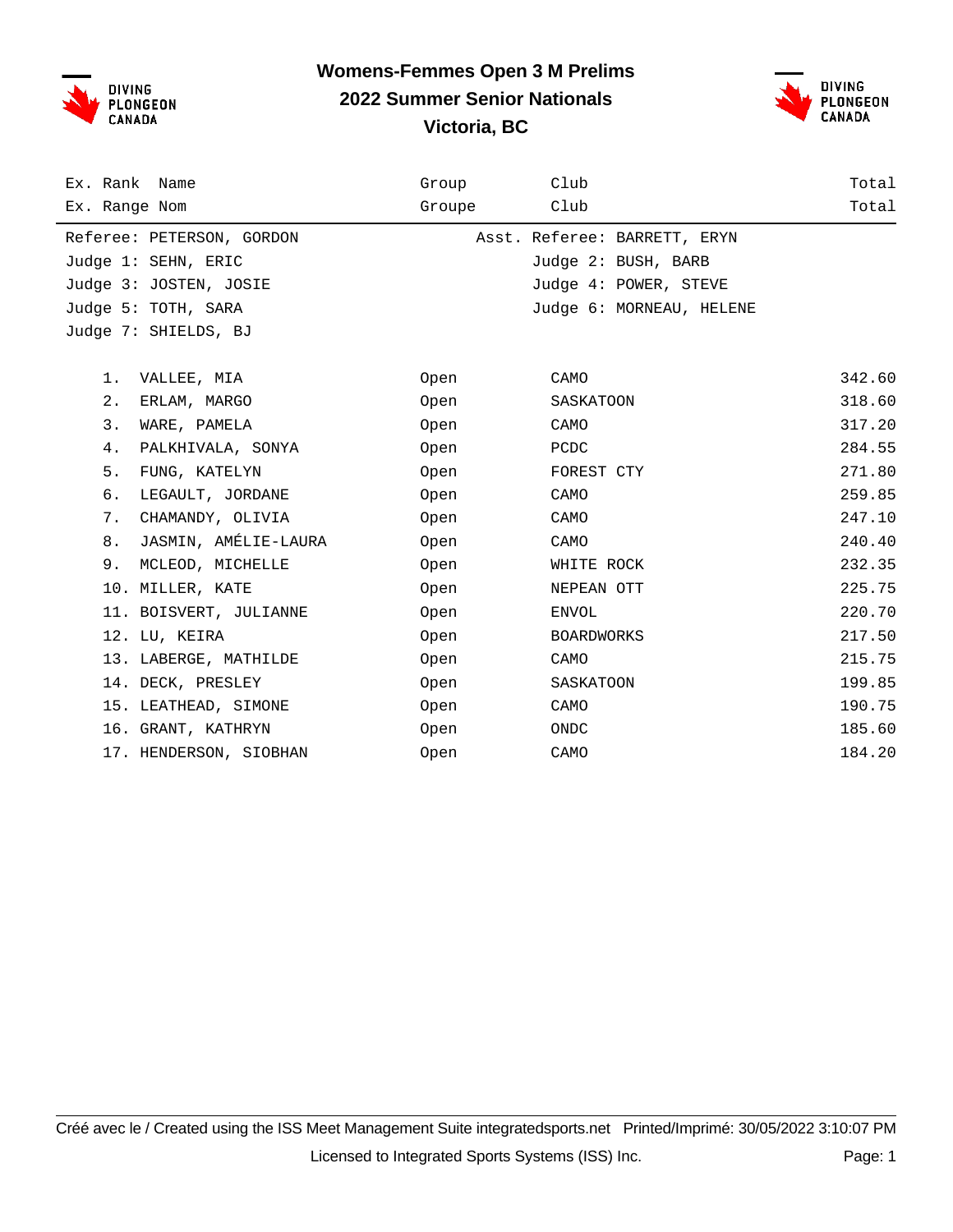

#### **Womens-Femmes Open 3 M Finals 2022 Summer Senior Nationals Victoria, BC**



| Ex. Rank Name              | Group  | Club                         | Total  |
|----------------------------|--------|------------------------------|--------|
| Ex. Range Nom              | Groupe | Club                         | Total  |
| Referee: TOTH, SARA        |        | Asst. Referee: JOSTEN, JOSIE |        |
| Judge 1: PETERSON, GORDON  |        | Judge 2: BARRETT, ERYN       |        |
| Judge 3: MORNEAU, HELENE   |        | Judge 4: SEHN, ERIC          |        |
| Judge 5: BUSH, BARB        |        | Judge 6: POWER, STEVE        |        |
| Judge 7: SHIELDS, BJ       |        |                              |        |
|                            |        |                              |        |
| 1.<br>VALLEE, MIA          | Open   | CAMO                         | 335.20 |
| 2.<br>ERLAM, MARGO         | Open   | SASKATOON                    | 333.95 |
| 3.<br>WARE, PAMELA         | Open   | CAMO                         | 310.90 |
| 4.<br>FUNG, KATELYN        | Open   | FOREST CTY                   | 282.90 |
| 5.<br>CHAMANDY, OLIVIA     | Open   | CAMO                         | 279.30 |
| б.<br>PALKHIVALA, SONYA    | Open   | PCDC                         | 260.70 |
| 7.<br>LEGAULT, JORDANE     | Open   | CAMO                         | 256.85 |
| JASMIN, AMÉLIE-LAURA<br>8. | Open   | CAMO                         | 237.15 |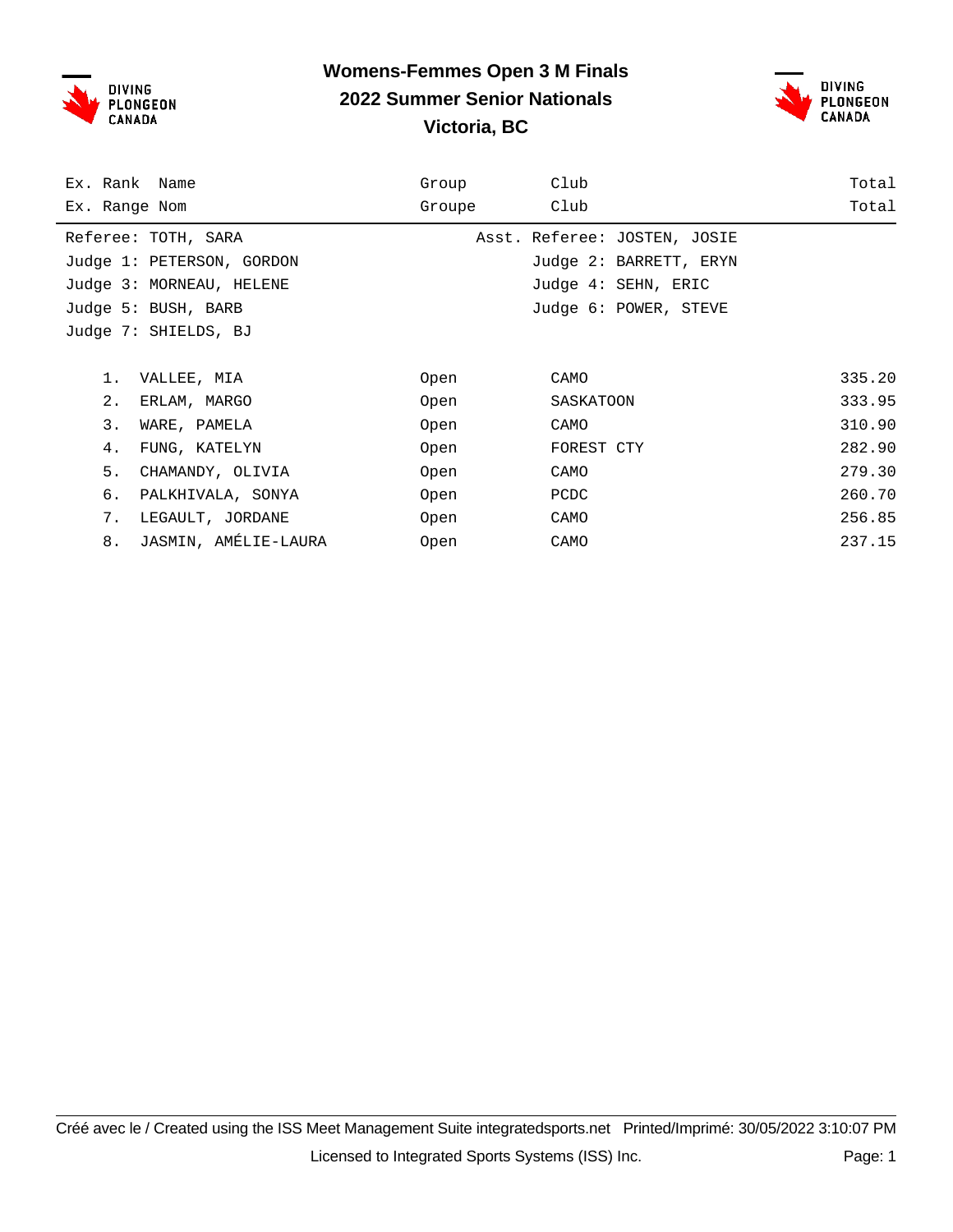

#### **Womens-Femmes Open Platform Prelims 2022 Summer Senior Nationals Victoria, BC**



| Ex. Rank Name             | Group  | Club                         | Total  |
|---------------------------|--------|------------------------------|--------|
| Ex. Range Nom             | Groupe | Club                         | Total  |
| Referee: MORNEAU, HELENE  |        | Asst. Referee: JOSTEN, JOSIE |        |
| Judge 1: TOTH, SARA       |        | Judge 2: POWER, STEVE        |        |
| Judge 3: SEHN, ERIC       |        | Judge 4: SHIELDS, BJ         |        |
| Judge 5: BARRETT, ERYN    |        | Judge 6: BUSH, BARB          |        |
| Judge 7: PETERSON, GORDON |        |                              |        |
|                           |        |                              |        |
| 1.<br>MCKAY, CAELI        | Open   | PCDC                         | 373.55 |
| BATALLA, RENÉE<br>2.      | Open   | <b>BOARDWORKS</b>            | 318.70 |
| 3.<br>BOISVERT, JULIANNE  | Open   | ENVOL                        | 306.90 |
| 4.<br>TOTH, CELINA        | Open   | <b>BOARDWORKS</b>            | 302.50 |
| 5.<br>FUNG, KATELYN       | Open   | FOREST CTY                   | 290.75 |
| б.<br>CONN, TATIANA       | Open   | TDA                          | 287.55 |
| 7.<br>DICK, ELAENA        | Open   | TDA                          | 280.40 |
| 8.<br>MILLER, KATE        | Open   | NEPEAN OTT                   | 270.45 |
| 9.<br>LUCOE, TANESHA      | Open   | <b>BOARDWORKS</b>            | 269.00 |
| 10. BELANGER, ELOISE      | Open   | CAMO                         | 224.05 |
| 11. HAYES, KAYDEN         | Open   | <b>BOARDWORKS</b>            | 215.65 |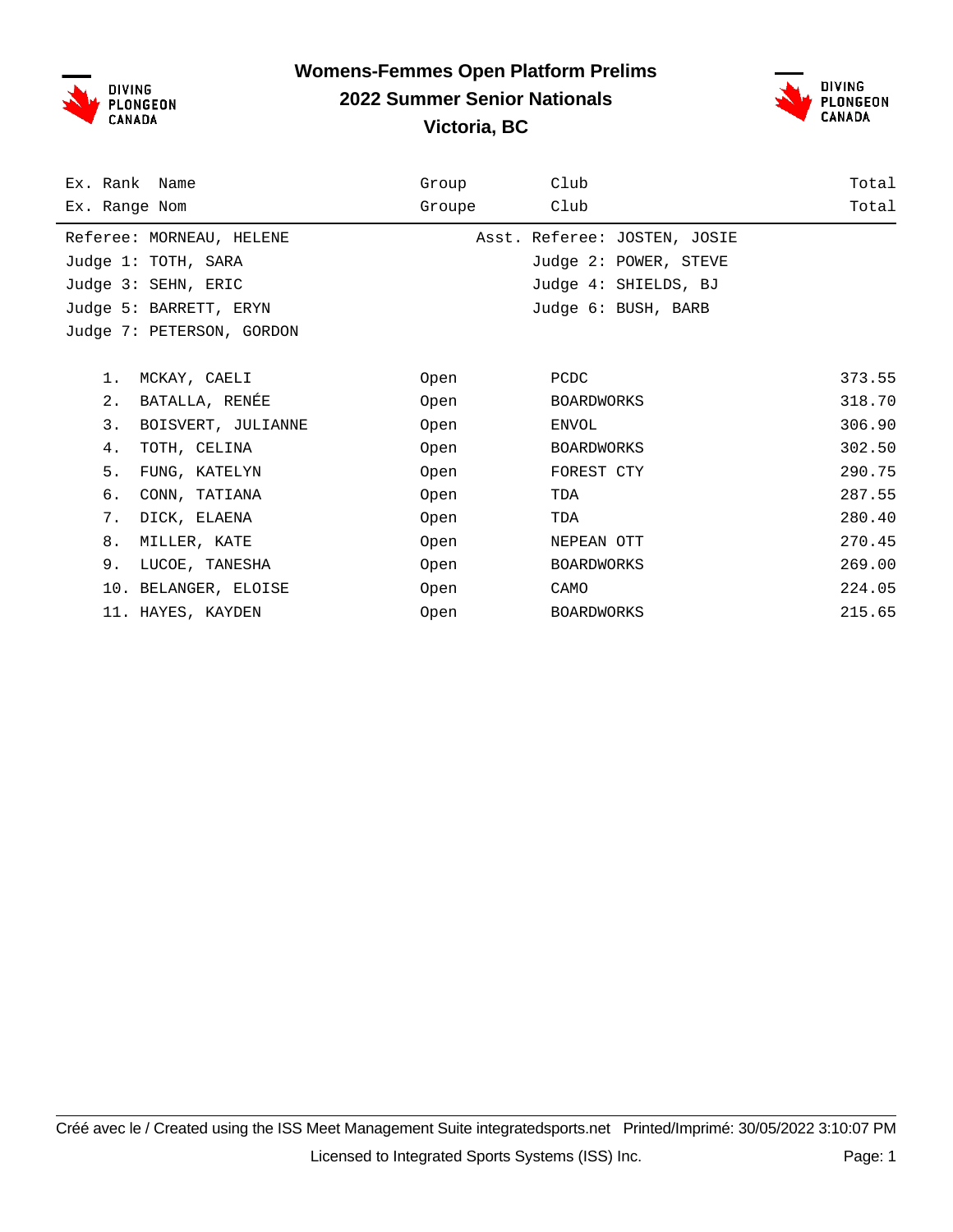

#### **Womens-Femmes Open Platform Finals 2022 Summer Senior Nationals Victoria, BC**



| Ex. Rank Name             | Group  | Club                      | Total  |
|---------------------------|--------|---------------------------|--------|
| Ex. Range Nom             | Groupe | Club                      | Total  |
| Referee: SHIELDS, BJ      |        | Asst. Referee: TOTH, SARA |        |
| Judge 1: BARRETT, ERYN    |        | Judge 2: POWER, STEVE     |        |
| Judge 3: JOSTEN, JOSIE    |        | Judge 4: BUSH, BARB       |        |
| Judge 5: PETERSON, GORDON |        | Judge 6: SEHN, ERIC       |        |
| Judge 7: MORNEAU, HELENE  |        |                           |        |
|                           |        |                           |        |
| BATALLA, RENÉE<br>1.      | Open   | <b>BOARDWORKS</b>         | 314.85 |
| 2.<br>MCKAY, CAELI        | Open   | PCDC                      | 311.85 |
| 3.<br>TOTH, CELINA        | Open   | BOARDWORKS                | 306.35 |
| 4.<br>FUNG, KATELYN       | Open   | FOREST CTY                | 305.70 |
| 5.<br>MILLER, KATE        | Open   | NEPEAN OTT                | 294.00 |
| б.<br>DICK, ELAENA        | Open   | TDA                       | 287.05 |
| 7.<br>BOISVERT, JULIANNE  | Open   | ENVOL                     | 264.65 |
| 8.<br>CONN, TATIANA       | Open   | TDA                       | 263.00 |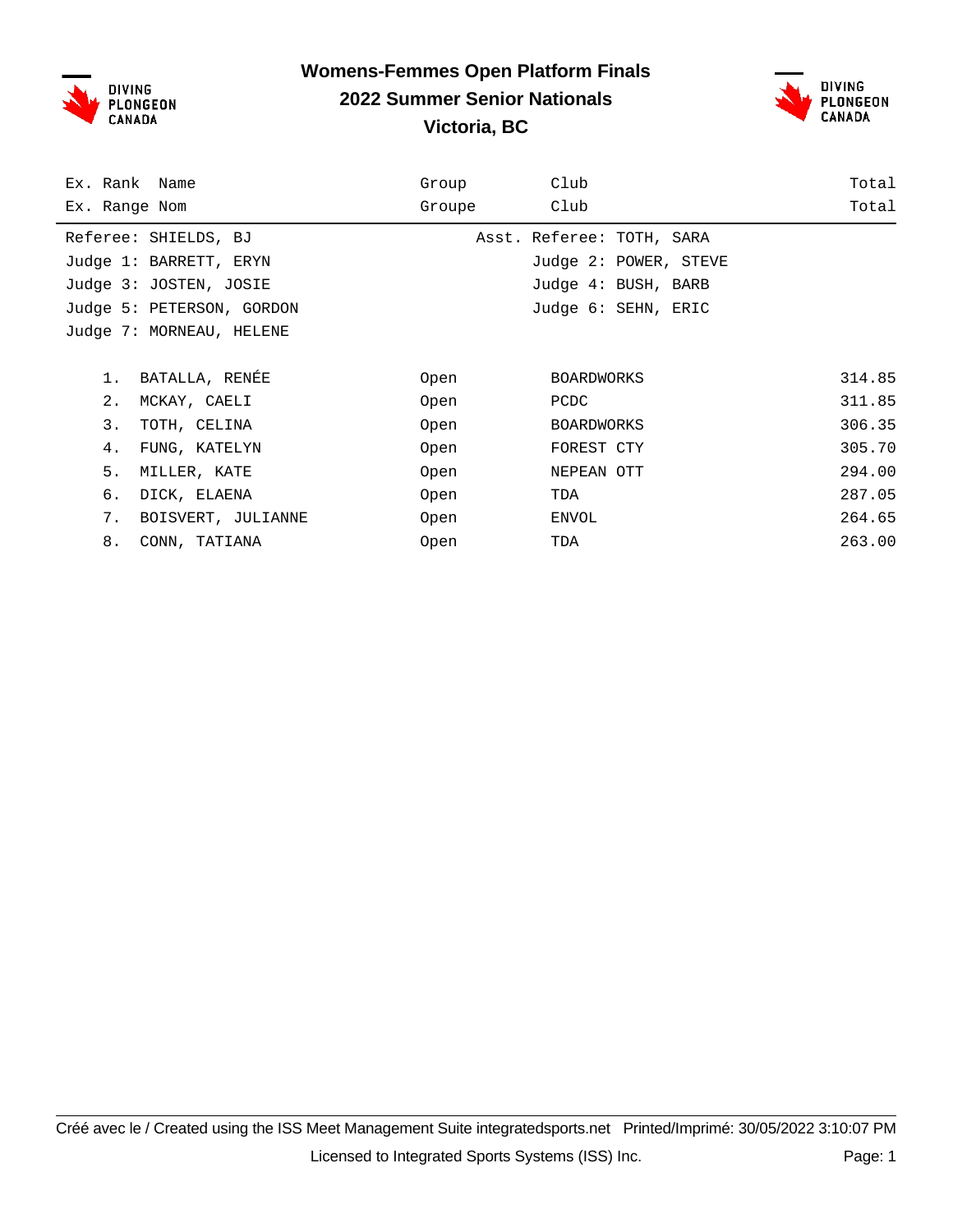



| Ex. Rank Name<br>Ex. Range Nom |           |     | Group<br>Groupe | Club<br>Club |                             |       | Total<br>Total |
|--------------------------------|-----------|-----|-----------------|--------------|-----------------------------|-------|----------------|
| Referee: POWER, STEVE          |           |     |                 |              | Asst. Referee: SEHN, ERIC   |       |                |
| Judge 1: JOSTEN, JOSIE         |           |     |                 |              | Judge 2: BUSH, BARB         |       |                |
| Judge 3: MORNEAU, HELENE       |           |     |                 |              | Judge 4: TOTH, SARA         |       |                |
| Judge 5: SHIELDS, BJ           |           |     |                 |              | Judge 6: PETERSON, GORDON   |       |                |
| Judge 7: BARRETT, ERYN         |           |     |                 |              |                             |       |                |
|                                |           |     |                 |              |                             |       |                |
| 1. HATTIE, BRYDEN              |           |     | Open            |              | BOARDWORKS                  |       | 380.95         |
|                                | 105B      | 2.6 |                 |              | 8.5 8.5 8.5 8.0 8.5 8.5 8.5 | 66.30 |                |
|                                | 107C      | 3.0 |                 |              | 8.0 8.0 7.5 8.5 8.0 8.0 8.0 | 72.00 |                |
|                                | 203B      | 2.3 |                 |              | 8.5 8.0 8.5 8.5 8.0 8.0 8.0 | 56.35 |                |
|                                | 305C      | 3.0 |                 |              | 7.5 7.0 7.0 7.0 7.0 6.5 6.0 | 63.00 |                |
|                                | 5152B 3.2 |     |                 |              | 7.5 8.5 8.5 8.0 8.0 8.0 8.0 | 76.80 |                |
|                                | 405C      | 3.1 |                 |              | 5.5 5.0 5.5 5.5 4.5 4.5 4.5 | 46.50 |                |
| $2$ .<br>MARKENTIN, BJORN      |           |     | Open            | SASKATOON    |                             |       | 357.20         |
|                                | 403B      | 2.4 |                 |              | 8.0 8.0 9.0 8.5 8.5 8.0 8.0 | 58.80 |                |
|                                | 405C      | 3.1 |                 |              | 6.0 6.0 6.5 6.0 6.5 5.5 6.0 | 55.80 |                |
|                                | 105B      | 2.6 |                 |              | 8.0 8.0 8.5 8.0 7.5 7.5 7.5 | 61.10 |                |
|                                | 205C      | 3.0 |                 |              | 5.5 5.5 5.5 4.5 5.5 6.0 5.5 | 49.50 |                |
|                                | 305C      | 3.0 |                 |              | 8.0 9.0 9.0 8.5 7.5 8.0 7.5 | 73.50 |                |
|                                | 5335D 3.0 |     |                 |              | 7.0 6.5 7.0 6.5 6.0 6.5 6.5 | 58.50 |                |
| FOFANA, CÉDRIC<br>3.           |           |     | Open            | CAMO         |                             |       | 323.95         |
|                                | 405C      | 3.1 |                 |              | 7.5 8.0 8.0 8.0 7.5 8.0 7.5 | 72.85 |                |
|                                | 5335D 3.0 |     |                 |              | 5.0 5.5 5.5 4.5 4.0 5.0 5.0 | 45.00 |                |
|                                | 205C      | 3.0 |                 |              | 7.0 7.0 7.0 7.0 7.5 7.5 7.5 | 64.50 |                |
|                                | 107C      | 3.0 |                 |              | 4.0 4.5 4.5 4.0 4.0 3.5 4.0 | 36.00 |                |
|                                | 305B      | 3.2 |                 |              | 3.5 4.0 4.0 4.0 4.5 4.0 4.0 | 38.40 |                |
|                                | 5152B 3.2 |     |                 |              | 7.5 7.0 7.0 6.5 7.0 7.0 7.0 | 67.20 |                |
| 4.<br>ABRAMOWICZ, TAZMAN       |           |     | Open            | CALGARY      |                             |       | 322.80         |
|                                | 105B      | 2.6 |                 |              | 7.0 7.5 7.5 8.0 7.5 7.5 7.0 | 58.50 |                |
|                                | 405C      | 3.1 |                 |              | 6.0 5.5 5.5 6.0 6.5 5.5 5.0 | 52.70 |                |
|                                | 107C      | 3.0 |                 |              | 5.5 5.5 6.0 6.5 6.0 6.0 5.5 | 52.50 |                |
|                                | 205C      | 3.0 |                 |              | 4.5 4.5 4.0 5.0 4.0 5.0 5.0 | 42.00 |                |
|                                | 305C      | 3.0 |                 |              | 7.5 7.0 7.5 8.0 7.5 7.5 7.0 | 67.50 |                |
|                                | 5152B 3.2 |     |                 |              | 5.0 5.0 4.5 5.5 5.0 5.5 5.5 | 49.60 |                |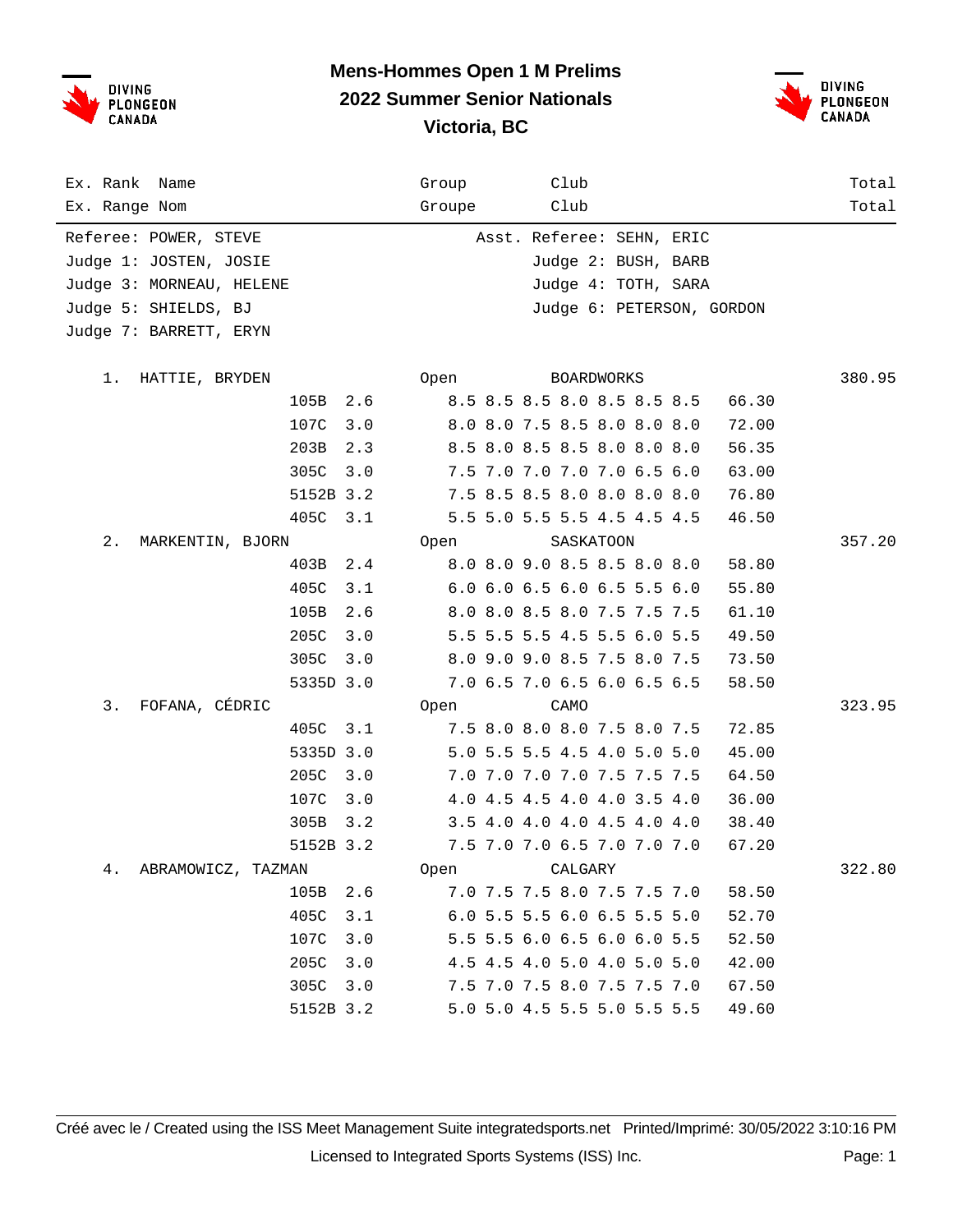



|    | Ex. Rank Name     |           |     | Group  | Club  |                             |  |       | Total  |
|----|-------------------|-----------|-----|--------|-------|-----------------------------|--|-------|--------|
|    | Ex. Range Nom     |           |     | Groupe | Club  |                             |  |       | Total  |
| 5. | GAUTHIER, OLIVIER |           |     | Open   | CAMO  |                             |  |       | 321.45 |
|    |                   | 105B      | 2.6 |        |       | 7.5 7.5 7.5 7.5 7.0 7.5 7.5 |  | 58.50 |        |
|    |                   | 5333D 2.6 |     |        |       | 7.0 6.5 6.0 7.0 7.0 6.0 6.0 |  | 50.70 |        |
|    |                   | 303B      | 2.4 |        |       | 7.0 6.5 7.5 6.5 5.5 6.5 6.5 |  | 46.80 |        |
|    |                   | 203B      | 2.3 |        |       | 7.5 7.5 7.0 7.0 7.0 7.5 7.0 |  | 49.45 |        |
|    |                   | 403B      | 2.4 |        |       | 8.0 7.5 7.5 7.5 7.5 7.5 7.5 |  | 54.00 |        |
|    |                   | 405C      | 3.1 |        |       | 6.5 7.0 6.5 6.5 7.0 6.5 7.0 |  | 62.00 |        |
| б. | BERNARD, NOAH     |           |     | Open   | TDA   |                             |  |       | 314.40 |
|    |                   | 5132D 2.2 |     |        |       | 7.5 7.5 7.0 8.0 7.0 7.0 7.5 |  | 48.40 |        |
|    |                   | 105B      | 2.6 |        |       | 7.5 6.5 6.5 7.0 7.0 7.0 7.0 |  | 54.60 |        |
|    |                   | 203B      | 2.3 |        |       | 5.0 6.0 6.0 5.5 6.5 5.5 6.5 |  | 40.25 |        |
|    |                   | 305C      | 3.0 |        |       | 7.5 7.5 7.5 7.0 7.0 7.0 7.0 |  | 64.50 |        |
|    |                   | 403B      | 2.4 |        |       | 7.0 6.5 6.5 7.5 7.0 7.0 7.0 |  | 50.40 |        |
|    |                   | 5233D 2.5 |     |        |       | 7.5 7.5 7.5 8.0 7.0 7.5 7.5 |  | 56.25 |        |
| 7. | ROLLAND, JULES    |           |     | Open   | ENVOL |                             |  |       | 293.95 |
|    |                   | 203B      | 2.3 |        |       | 6.5 6.0 6.0 5.5 6.0 6.0 6.0 |  | 41.40 |        |
|    |                   | 303B      | 2.4 |        |       | 7.0 7.5 6.5 6.0 6.5 6.5 6.5 |  | 46.80 |        |
|    |                   | 105B      | 2.6 |        |       | 5.0 5.0 5.5 4.5 6.0 5.5 5.5 |  | 41.60 |        |
|    |                   | 403B      | 2.4 |        |       | 7.0 7.5 8.0 7.5 7.5 7.0 6.5 |  | 52.80 |        |
|    |                   | 405C      | 3.1 |        |       | 6.5 7.0 7.0 7.0 7.5 6.5 7.0 |  | 65.10 |        |
|    |                   | 5233D 2.5 |     |        |       | 6.0 6.5 6.0 6.5 6.5 6.0 6.0 |  | 46.25 |        |
| 8. | CIPRICK, THOMAS   |           |     | Open   | PCDC  |                             |  |       | 293.70 |
|    |                   | 105B      | 2.6 |        |       | 8.0 8.0 8.0 7.5 7.5 8.0 8.5 |  | 62.40 |        |
|    |                   | 107C      | 3.0 |        |       | 4.0 3.5 3.0 3.0 3.5 3.0 4.0 |  | 30.00 |        |
|    |                   | 205C      | 3.0 |        |       | 6.5 6.5 7.0 6.0 7.5 7.0 6.5 |  | 60.00 |        |
|    |                   | 305C      | 3.0 |        |       | 8.5 8.5 9.0 8.5 9.0 8.0 8.5 |  | 76.50 |        |
|    |                   | 5152B 3.2 |     |        |       | 2.0 2.0 2.5 2.0 3.5 3.0 3.5 |  | 24.00 |        |
|    |                   | 405B      | 3.4 |        |       | 3.5 4.0 4.0 4.0 4.0 4.0 4.0 |  | 40.80 |        |
| 9. | REESOR, EMMITT    |           |     | Open   | TDA   |                             |  |       | 291.60 |
|    |                   | 105B      | 2.6 |        |       | 7.0 6.5 6.0 7.0 6.5 6.0 7.0 |  | 52.00 |        |
|    |                   | 203B      | 2.3 |        |       | 6.5 7.0 7.0 7.0 7.0 6.5 6.5 |  | 47.15 |        |
|    |                   | 303B      | 2.4 |        |       | 6.5 6.5 7.0 6.5 6.0 6.0 7.0 |  | 46.80 |        |
|    |                   | 403B      | 2.4 |        |       | 7.0 7.5 7.5 8.0 7.5 7.5 7.5 |  | 54.00 |        |
|    |                   | 5233D 2.5 |     |        |       | 6.5 6.5 6.5 7.0 6.5 6.5 7.0 |  | 48.75 |        |
|    |                   | 5132D 2.2 |     |        |       | 7.0 6.5 6.5 7.0 6.5 6.5 6.5 |  | 42.90 |        |
|    |                   |           |     |        |       |                             |  |       |        |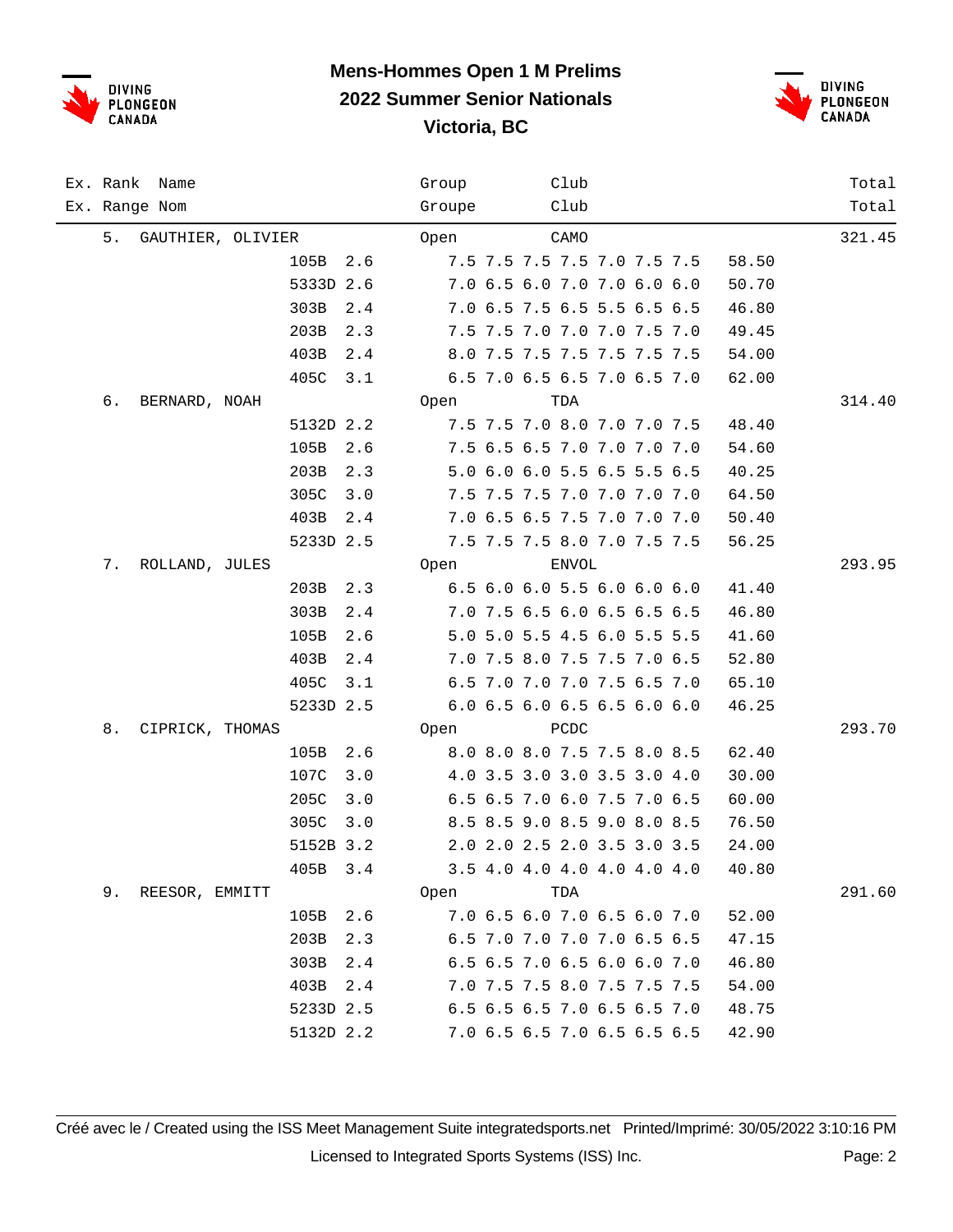



| Ex. Rank Name<br>Ex. Range Nom | Club<br>Group<br>Club<br>Groupe      | Total<br>Total |
|--------------------------------|--------------------------------------|----------------|
| 10. LEFEBVRE, ETIENNE          | <b>ENVOL</b><br>Open                 | 267.00         |
| 403B<br>2.4                    | 6.5 6.0 7.0 7.0 7.0 6.5 6.5<br>48.00 |                |
| 105B<br>2.6                    | 7.0 7.0 7.0 6.5 6.5 6.5 6.5<br>52.00 |                |
| 405C<br>3.1                    | 37.20<br>4.0 4.0 4.0 4.0 4.5 3.5 4.0 |                |
| 203B<br>2.3                    | 5.0 5.5 5.5 4.5 5.0 5.5 5.5<br>36.80 |                |
| 303B<br>$2.4\,$                | 5.0 5.5 5.5 5.0 6.0 5.0 6.0<br>38.40 |                |
| 5134D 2.6                      | 6.5 6.5 7.0 7.5 7.0 7.0 7.0<br>54.60 |                |
| 11. VAVITSAS, GEOFFREY         | TDA<br>Open                          | 257.45         |
| 403B<br>2.4                    | 5.5 6.0 6.0 7.0 7.0 6.5 6.5<br>45.60 |                |
| 105B<br>2.6                    | 5.0 5.0 5.0 5.0 5.0 5.0 5.0<br>39.00 |                |
| 203B<br>2.3                    | 6.0 6.5 7.0 7.0 7.0 6.5 7.0<br>47.15 |                |
| 305C<br>3.0                    | 4.0 4.5 4.0 4.0 4.5 4.5 4.5<br>39.00 |                |
| 5233D 2.5                      | 6.0 6.0 5.5 5.5 6.5 5.5 5.5<br>42.50 |                |
| 5333D 2.6                      | 5.5 5.0 5.5 6.0 6.0 6.0 5.5<br>44.20 |                |
| 12. GOULET, ARNAUD             | AGAMI<br>Open                        | 256.80         |
| 105B<br>2.6                    | 7.0 7.5 6.5 6.5 6.5 6.5 6.5<br>50.70 |                |
| 203B<br>2.3                    | 6.0 6.5 6.0 5.5 6.5 6.5 6.5<br>43.70 |                |
| 303B<br>2.4                    | 5.5 5.5 5.5 5.0 6.5 6.0 6.0<br>40.80 |                |
| 405C<br>3.1                    | 4.0 4.5 4.0 4.5 5.0 4.0 4.5<br>40.30 |                |
| 5233D 2.5                      | 6.5 6.5 6.0 5.5 7.0 6.0 6.5<br>47.50 |                |
| 5333D 2.6                      | 4.0 4.5 4.5 3.5 5.0 4.0 5.0<br>33.80 |                |
| 13. MEJIA, CIRO                | Open<br>TDA                          | 249.45         |
| 5132D 2.2                      | 6.5 6.5 6.0 6.0 6.5 6.0 6.5<br>41.80 |                |
| 105B<br>2.6                    | 4.5 5.0 4.5 4.5 4.0 5.5 5.5<br>36.40 |                |
| 203B<br>2.3                    | 6.0 5.5 6.0 6.0 6.0 5.5 6.0<br>41.40 |                |
| 303B<br>2.4                    | 6.0 6.5 6.5 6.0 5.5 6.0 6.0<br>43.20 |                |
| 403B<br>2.4                    | 7.0 7.0 6.5 6.5 7.0 7.0 7.0<br>50.40 |                |
| 5233D 2.5                      | 4.5 5.0 5.0 4.5 4.5 5.0 5.0<br>36.25 |                |
| 14. TOBIN, BEN                 | Open<br>TDA                          | 244.50         |
| 5132D 2.2                      | 5.5 6.0 6.0 6.5 6.0 5.5 6.0<br>39.60 |                |
| 105B<br>2.6                    | 5.0 5.0 4.5 4.5 5.0 5.0 5.0<br>39.00 |                |
| 203B<br>2.3                    | 6.0 6.0 6.0 6.0 5.0 5.5 6.0<br>41.40 |                |
| 303B 2.4                       | 5.0 5.5 5.5 5.0 6.0 5.0 5.5<br>38.40 |                |
| 403B 2.4                       | 6.5 5.5 6.0 6.5 6.0 6.0 6.0<br>43.20 |                |
| 5134D 2.6                      | 5.5 5.5 5.5 5.5 5.0 5.5 5.5<br>42.90 |                |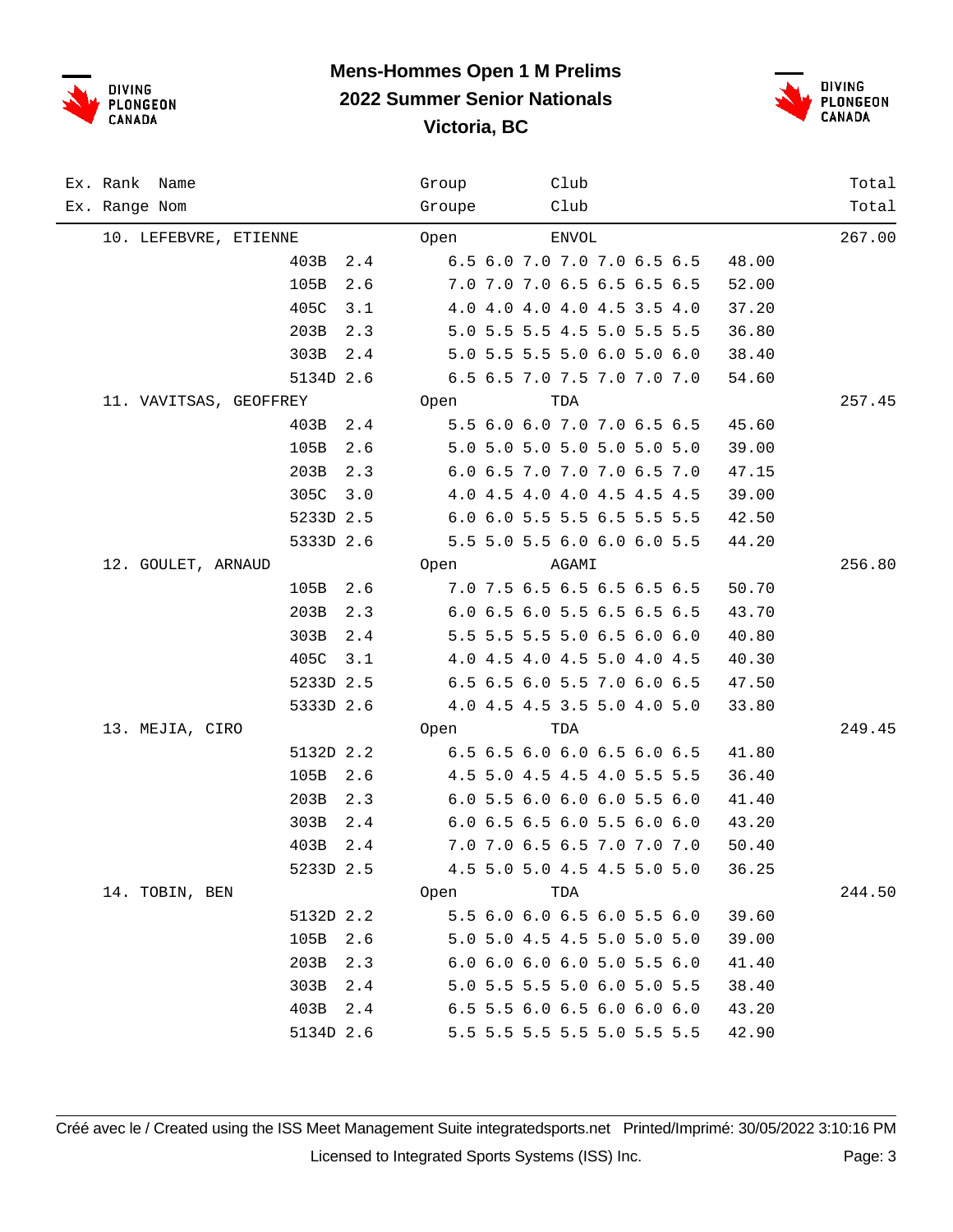



| Ex. Rank Name       | Group  | Club                                      | Total  |
|---------------------|--------|-------------------------------------------|--------|
| Ex. Range Nom       | Groupe | Club                                      | Total  |
| 15. BRISSON, MATHYS | Open   | ENVOL                                     | 242.45 |
| 105B                | 2.6    | 4.5 5.5 5.0 5.0 4.5 5.0 5.0               | 39.00  |
| 403B                | 2.4    | 6.56.06.06.56.06.07.0                     | 44.40  |
| 203B                | 2.3    | 5.0 4.5 5.0 4.5 4.5 4.5 5.0               | 32.20  |
| 303C                | 2.1    | $6.0$ 7.0 $6.0$ 5.5 $6.0$ 5.5 $6.0$       | 37.80  |
| 5233D 2.5           |        | $6.5$ $6.0$ $6.0$ $6.5$ $6.5$ $6.5$ $6.5$ | 48.75  |
| 5134D 2.6           |        | 5.5 5.5 5.0 5.5 5.0 4.5 5.0               | 40.30  |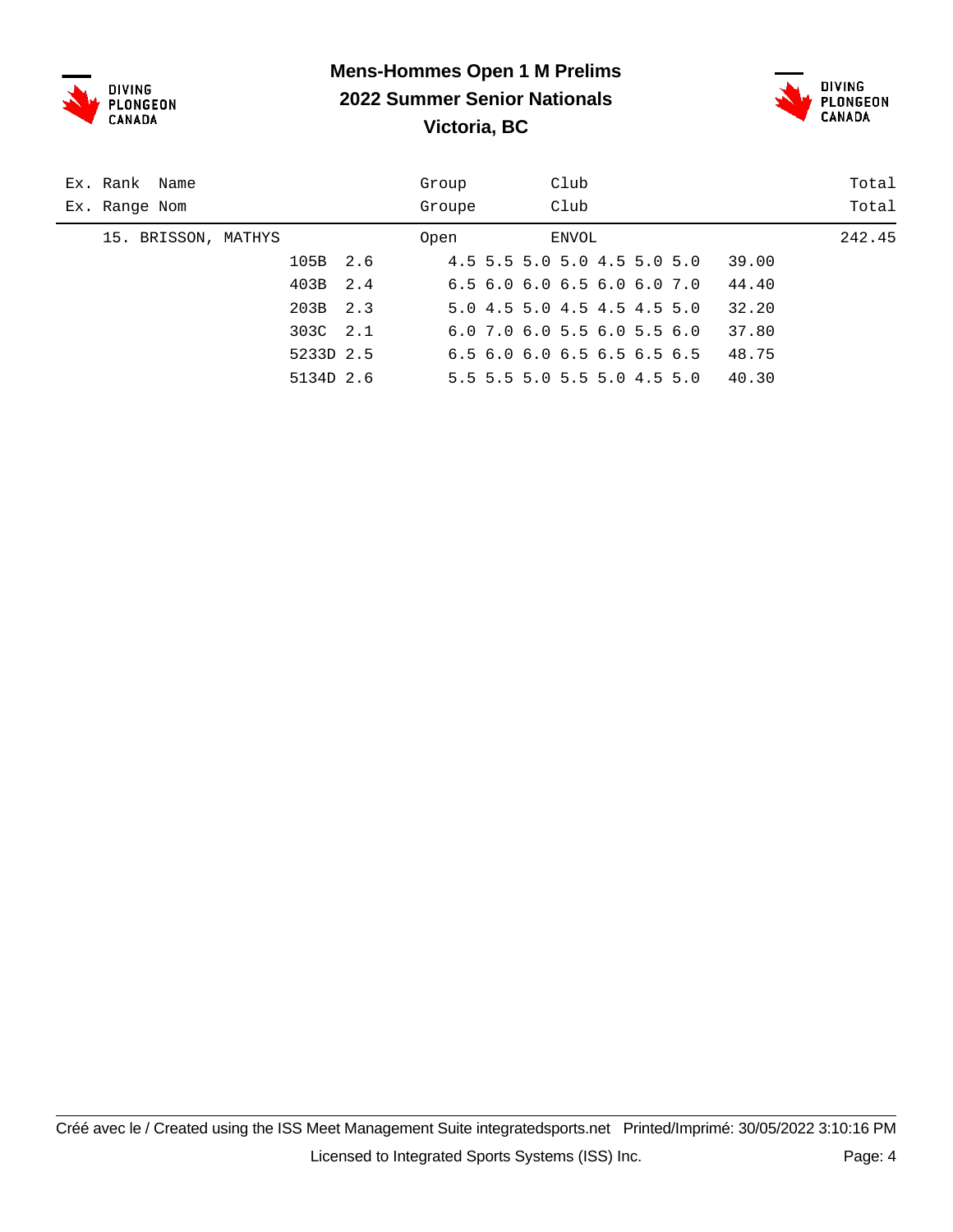



| Ex. Rank Name<br>Ex. Range Nom                                                                                           |           |     | Group<br>Groupe | Club<br>Club                |            |                                                                                                           |       | Total<br>Total |
|--------------------------------------------------------------------------------------------------------------------------|-----------|-----|-----------------|-----------------------------|------------|-----------------------------------------------------------------------------------------------------------|-------|----------------|
| Referee: BARRETT, ERYN<br>Judge 1: SHIELDS, BJ<br>Judge 3: BUSH, BARB<br>Judge 5: MORNEAU, HELENE<br>Judge 7: SEHN, ERIC |           |     |                 |                             |            | Asst. Referee: PETERSON, GORDON<br>Judge 2: TOTH, SARA<br>Judge 4: POWER, STEVE<br>Judge 6: JOSTEN, JOSIE |       |                |
| 1. HATTIE, BRYDEN                                                                                                        |           |     | Open            |                             | BOARDWORKS |                                                                                                           |       | 404.70         |
|                                                                                                                          | 105B      |     |                 |                             |            |                                                                                                           |       |                |
|                                                                                                                          |           | 2.6 |                 | 8.5 8.5 8.5 8.5 9.0 8.5 8.5 |            |                                                                                                           | 66.30 |                |
|                                                                                                                          | 107C      | 3.0 |                 | 8.0 9.0 9.0 8.0 9.0 8.5 9.0 |            |                                                                                                           | 79.50 |                |
|                                                                                                                          | 203B      | 2.3 |                 | 9.0 8.5 8.5 9.0 8.0 9.0 8.5 |            |                                                                                                           | 59.80 |                |
|                                                                                                                          | 305C      | 3.0 |                 | 5.5 6.0 5.5 5.0 5.5 6.0 5.5 |            |                                                                                                           | 49.50 |                |
|                                                                                                                          | 5152B 3.2 |     |                 | 8.5 8.0 8.0 7.5 7.5 7.5 8.0 |            |                                                                                                           | 75.20 |                |
|                                                                                                                          | 405C      | 3.1 |                 | 8.5 7.0 7.5 8.5 8.0 8.0 8.0 |            |                                                                                                           | 74.40 |                |
| FOFANA, CÉDRIC<br>$2$ .                                                                                                  |           |     | Open            | CAMO                        |            |                                                                                                           |       | 380.40         |
|                                                                                                                          | 405C      | 3.1 |                 | 8.5 8.5 7.5 7.5 8.0 7.5 7.5 |            |                                                                                                           | 71.30 |                |
|                                                                                                                          | 5335D 3.0 |     |                 | 7.5 7.0 7.5 7.0 7.5 7.5 8.0 |            |                                                                                                           | 67.50 |                |
|                                                                                                                          | 205C      | 3.0 |                 | 8.0 7.5 8.0 6.5 8.5 8.5 8.0 |            |                                                                                                           | 72.00 |                |
|                                                                                                                          | 107C      | 3.0 |                 | 4.5 5.5 5.0 5.0 5.5 5.5 5.5 |            |                                                                                                           | 48.00 |                |
|                                                                                                                          | 305B      | 3.2 |                 | 6.0 6.0 5.5 6.0 5.0 5.5 5.0 |            |                                                                                                           | 54.40 |                |
|                                                                                                                          | 5152B 3.2 |     |                 | 6.5 7.0 7.0 7.0 7.0 7.5 7.0 |            |                                                                                                           | 67.20 |                |
| 3.<br>ABRAMOWICZ, TAZMAN                                                                                                 |           |     | Open            | CALGARY                     |            |                                                                                                           |       | 373.95         |
|                                                                                                                          | 105B      | 2.6 |                 | 8.0 8.0 7.0 7.5 8.0 7.0 7.0 |            |                                                                                                           | 58.50 |                |
|                                                                                                                          | 405C      | 3.1 |                 | 7.5 8.0 7.0 7.5 7.5 7.5 7.0 |            |                                                                                                           | 69.75 |                |
|                                                                                                                          | 107C      | 3.0 |                 | 7.0 7.5 6.5 6.5 6.5 7.0 6.5 |            |                                                                                                           | 60.00 |                |
|                                                                                                                          | 205C      | 3.0 |                 | 6.5 6.0 6.5 6.0 6.0 6.5 6.5 |            |                                                                                                           | 57.00 |                |
|                                                                                                                          | 305C      | 3.0 |                 | 6.5 7.0 7.0 7.0 6.5 7.0 6.5 |            |                                                                                                           | 61.50 |                |
|                                                                                                                          | 5152B 3.2 |     |                 | 7.0 7.0 7.0 7.5 7.0 6.5 7.0 |            |                                                                                                           | 67.20 |                |
| CIPRICK, THOMAS<br>4.                                                                                                    |           |     | Open            | PCDC                        |            |                                                                                                           |       | 355.65         |
|                                                                                                                          | 105B      | 2.6 |                 | 7.5 7.5 8.0 8.0 7.5 8.0 8.0 |            |                                                                                                           | 61.10 |                |
|                                                                                                                          | 107C      | 3.0 |                 | 8.0 7.5 8.0 7.5 7.5 8.0 8.0 |            |                                                                                                           | 70.50 |                |
|                                                                                                                          | 205C      | 3.0 |                 | 6.5 5.0 5.0 5.5 6.0 6.5 5.5 |            |                                                                                                           | 51.00 |                |
|                                                                                                                          | 305C      | 3.0 |                 | 8.5 8.0 8.0 8.0 8.5 7.5 8.0 |            |                                                                                                           | 72.00 |                |
|                                                                                                                          | 5152B 3.2 |     |                 | 7.0 6.5 6.0 5.5 6.0 6.5 6.0 |            |                                                                                                           | 59.20 |                |
|                                                                                                                          | 405C      | 3.1 |                 | 2.0 4.5 4.5 4.5 5.5 5.0 4.0 |            |                                                                                                           | 41.85 |                |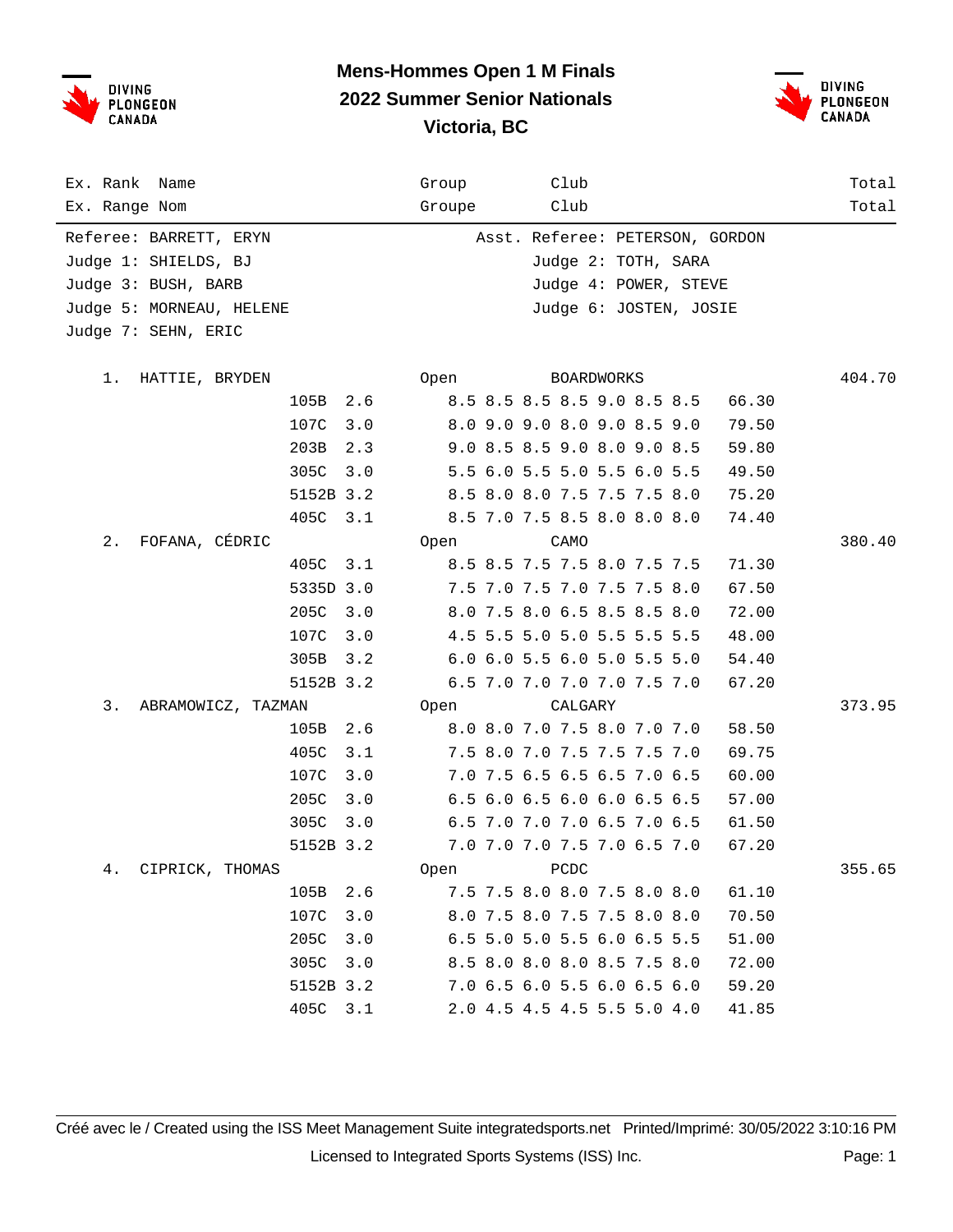



| Ex. Rank Name           | Club<br>Group                        | Total  |
|-------------------------|--------------------------------------|--------|
| Ex. Range Nom           | Club<br>Groupe                       | Total  |
| 5.<br>MARKENTIN, BJORN  | SASKATOON<br>Open                    | 342.35 |
| 403B<br>2.4             | 8.5 8.0 8.0 8.5 8.5 8.0 8.0<br>58.80 |        |
| 405C<br>3.1             | 6.0 6.0 6.5 7.0 7.0 7.0 7.0<br>63.55 |        |
| 105B<br>2.6             | 7.0 6.0 7.0 5.5 6.5 6.5 7.0<br>52.00 |        |
| 205C<br>3.0             | 4.0 4.0 4.5 4.0 5.0 5.0 4.0<br>37.50 |        |
| 305C<br>3.0             | 7.5 7.0 7.0 7.0 7.5 7.0 7.0<br>63.00 |        |
| 5335D 3.0               | 7.0 7.5 7.0 6.5 8.0 8.0 8.0<br>67.50 |        |
| б.<br>BERNARD, NOAH     | TDA<br>Open                          | 308.10 |
| 5132D 2.2               | 7.5 6.5 7.0 7.0 6.0 7.0 7.0<br>46.20 |        |
| 105B<br>2.6             | 7.0 8.0 8.0 7.0 7.5 7.5 8.0<br>59.80 |        |
| 203B<br>2.3             | 7.0 6.5 6.5 6.5 7.0 7.0 7.5<br>47.15 |        |
| 305C<br>3.0             | 6.0 5.5 5.5 6.0 5.5 5.5 5.5<br>49.50 |        |
| 403B<br>2.4             | 7.0 7.0 7.0 6.5 7.0 6.5 6.5<br>49.20 |        |
| 5233D 2.5               | 7.5 7.5 8.0 8.0 7.0 7.5 7.5<br>56.25 |        |
| 7.<br>ROLLAND, JULES    | ENVOL<br>Open                        | 304.35 |
| 203B<br>2.3             | 7.0 7.0 7.0 7.0 7.0 7.0 7.0<br>48.30 |        |
| 303B<br>2.4             | 6.0 6.0 6.0 7.0 6.5 6.0 6.5<br>44.40 |        |
| 105B<br>2.6             | 6.0 6.0 6.0 5.5 5.5 6.5 6.0<br>46.80 |        |
| 403B<br>2.4             | 7.0 7.0 6.5 7.0 7.0 7.0 6.5<br>50.40 |        |
| 405C<br>3.1             | 7.0 7.5 7.5 7.0 7.5 7.5 7.0<br>68.20 |        |
| 5233D 2.5               | 6.5 6.0 6.5 6.0 6.5 5.5 6.0<br>46.25 |        |
| 8.<br>GAUTHIER, OLIVIER | Open<br>CAMO                         | 297.15 |
| 105B 2.6                | 7.0 7.5 7.0 7.5 7.5 7.0 7.0<br>55.90 |        |
| 5333D 2.6               | 5.5 5.0 5.0 5.5 4.5 5.5 5.5<br>41.60 |        |
| 303B<br>2.4             | 7.5 7.0 7.5 7.5 7.5 7.5 7.5<br>54.00 |        |
| 203B<br>2.3             | 7.5 8.0 7.5 8.0 7.5 7.0 8.0<br>52.90 |        |
| 403B<br>2.4             | 8.0 7.5 7.5 8.0 7.5 7.0 7.5<br>54.00 |        |
| 405C<br>3.1             | 4.0 3.5 5.0 4.5 4.5 4.0 4.0<br>38.75 |        |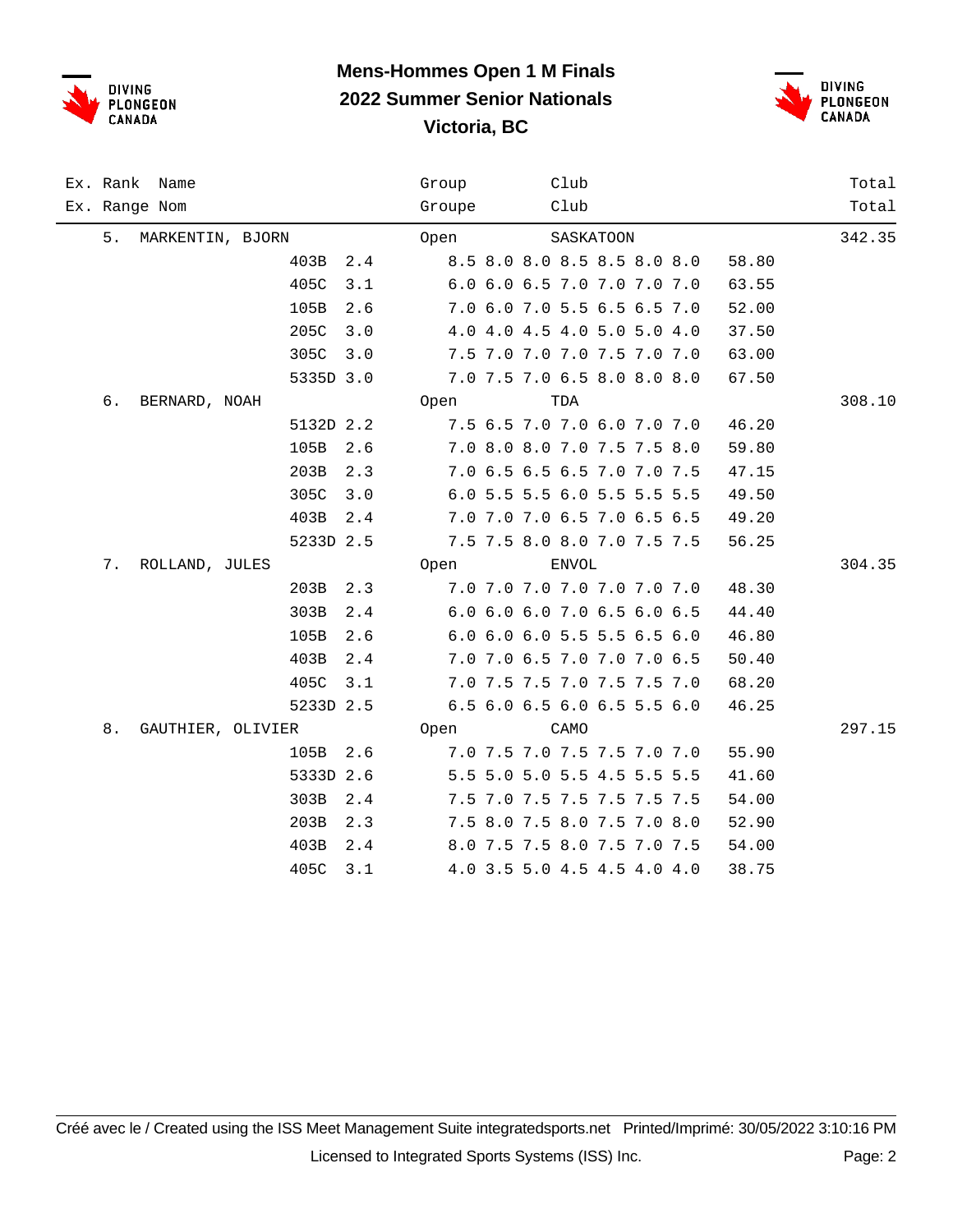



| Ex. Rank Name<br>Ex. Range Nom                                                                                        |           | Group<br>Groupe | Club<br>Club      |                                                                                                              |       | Total<br>Total |
|-----------------------------------------------------------------------------------------------------------------------|-----------|-----------------|-------------------|--------------------------------------------------------------------------------------------------------------|-------|----------------|
| Referee: BUSH, BARB<br>Judge 1: BARRETT, ERYN<br>Judge 3: TOTH, SARA<br>Judge 5: POWER, STEVE<br>Judge 7: SHIELDS, BJ |           |                 |                   | Asst. Referee: MORNEAU, HELENE<br>Judge 2: PETERSON, GORDON<br>Judge 4: SEHN, ERIC<br>Judge 6: JOSTEN, JOSIE |       |                |
| 1.<br>HATTIE, BRYDEN                                                                                                  |           | Open            | <b>BOARDWORKS</b> |                                                                                                              |       | 422.65         |
|                                                                                                                       | 405B      | 3.0             |                   | 8.0 8.0 8.0 8.0 7.0 8.5 8.0                                                                                  | 72.00 |                |
|                                                                                                                       | 5152B 3.0 |                 |                   | 8.5 9.0 8.5 8.5 9.0 8.5 9.0                                                                                  | 78.00 |                |
|                                                                                                                       | 305B      | 3.0             |                   | 9.0 8.0 8.5 8.0 8.0 8.5 8.5                                                                                  | 75.00 |                |
|                                                                                                                       | 205B      | 3.0             |                   | 8.5 9.0 8.5 9.0 9.0 8.5 9.0                                                                                  | 79.50 |                |
|                                                                                                                       | 107B      | 3.1             |                   | 9.0 8.5 8.5 8.5 8.5 8.5 9.5                                                                                  | 79.05 |                |
|                                                                                                                       | 407C      | 3.4             |                   | 4.5 3.5 4.0 4.0 3.5 3.5 4.0                                                                                  | 39.10 |                |
| FOFANA, CÉDRIC<br>$2$ .                                                                                               |           | Open            | CAMO              |                                                                                                              |       | 377.90         |
|                                                                                                                       | 205B      | 3.0             |                   | 8.0 7.5 7.5 8.0 8.0 7.5 8.0                                                                                  | 70.50 |                |
|                                                                                                                       | 5154B 3.4 |                 |                   | 7.0 7.0 7.5 7.5 7.0 7.0 7.5                                                                                  | 73.10 |                |
|                                                                                                                       | 405B      | 3.0             |                   | 7.5 7.5 7.0 7.0 7.0 7.5 8.0                                                                                  | 66.00 |                |
|                                                                                                                       | 307C      | 3.5             |                   | 7.0 6.5 6.5 6.5 5.5 6.5 6.5                                                                                  | 68.25 |                |
|                                                                                                                       | 107B      | 3.1             |                   | 8.5 8.5 8.5 8.5 8.5 9.0 9.0                                                                                  | 79.05 |                |
|                                                                                                                       | 5337D 3.5 |                 |                   | 2.0 2.0 2.0 2.0 2.0 2.0 3.0                                                                                  | 21.00 |                |
| 3.<br>GOSSELIN-PARADIS, LAURENT                                                                                       |           | Open            | CAMO              |                                                                                                              |       | 361.80         |
|                                                                                                                       | 405B      | 3.0             |                   | 7.5 7.0 8.0 7.0 7.0 8.0 7.5                                                                                  | 66.00 |                |
|                                                                                                                       | 107B      | 3.1             |                   | 7.0 7.0 7.0 7.0 7.0 7.5 7.5                                                                                  | 65.10 |                |
|                                                                                                                       | 5154B 3.4 |                 |                   | 6.0 6.0 6.0 6.5 5.5 5.5 6.0                                                                                  | 61.20 |                |
|                                                                                                                       | 205B      | 3.0             |                   | 7.0 7.0 6.0 6.5 7.0 6.5 7.0                                                                                  | 61.50 |                |
|                                                                                                                       | 305B      | 3.0             |                   | 4.5 5.0 4.5 4.0 3.5 4.5 4.5                                                                                  | 40.50 |                |
|                                                                                                                       | 5152B 3.0 |                 |                   | 7.5 7.5 7.5 7.5 7.5 7.0 8.0                                                                                  | 67.50 |                |
| CIPRICK, THOMAS<br>4.                                                                                                 |           | Open            | PCDC              |                                                                                                              |       | 360.25         |
|                                                                                                                       | 205B      | 3.0             |                   | 7.5 7.5 7.0 7.0 7.5 7.0 7.0                                                                                  | 64.50 |                |
|                                                                                                                       | 107B      | 3.1             |                   | 7.0 7.0 7.0 7.0 7.5 7.5 7.0                                                                                  | 65.10 |                |
|                                                                                                                       | 407C      | 3.4             |                   | 4.5 4.5 4.5 4.0 4.5 3.5 4.0                                                                                  | 44.20 |                |
|                                                                                                                       | 305B      | 3.0             |                   | 6.0 7.0 6.5 6.5 7.0 7.5 7.0                                                                                  | 61.50 |                |
|                                                                                                                       | 307C      | 3.5             |                   | 8.0 7.5 7.5 7.0 7.5 7.0 8.0                                                                                  | 78.75 |                |
|                                                                                                                       | 5353B 3.3 |                 |                   | 5.0 5.0 5.0 4.5 4.5 4.5 4.5                                                                                  | 46.20 |                |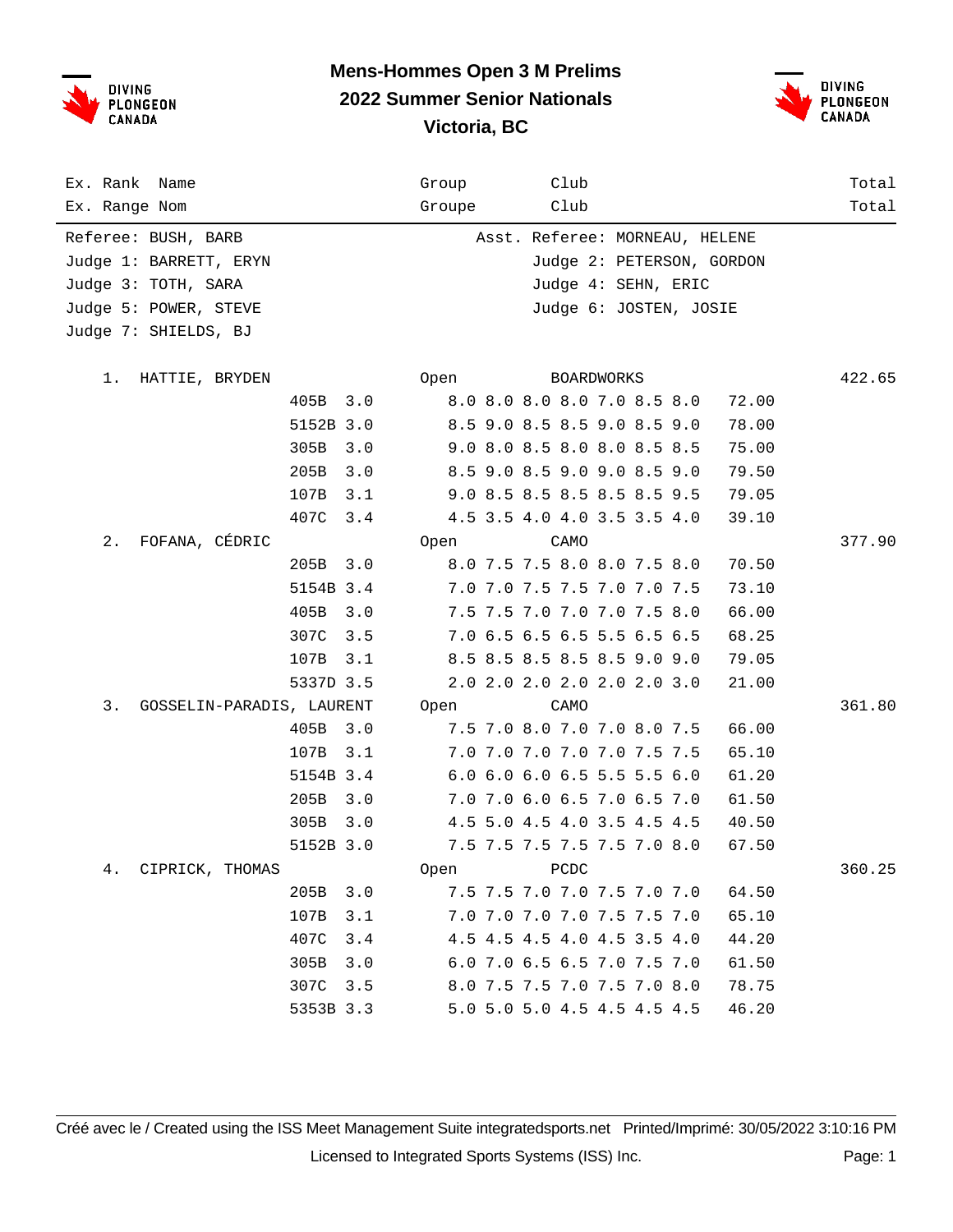



| Ex. Rank Name |                                 | Group  | Club                        | Total  |
|---------------|---------------------------------|--------|-----------------------------|--------|
| Ex. Range Nom |                                 | Groupe | Club                        | Total  |
| 5.            | MARKENTIN, BJORN                | Open   | SASKATOON                   | 347.60 |
|               | 205B<br>3.0                     |        | 8.5 8.5 8.0 8.0 8.5 8.0 8.5 | 75.00  |
|               | 305B<br>3.0                     |        | 7.0 7.0 7.0 6.5 6.0 7.0 7.0 | 63.00  |
|               | 5152B 3.0                       |        | 4.0 4.5 4.0 4.0 4.0 4.5 4.5 | 37.50  |
|               | 405B<br>3.0                     |        | 7.0 8.5 8.0 7.5 8.0 8.0 7.5 | 70.50  |
|               | 107B<br>3.1                     |        | 6.0 5.5 5.0 5.0 4.0 5.0 5.0 | 46.50  |
|               | 5335D 2.9                       |        | 7.5 6.5 6.5 6.0 6.0 6.0 6.5 | 55.10  |
| б.            | ABRAMOWICZ, TAZMAN Open CALGARY |        |                             | 340.15 |
|               | 5152B 3.0                       |        | 6.5 6.5 6.5 7.0 6.5 5.5 6.0 | 58.50  |
|               | 405B 3.0                        |        | 5.5 5.5 6.0 6.5 6.0 5.5 5.0 | 51.00  |
|               | 205B<br>3.0                     |        | 6.5 6.0 6.0 6.5 6.5 6.0 6.5 | 57.00  |
|               | 305B<br>3.0                     |        | 5.5 5.5 5.0 4.0 5.0 4.0 4.5 | 43.50  |
|               | 107B<br>3.1                     |        | 6.5 6.5 6.5 6.5 6.5 6.0 6.0 | 60.45  |
|               | 5154B 3.4                       |        | 6.5 6.0 7.0 7.0 7.5 6.5 7.0 | 69.70  |
| 7.            | REESOR, EMMITT                  | Open   | TDA                         | 328.65 |
|               | 107C 2.8                        |        | 6.5 6.0 5.5 6.0 5.5 6.0 6.0 | 50.40  |
|               | 205C<br>2.8                     |        | 7.0 6.5 7.5 7.5 6.0 6.5 7.0 | 57.40  |
|               | 305C<br>2.8                     |        | 5.5 5.5 5.5 5.5 5.0 5.5 5.0 | 46.20  |
|               | 405C<br>2.7                     |        | 7.5 7.5 7.5 7.5 7.0 7.5 7.5 | 60.75  |
|               | 5152B 3.0                       |        | 8.0 7.5 8.5 8.0 8.0 7.5 7.0 | 70.50  |
|               | 5235D 2.8                       |        | 5.5 4.5 5.0 5.5 4.5 5.5 5.0 | 43.40  |
| 8.            | GAUTHIER, OLIVIER               | Open   | CAMO                        | 315.55 |
|               | 405B 3.0                        |        | 7.5 7.5 7.5 5.5 8.0 7.5 7.0 | 67.50  |
|               | 205C<br>2.8                     |        | 7.0 6.5 8.0 7.0 7.0 7.0 7.0 | 58.80  |
|               | 5335D 2.9                       |        | 6.0 5.5 5.5 5.5 6.0 6.0 6.5 | 50.75  |
|               | 305C<br>2.8                     |        | 6.5 6.5 7.5 7.0 7.0 7.0 7.0 | 58.80  |
|               | 107B 3.1                        |        | 6.0 5.5 6.0 5.5 6.0 5.0 5.0 | 52.70  |
|               | 5152B 3.0                       |        | 3.0 3.0 3.0 2.5 3.0 3.0 2.5 | 27.00  |
| 9.            | MEJIA, CIRO                     | Open   | TDA                         | 310.65 |
|               | 5134D 2.5                       |        | 7.0 6.5 7.0 7.0 6.5 7.0 7.0 | 52.50  |
|               | 105B 2.4                        |        | 7.5 7.5 7.5 7.0 7.0 7.5 7.0 | 52.80  |
|               | 205C<br>2.8                     |        | 5.5 5.5 5.5 6.5 5.0 5.5 6.0 | 46.20  |
|               | 305C 2.8                        |        | 6.5 6.5 7.0 6.5 6.0 6.5 7.0 | 54.60  |
|               | 405C<br>2.7                     |        | 6.5 6.5 6.0 6.0 6.5 6.0 6.0 | 49.95  |
|               | 5235D 2.8                       |        | 6.5 6.5 6.0 6.5 6.5 6.5 6.0 | 54.60  |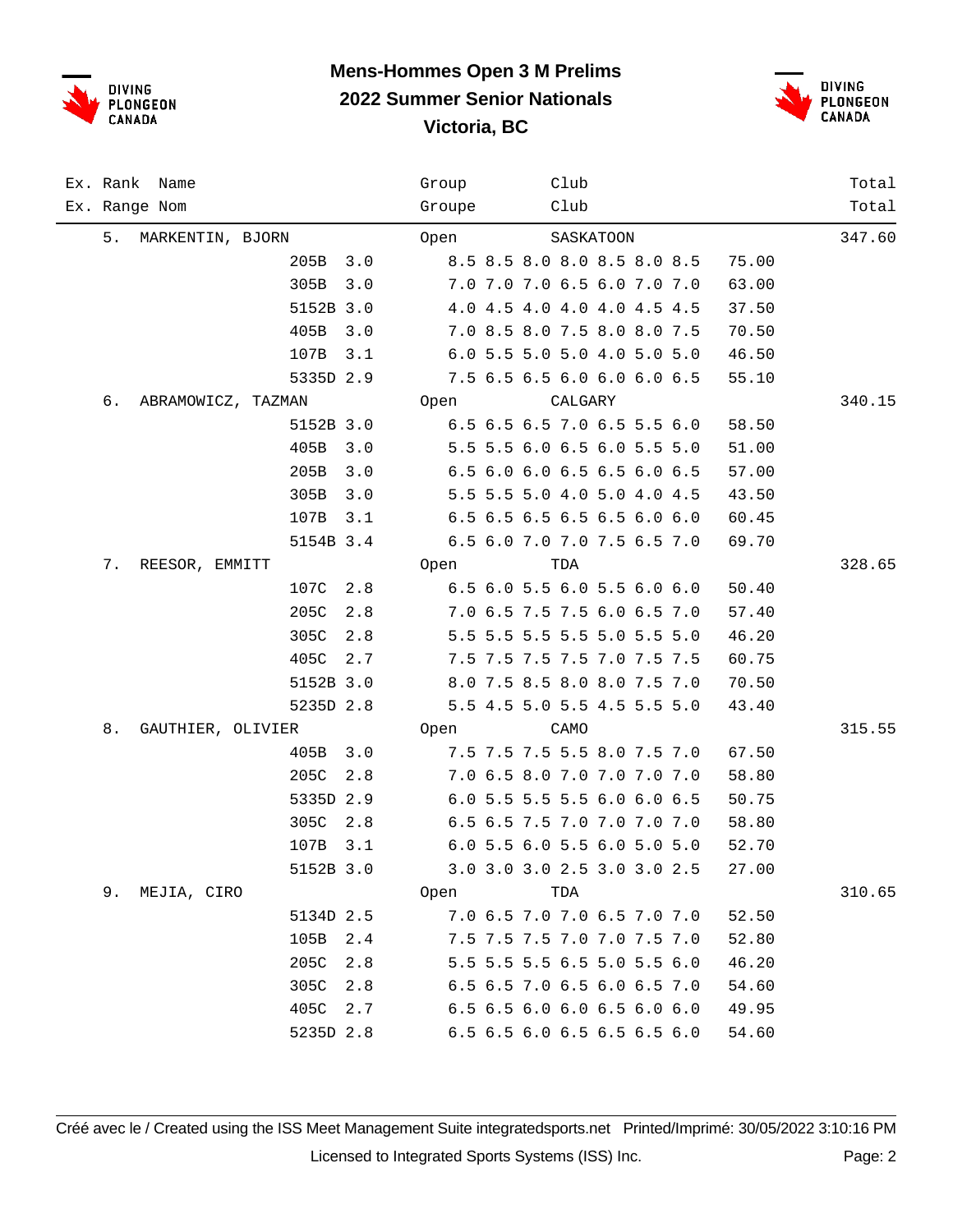



| Ex. Rank Name<br>Ex. Range Nom |             | Group<br>Groupe | Club<br>Club                | Total<br>Total |
|--------------------------------|-------------|-----------------|-----------------------------|----------------|
| 10. ROLLAND, JULES             |             | Open            | <b>ENVOL</b>                | 307.70         |
|                                | 405B<br>3.0 |                 | 6.5 6.5 7.0 7.0 6.0 6.0 6.5 | 58.50          |
|                                | 107C<br>2.8 |                 | 6.0 5.5 5.5 5.5 5.0 5.5 6.0 | 46.20          |
|                                | 205C<br>2.8 |                 | 8.0 8.0 8.0 8.0 8.5 7.0 7.5 | 67.20          |
|                                | 303B<br>2.3 |                 | 4.5 5.0 4.5 5.5 5.0 5.0 5.5 | 34.50          |
|                                | 5152B 3.0   |                 | 5.0 4.5 5.5 6.0 6.0 5.0 6.0 | 49.50          |
|                                | 5235D 2.8   |                 | 6.0 6.5 6.0 6.0 6.5 6.0 6.5 | 51.80          |
| 11. VAVITSAS, GEOFFREY         |             | Open            | TDA                         | 285.95         |
|                                | 405C 2.7    |                 | 5.5 5.5 5.5 6.5 6.0 6.0 6.5 | 47.25          |
|                                | 107C<br>2.8 |                 | 6.0 6.0 6.5 6.5 6.0 6.0 6.5 | 51.80          |
|                                | 5152B 3.0   |                 | 5.0 4.5 4.5 4.5 4.5 5.0 5.0 | 42.00          |
|                                | 205B<br>3.0 |                 | 6.5 6.0 6.0 6.0 6.5 6.0 6.5 | 55.50          |
|                                | 305B<br>3.0 |                 | 3.0 3.0 3.0 3.5 2.5 4.0 4.0 | 28.50          |
|                                | 5335D 2.9   |                 | 7.0 6.5 7.5 7.0 7.0 7.0 7.5 | 60.90          |
| 12. LEFEBVRE, ETIENNE          |             | Open            | <b>ENVOL</b>                | 279.10         |
|                                | 105B<br>2.4 |                 | 6.0 6.5 6.5 6.5 6.5 6.5 6.0 | 46.80          |
|                                | 107C<br>2.8 |                 | 5.5 5.5 5.5 5.5 5.5 5.5 4.5 | 46.20          |
|                                | 405B<br>3.0 |                 | 5.5 6.5 6.0 5.5 6.0 6.0 6.0 | 54.00          |
|                                | 205C<br>2.8 |                 | 4.0 4.0 4.5 4.5 4.0 3.5 4.0 | 33.60          |
|                                | 305C<br>2.8 |                 | 5.5 5.5 6.0 6.0 6.0 5.5 6.0 | 49.00          |
|                                | 5152B 3.0   |                 | 6.0 5.5 5.0 5.5 5.5 5.5 5.0 | 49.50          |
| 13. BRISSON, MATHYS            |             | Open            | <b>ENVOL</b>                | 271.90         |
|                                | 105B<br>2.4 |                 | 6.5 6.0 6.5 6.5 6.5 6.0 6.0 | 45.60          |
|                                | 107C<br>2.8 |                 | 5.0 4.5 6.0 5.5 5.5 5.0 4.0 | 43.40          |
|                                | 405C<br>2.7 |                 | 6.0 6.5 6.5 6.0 6.5 6.0 6.5 | 51.30          |
|                                | 205C<br>2.8 |                 | 4.0 4.0 3.5 3.5 4.0 3.5 4.0 | 32.20          |
|                                | 305C<br>2.8 |                 | 6.5 5.5 6.0 5.5 5.5 5.5 6.0 | 47.60          |
|                                | 5235D 2.8   |                 | 6.0 6.0 5.5 6.0 6.5 6.5 6.5 | 51.80          |
| 14. TOBIN, BEN                 |             | Open            | TDA                         | 258.45         |
|                                | 105B 2.4    |                 | 6.5 7.0 6.5 6.5 7.0 6.0 6.5 | 46.80          |
|                                | 405C<br>2.7 |                 | 6.5 6.0 6.5 6.5 6.0 6.0 6.0 | 49.95          |
|                                | 107C<br>2.8 |                 | 5.5 5.5 4.5 5.5 5.5 5.5 5.5 | 46.20          |
|                                | 5152B 3.0   |                 | 3.5 3.5 3.5 3.5 3.5 4.0 4.0 | 31.50          |
|                                | 205C<br>2.8 |                 | 4.5 5.0 4.0 4.5 5.0 4.5 4.5 | 37.80          |
|                                | 305C<br>2.8 |                 | 5.5 4.5 5.5 6.0 5.5 5.5 6.0 | 46.20          |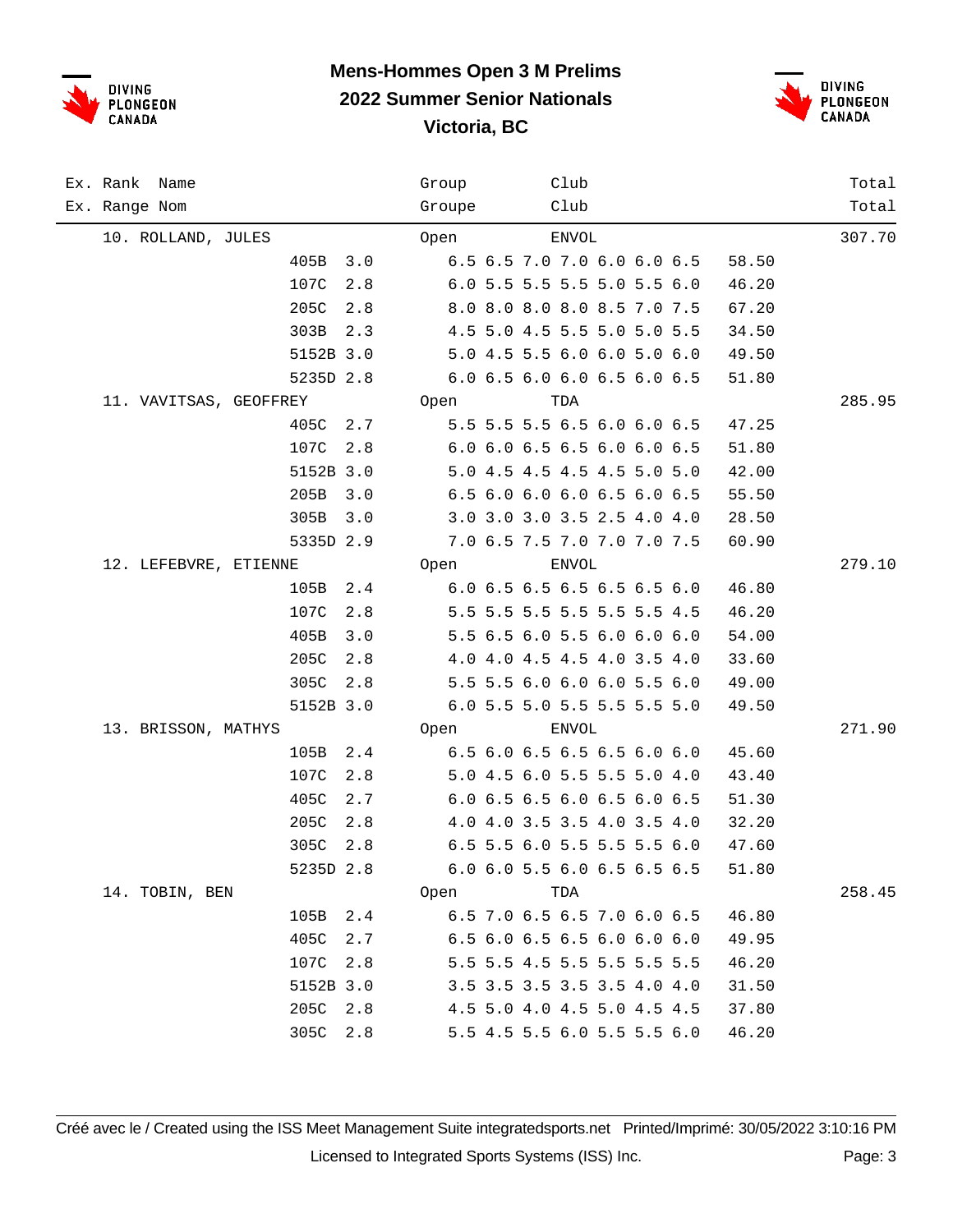



|               | Ex. Rank Name      |           |     | Group  |                             | Club  |  |       | Total  |
|---------------|--------------------|-----------|-----|--------|-----------------------------|-------|--|-------|--------|
| Ex. Range Nom |                    |           |     | Groupe |                             | Club  |  |       | Total  |
|               | 15. GOULET, ARNAUD |           |     | Open   |                             | AGAMI |  |       | 255.95 |
|               |                    | 107B      | 3.1 |        | 6.0 6.5 6.0 6.5 6.0 5.5 6.0 |       |  | 55.80 |        |
|               |                    | 205B      | 3.0 |        | 5.5 5.5 5.5 6.0 5.5 5.5 5.5 |       |  | 49.50 |        |
|               |                    | 305C      | 2.8 |        | 3.5 3.5 3.0 3.0 3.0 2.5 3.5 |       |  | 26.60 |        |
|               |                    | 405C      | 2.7 |        | 4.0 3.5 3.5 4.0 3.5 4.0 4.5 |       |  | 31.05 |        |
|               |                    | 5335D 2.9 |     |        | 5.5 4.5 5.5 5.0 5.0 4.5 5.0 |       |  | 43.50 |        |
|               |                    | 5152B 3.0 |     |        | 5.0 5.5 5.5 5.5 6.0 5.5 5.5 |       |  | 49.50 |        |
|               | 16. BERNARD, NOAH  |           |     | Open   |                             | TDA   |  |       | 221.05 |
|               |                    | 107C 2.8  |     |        | 5.5 5.5 6.0 6.0 6.0 6.5 5.5 |       |  | 49.00 |        |
|               |                    | 5152B 3.0 |     |        | 4.0 4.0 4.0 4.5 4.5 4.5 4.0 |       |  | 37.50 |        |
|               |                    | 205B      | 3.0 |        | 4.0 4.0 3.5 4.5 4.0 4.5 4.0 |       |  | 36.00 |        |
|               |                    | 305B      | 3.0 |        | 1.5 1.0 1.0 0.5 1.0 1.0 1.0 |       |  | 9.00  |        |
|               |                    | 405C      | 2.7 |        | 5.5 5.0 5.5 5.5 4.5 5.5 5.5 |       |  | 44.55 |        |
|               |                    | 5333D 2.5 |     |        | 5.5 6.5 5.0 5.0 6.5 7.0 6.0 |       |  | 45.00 |        |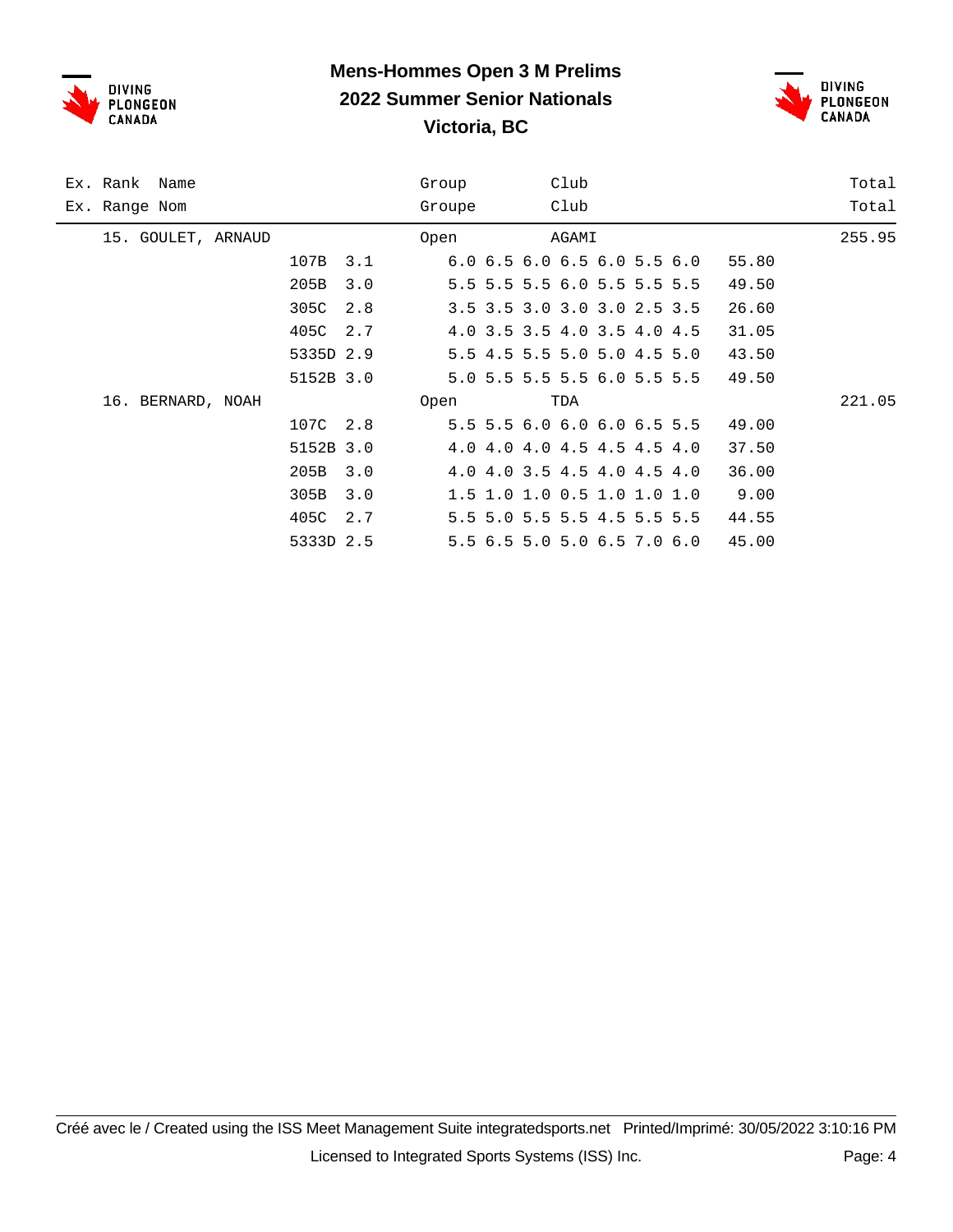



| Ex. Rank Name                   |           |                           | Group  |  |  | Club |                             |  |                       |       | Total  |
|---------------------------------|-----------|---------------------------|--------|--|--|------|-----------------------------|--|-----------------------|-------|--------|
| Ex. Range Nom                   |           |                           | Groupe |  |  | Club |                             |  |                       |       | Total  |
| Referee: JOSTEN, JOSIE          |           | Asst. Referee: SEHN, ERIC |        |  |  |      |                             |  |                       |       |        |
| Judge 1: MORNEAU, HELENE        |           |                           |        |  |  |      |                             |  |                       |       |        |
| Judge 3: BUSH, BARB             |           |                           |        |  |  |      |                             |  | Judge 4: SHIELDS, BJ  |       |        |
| Judge 5: PETERSON, GORDON       |           |                           |        |  |  |      |                             |  | Judge 6: POWER, STEVE |       |        |
| Judge 7: TOTH, SARA             |           |                           |        |  |  |      |                             |  |                       |       |        |
|                                 |           |                           |        |  |  |      |                             |  |                       |       |        |
| 1. HATTIE, BRYDEN               |           |                           | Open   |  |  |      | <b>BOARDWORKS</b>           |  |                       |       | 442.30 |
|                                 | 405B 3.0  |                           |        |  |  |      | 8.5 8.5 9.0 8.5 8.5 9.0 9.0 |  |                       | 78.00 |        |
|                                 | 5152B 3.0 |                           |        |  |  |      | 9.5 9.0 9.5 9.0 8.5 9.0 9.0 |  |                       | 81.00 |        |
|                                 | 305B      | 3.0                       |        |  |  |      | 7.5 7.5 8.0 7.5 8.0 8.0 7.5 |  |                       | 69.00 |        |
|                                 | 205B      | 3.0                       |        |  |  |      | 7.0 7.0 6.5 6.5 6.5 7.0 6.5 |  |                       | 60.00 |        |
|                                 | 107B      | 3.1                       |        |  |  |      | 8.0 8.0 8.0 8.0 7.5 8.0 8.5 |  |                       | 74.40 |        |
|                                 | 407C      | 3.4                       |        |  |  |      | 8.0 8.0 8.5 7.5 7.5 7.5 8.0 |  |                       | 79.90 |        |
| FOFANA, CÉDRIC<br>$2$ .         |           |                           | Open   |  |  | CAMO |                             |  |                       |       | 418.65 |
|                                 | 205B      | 3.0                       |        |  |  |      | 8.0 8.0 7.5 8.0 8.0 8.0 8.0 |  |                       | 72.00 |        |
|                                 | 5154B 3.4 |                           |        |  |  |      | 8.0 7.5 7.5 7.0 7.0 6.5 7.0 |  |                       | 73.10 |        |
|                                 | 405B      | 3.0                       |        |  |  |      | 7.5 8.5 8.5 8.0 8.0 8.0 8.0 |  |                       | 72.00 |        |
|                                 | 307C      | 3.5                       |        |  |  |      | 4.5 4.5 4.0 5.0 4.5 4.0 5.5 |  |                       | 47.25 |        |
|                                 | 107B      | 3.1                       |        |  |  |      | 8.5 8.5 9.0 8.5 8.5 8.5 8.5 |  |                       | 79.05 |        |
|                                 | 5337D 3.5 |                           |        |  |  |      | 7.5 7.5 7.5 6.5 6.5 5.5 7.5 |  |                       | 75.25 |        |
| 3.<br>GOSSELIN-PARADIS, LAURENT |           |                           | Open   |  |  | CAMO |                             |  |                       |       | 398.00 |
|                                 | 405B      | 3.0                       |        |  |  |      | 6.0 7.0 6.5 7.0 7.0 6.5 6.5 |  |                       | 60.00 |        |
|                                 | 107B      | 3.1                       |        |  |  |      | 7.5 8.0 7.5 7.5 8.0 7.5 8.0 |  |                       | 71.30 |        |
|                                 | 5154B 3.4 |                           |        |  |  |      | 6.5 6.5 6.0 6.0 6.0 6.0 6.0 |  |                       | 61.20 |        |
|                                 | 205B      | 3.0                       |        |  |  |      | 8.5 8.5 8.0 8.5 8.0 8.0 8.0 |  |                       | 73.50 |        |
|                                 | 305B      | 3.0                       |        |  |  |      | 6.0 7.0 6.5 7.0 7.0 6.0 6.5 |  |                       | 60.00 |        |
|                                 | 5152B 3.0 |                           |        |  |  |      | 8.0 8.0 8.0 8.0 7.5 8.0 8.0 |  |                       | 72.00 |        |
| CIPRICK, THOMAS<br>4.           |           |                           | Open   |  |  | PCDC |                             |  |                       |       | 369.05 |
|                                 | 205B      | 3.0                       |        |  |  |      | 8.5 8.5 8.5 8.0 8.5 8.0 8.0 |  |                       | 75.00 |        |
|                                 | 107B      | 3.1                       |        |  |  |      | 8.5 8.5 8.5 8.0 7.5 8.0 7.5 |  |                       | 75.95 |        |
|                                 | 407C      | 3.4                       |        |  |  |      | 4.5 4.5 4.0 3.5 4.5 3.5 3.5 |  |                       | 40.80 |        |
|                                 | 305B      | 3.0                       |        |  |  |      | 8.5 8.5 8.0 8.5 8.0 8.5 8.0 |  |                       | 75.00 |        |
|                                 | 307C      | 3.5                       |        |  |  |      | 5.5 5.5 5.5 5.0 7.0 6.0 5.5 |  |                       | 57.75 |        |
|                                 | 5353B 3.3 |                           |        |  |  |      | 4.5 4.5 4.5 4.5 4.5 4.5 5.0 |  |                       | 44.55 |        |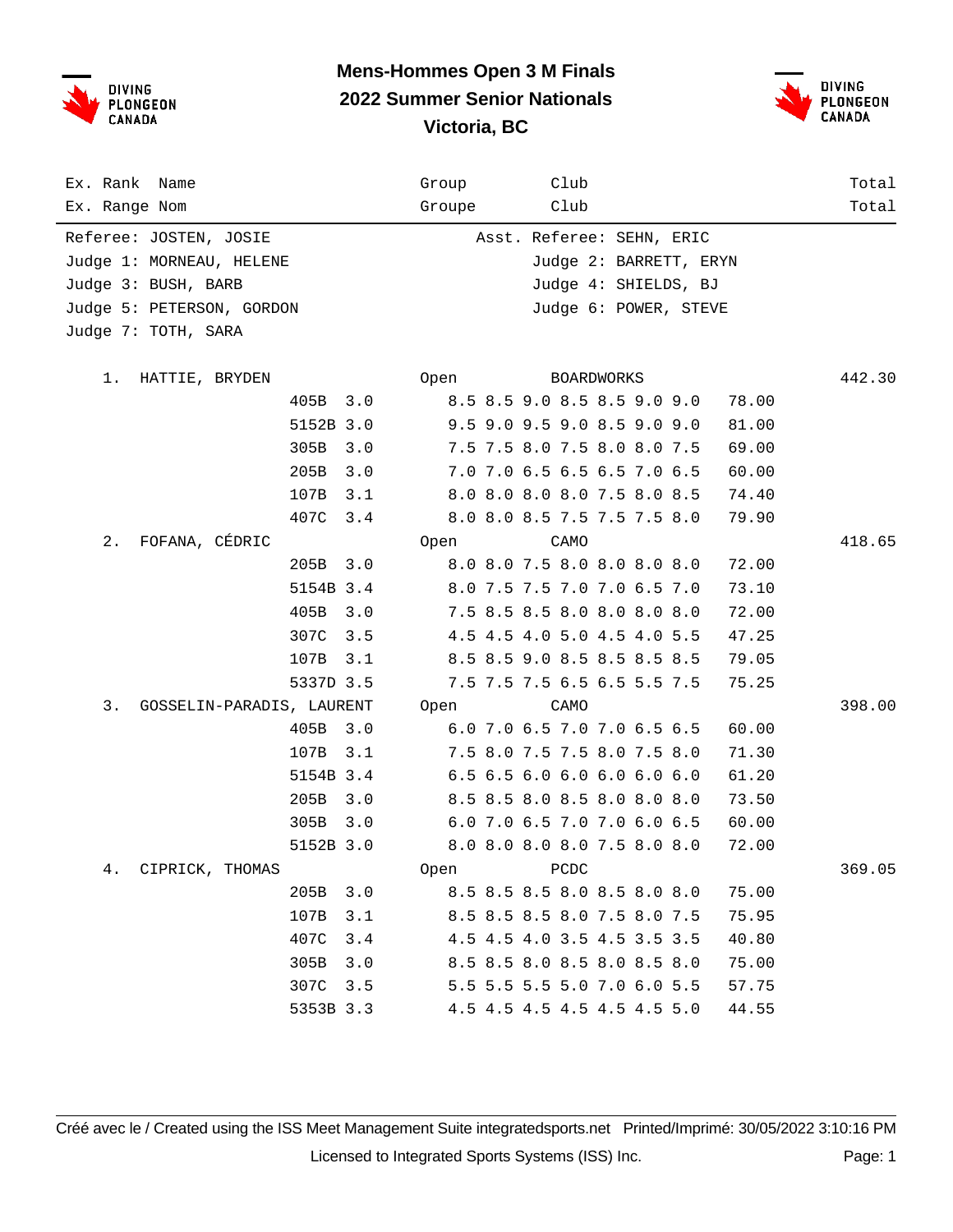



| Ex. Rank Name            | Group<br>Club                        | Total  |
|--------------------------|--------------------------------------|--------|
| Ex. Range Nom            | Club<br>Groupe                       | Total  |
| 5.<br>ABRAMOWICZ, TAZMAN | Open<br>CALGARY                      | 353.75 |
| 405B<br>3.0              | 7.0 7.0 7.0 7.0 7.0 7.0 7.0<br>63.00 |        |
| 407C<br>3.4              | 3.0 3.5 3.0 3.5 4.0 4.0 4.0<br>37.40 |        |
| 205B<br>3.0              | 5.5 6.0 6.0 6.0 5.5 6.5 5.0<br>52.50 |        |
| 305B<br>3.0              | 8.0 7.0 7.5 8.0 8.0 7.5 7.5<br>69.00 |        |
| 107B<br>3.1              | 6.5 6.5 6.5 7.0 6.5 7.0 6.5<br>60.45 |        |
| 5154B 3.4                | 7.5 7.0 7.0 7.0 6.5 6.5 7.5<br>71.40 |        |
| 6.<br>GAUTHIER, OLIVIER  | Open<br>CAMO                         | 344.25 |
| 3.0<br>405B              | 7.5 7.5 7.5 7.5 7.0 7.5 7.5<br>67.50 |        |
| 205C<br>2.8              | 8.0 8.0 7.5 7.5 7.5 7.5 7.5<br>63.00 |        |
| 5335D 2.9                | 7.0 7.5 7.5 7.5 6.5 7.0 7.0<br>62.35 |        |
| 305C<br>2.8              | 5.0 5.0 5.0 4.0 4.5 5.5 5.5<br>42.00 |        |
| 107B<br>3.1              | 4.5 4.5 5.5 4.0 5.0 6.0 4.5<br>43.40 |        |
| 5152B 3.0                | 7.0 7.5 7.5 7.5 7.0 8.0 7.0<br>66.00 |        |
| 7.<br>REESOR, EMMITT     | TDA<br>Open                          | 308.70 |
| 107C<br>2.8              | 4.5 4.5 4.5 4.5 4.5 4.5 4.5<br>37.80 |        |
| 205C<br>2.8              | 4.5 4.5 4.5 5.5 5.0 4.0 5.0<br>39.20 |        |
| 305C<br>2.8              | 6.0 6.0 6.0 6.5 6.5 6.0 5.5<br>50.40 |        |
| 405C<br>2.7              | 7.0 7.5 7.0 7.0 7.5 7.5 7.5<br>59.40 |        |
| 5152B 3.0                | 7.5 7.5 7.0 6.5 7.0 7.5 7.0<br>64.50 |        |
| 5235D 2.8                | 6.5 6.5 6.5 7.0 7.0 7.5 7.0<br>57.40 |        |
| 8.<br>MARKENTIN, BJORN   | SASKATOON<br>Open                    | 296.10 |
| 205B<br>3.0              | 7.0 7.5 7.0 8.0 7.0 7.0 7.0<br>63.00 |        |
| 305B<br>3.0              | 8.0 8.0 8.0 8.0 8.0 8.0 8.5<br>72.00 |        |
| 5152B 3.0                | 3.5 4.0 4.0 4.0 3.5 3.5 4.0<br>34.50 |        |
| 405B<br>3.0              | 3.0 3.5 3.5 4.5 3.0 2.5 3.0<br>28.50 |        |
| 107B<br>3.1              | 37.20<br>4.0 4.0 4.0 4.0 3.0 4.0 4.0 |        |
| 5335D 2.9                | 7.0 7.0 7.5 7.0 7.0 7.0 7.0<br>60.90 |        |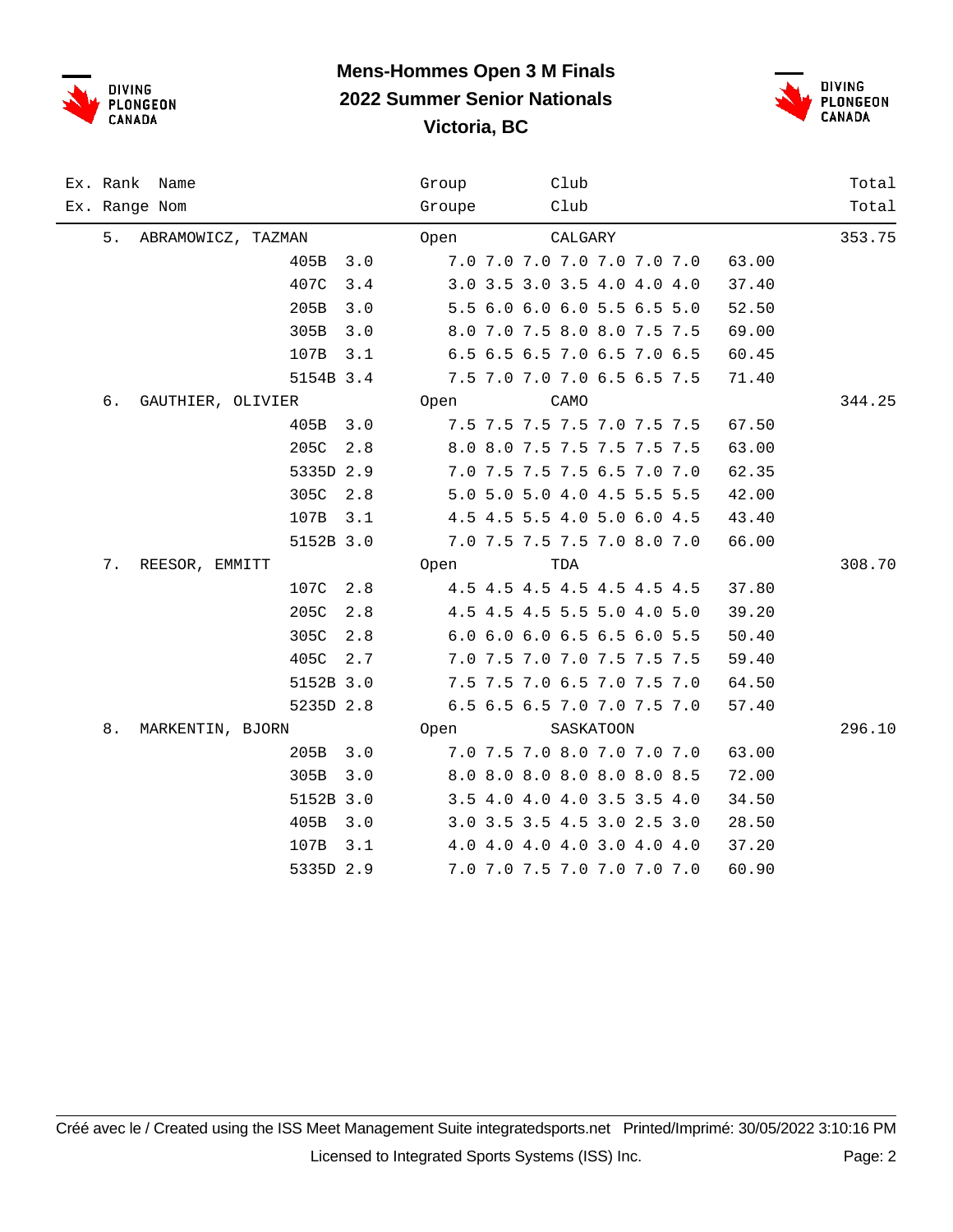



| Ex. Rank<br>Name             |             | Club<br>Group                        | Total  |
|------------------------------|-------------|--------------------------------------|--------|
| Ex. Range Nom                |             | Club<br>Groupe                       | Total  |
| Referee: POWER, STEVE        |             | Asst. Referee: BUSH, BARB            |        |
| Judge 1: TOTH, SARA          |             | Judge 2: PETERSON, GORDON            |        |
| Judge 3: SEHN, ERIC          |             | Judge 4: SHIELDS, BJ                 |        |
| Judge 5: BARRETT, ERYN       |             | Judge 6: JOSTEN, JOSIE               |        |
| Judge 7: MORNEAU, HELENE     |             |                                      |        |
|                              |             |                                      |        |
| 1.<br>ZSOMBOR-MURRAY, NATHAN |             | PCDC<br>Open                         | 494.30 |
| 10M                          | 407C<br>3.2 | 8.5 8.0 8.0 8.5 8.0 8.0 8.0<br>76.80 |        |
| 10M                          | 109C<br>3.7 | 8.5 7.5 8.0 8.0 7.5 8.0 8.0<br>88.80 |        |
| 10M                          | 207C<br>3.3 | 9.0 8.5 9.0 9.0 8.5 8.5 8.5<br>85.80 |        |
| 10M                          | 6243D 3.2   | 8.5 8.5 8.5 8.5 8.5 8.5 8.5<br>81.60 |        |
| 10M                          | 307C<br>3.4 | 7.5 7.5 7.5 7.5 7.5 7.5 8.0<br>76.50 |        |
| 10M                          | 5253B 3.2   | 9.0 9.0 9.0 8.5 8.5 9.0 8.5<br>84.80 |        |
| 2.<br>WIENS, RYLAN           |             | SASKATOON<br>0pen                    | 455.00 |
| 10M                          | 3.2<br>407C | 9.5 9.5 9.5 9.0 9.0 8.510.0<br>89.60 |        |
| 10M                          | 109C<br>3.7 | 9.5 8.5 8.5 8.5 8.5 8.5 9.0<br>94.35 |        |
| 10M                          | 6245D 3.6   | 8.0 7.5 7.5 7.0 7.5 7.5 7.5<br>81.00 |        |
| 10M                          | 207C<br>3.3 | 8.0 7.5 7.5 8.0 7.0 7.5 7.5<br>74.25 |        |
| 10M                          | 5255B 3.6   | 6.0 6.5 6.0 5.0 6.0 6.5 5.5<br>64.80 |        |
| 10M                          | 307C<br>3.4 | 5.5 5.0 5.0 5.0 5.0 5.0 5.0<br>51.00 |        |
| 3.<br>TESSIER, BENJAMIN      |             | 0pen<br>CAMO                         | 426.45 |
| 10M                          | 407C<br>3.2 | 6.5 5.5 6.5 7.0 6.5 6.5 7.0<br>62.40 |        |
| 10M                          | 307C<br>3.4 | 5.5 4.5 4.5 5.0 4.5 5.5 5.5<br>51.00 |        |
| 10M                          | 107B<br>3.0 | 7.0 7.0 6.5 7.0 6.5 7.0 7.5<br>63.00 |        |
| 10M                          | 626C<br>3.3 | 8.0 9.0 9.0 9.0 9.0 9.0 9.0<br>89.10 |        |
| 10M                          | 207C<br>3.3 | 8.5 8.5 8.5 8.5 8.5 8.5 9.5<br>84.15 |        |
| 10M                          | 5253B 3.2   | 8.5 8.0 7.5 8.0 8.0 7.5 8.0<br>76.80 |        |
| 4.<br>CULLEN, MATT           |             | ENVOL<br>Open                        | 387.25 |
| 10M                          | 107B<br>3.0 | 7.0 7.0 7.0 7.0 7.0 7.5 7.0<br>63.00 |        |
| 10M                          | 305C<br>2.8 | 8.5 9.0 9.0 8.5 9.0 9.0 9.0<br>75.60 |        |
| 10M                          | 6243D 3.2   | 6.5 6.5 7.0 7.0 7.0 7.0 7.0<br>67.20 |        |
| 10M                          | 407C<br>3.2 | 4.5 4.0 4.0 3.0 4.0 3.0 3.5<br>36.80 |        |
| 10M                          | 207C<br>3.3 | 7.5 8.0 7.5 7.5 7.5 7.5 7.5<br>74.25 |        |
| 10M                          | 5253B 3.2   | 7.5 7.0 8.0 7.5 7.0 7.5 7.0<br>70.40 |        |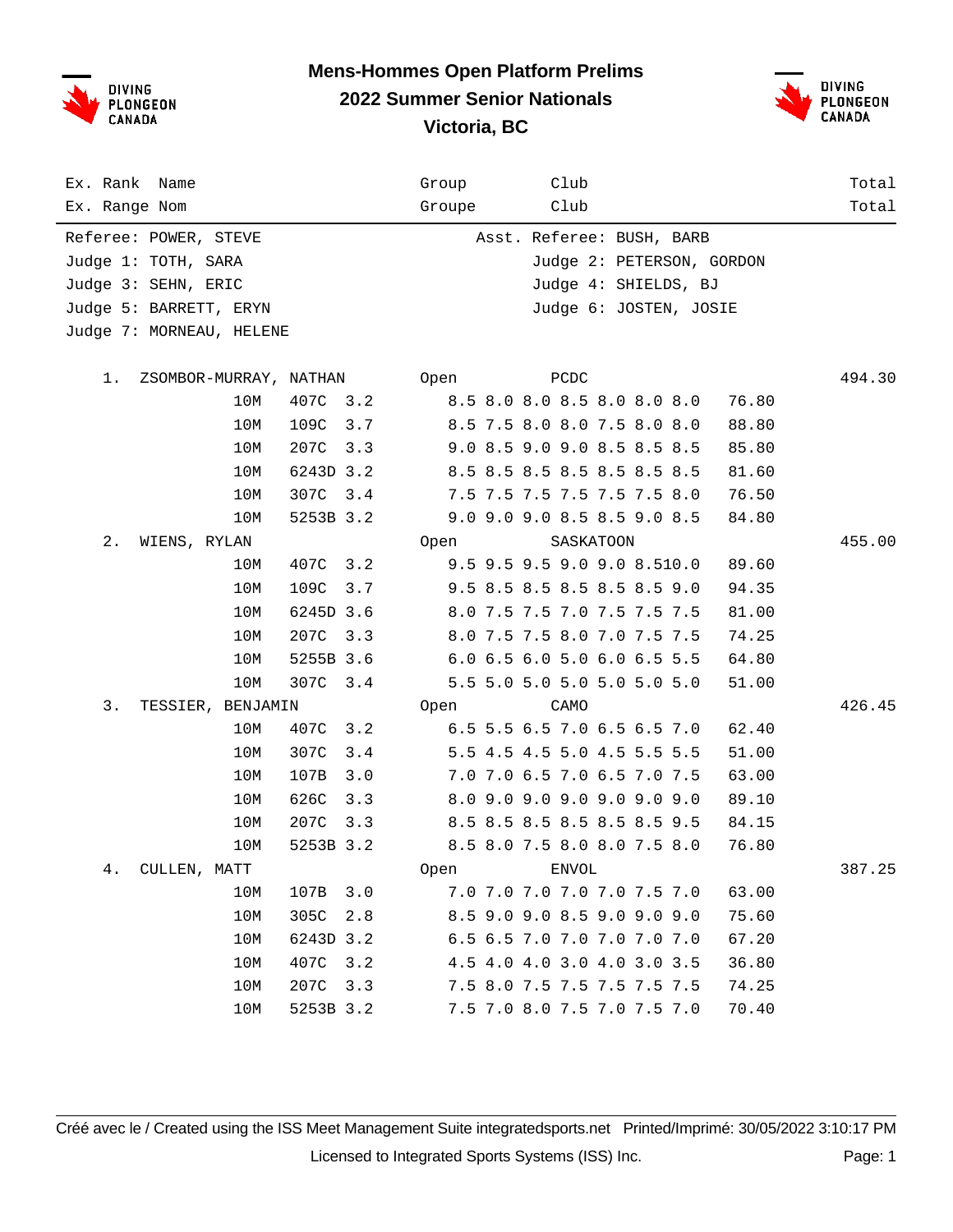



|    | Ex. Rank Name   |      |           |     | Group  |  | Club  |                   |                             |       | Total  |
|----|-----------------|------|-----------|-----|--------|--|-------|-------------------|-----------------------------|-------|--------|
|    | Ex. Range Nom   |      |           |     | Groupe |  | Club  |                   |                             |       | Total  |
| 5. | PAUL, CARSON    |      |           |     | Open   |  |       | <b>BOARDWORKS</b> |                             |       | 378.25 |
|    |                 | 10M  | 5253B 3.2 |     |        |  |       |                   | 6.0 7.0 6.5 6.5 6.5 6.5 7.0 | 62.40 |        |
|    |                 | 10M  | 305C      | 2.8 |        |  |       |                   | 8.5 8.0 8.0 8.0 8.0 7.0 8.0 | 67.20 |        |
|    |                 | 10M  | 107B      | 3.0 |        |  |       |                   | 7.0 8.0 7.0 6.5 6.5 7.0 7.0 | 63.00 |        |
|    |                 | 10M  | 6243D 3.2 |     |        |  |       |                   | 7.5 6.0 7.0 7.0 6.5 7.0 7.0 | 67.20 |        |
|    |                 | 10M  | 207C      | 3.3 |        |  |       |                   | 5.5 4.5 5.5 6.0 5.5 5.5 6.0 | 54.45 |        |
|    |                 | 10M  | 407C      | 3.2 |        |  |       |                   | 7.0 5.5 6.5 7.0 6.5 5.5 7.0 | 64.00 |        |
| 6. | CHAMBERS, NIGEL |      |           |     | Open   |  |       | FOREST CTY        |                             |       | 279.15 |
|    |                 | 10M  | 107C      | 2.7 |        |  |       |                   | 6.5 6.5 6.5 7.0 6.5 6.5 6.5 | 52.65 |        |
|    |                 | 7.5M | 205C      | 2.8 |        |  |       |                   | 5.0 6.5 5.5 5.0 5.0 6.0 6.0 | 46.20 |        |
|    |                 | 10M  | 305C      | 2.8 |        |  |       |                   | 4.0 4.0 4.0 4.0 4.0 4.0 4.5 | 33.60 |        |
|    |                 | 10M  | 407C      | 3.2 |        |  |       |                   | 5.0 4.5 4.5 4.0 4.5 5.0 4.0 | 43.20 |        |
|    |                 | 10M  | 6241B 2.7 |     |        |  |       |                   | 6.5 7.0 6.5 7.0 7.0 7.5 7.5 | 56.70 |        |
|    |                 | 10M  | 5251B 2.6 |     |        |  |       |                   | 6.0 6.0 5.5 6.0 6.0 6.0 5.5 | 46.80 |        |
| 7. | GOULET, ARNAUD  |      |           |     | Open   |  | AGAMI |                   |                             |       | 270.25 |
|    |                 | 10M  | 107B      | 3.0 |        |  |       |                   | 3.5 3.0 3.0 3.5 3.5 3.5 4.0 | 31.50 |        |
|    |                 | 10M  | 6241B 2.7 |     |        |  |       |                   | 7.0 6.5 6.5 6.5 6.5 6.5 6.5 | 52.65 |        |
|    |                 | 10M  | 205B      | 2.9 |        |  |       |                   | 6.5 6.5 6.5 8.0 7.0 7.5 6.5 | 58.00 |        |
|    |                 | 10M  | 305C      | 2.8 |        |  |       |                   | 8.0 7.0 7.5 7.0 7.5 7.0 7.5 | 61.60 |        |
|    |                 | 10M  | 405B      | 2.8 |        |  |       |                   | 2.5 2.5 3.0 2.0 2.5 3.5 2.0 | 21.00 |        |
|    |                 | 10M  | 5251B 2.6 |     |        |  |       |                   | 5.5 6.0 6.0 5.5 6.0 6.0 5.5 | 45.50 |        |
| 8. | BAKER, CARTER   |      |           |     | Open   |  |       | WHITE ROCK        |                             |       | 252.90 |
|    |                 | 10M  | 305C      | 2.8 |        |  |       |                   | 8.0 7.5 7.5 8.0 8.0 7.5 8.0 | 65.80 |        |
|    |                 | 10M  | 5235D 2.8 |     |        |  |       |                   | 3.5 3.5 3.0 3.5 3.5 3.5 3.5 | 29.40 |        |
|    |                 | 7.5M | 405C      | 2.7 |        |  |       |                   | 4.5 5.0 5.0 5.0 5.0 5.5 4.5 | 40.50 |        |
|    |                 | 10M  | 205B      | 2.9 |        |  |       |                   | 6.5 5.5 6.0 5.5 5.5 6.0 6.0 | 50.75 |        |
|    |                 | 10M  | 614B      | 2.4 |        |  |       |                   | 4.0 4.0 4.5 4.5 4.5 4.0 4.0 | 30.00 |        |
|    |                 | 10M  | 107C      | 2.7 |        |  |       |                   | 4.0 4.5 4.5 4.5 4.5 4.5 3.5 | 36.45 |        |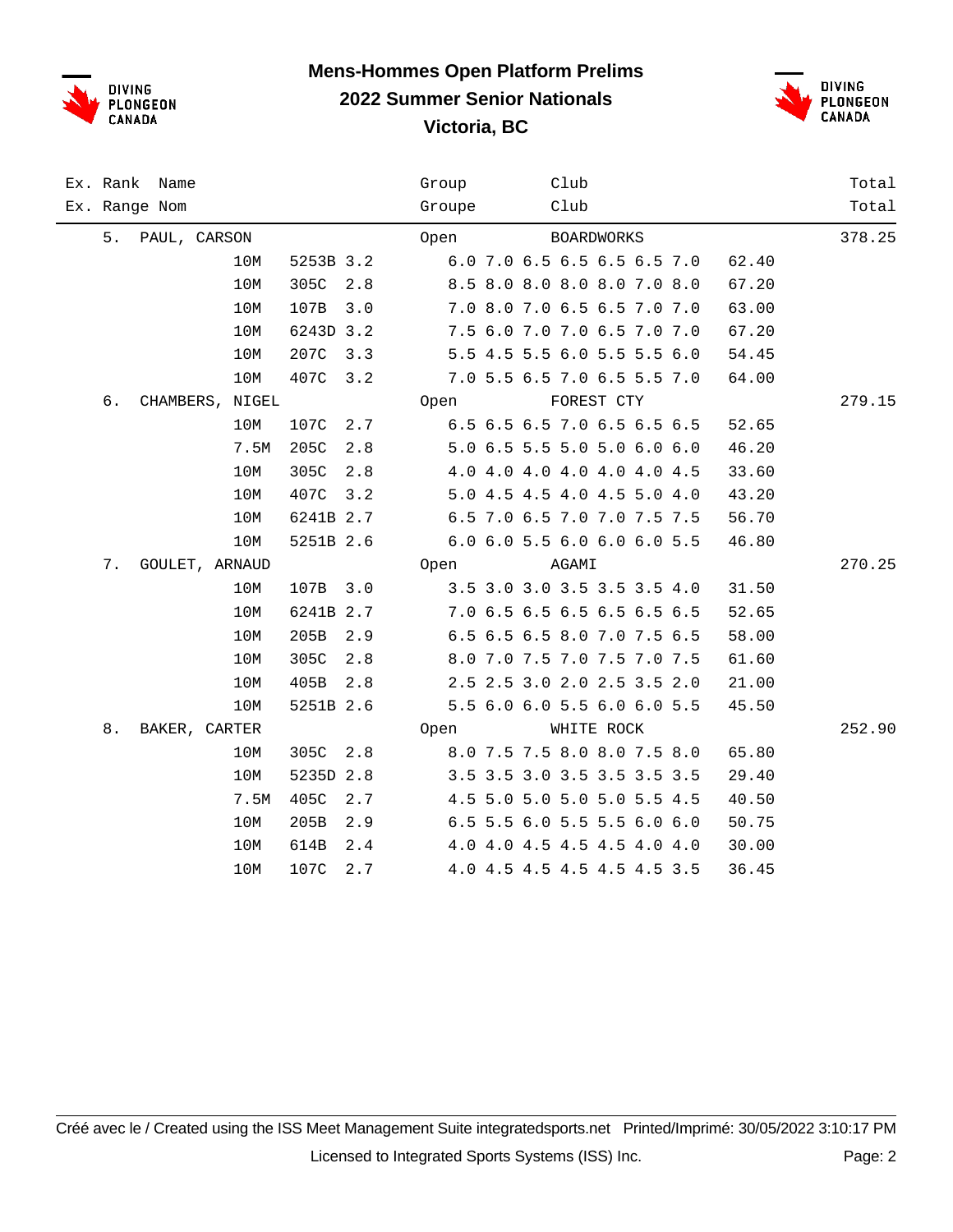

#### **Mens-Hommes Open Platform Finals 2022 Summer Senior Nationals Victoria, BC**



| Ex. Rank Name                | Club<br>Group                       | Total  |
|------------------------------|-------------------------------------|--------|
| Ex. Range Nom                | Club<br>Groupe                      | Total  |
| Referee: SEHN, ERIC          | Asst. Referee: SHIELDS, BJ          |        |
| Judge 1: MORNEAU, HELENE     | Judge 2: TOTH, SARA                 |        |
| Judge 3: POWER, STEVE        | Judge 4: JOSTEN, JOSIE              |        |
| Judge 5: BARRETT, ERYN       | Judge 6: BUSH, BARB                 |        |
| Judge 7: PETERSON, GORDON    |                                     |        |
|                              |                                     |        |
| 1.<br>WIENS, RYLAN           | SASKATOON<br>Open                   | 511.10 |
| 10M<br>407C<br>3.2           | 9.0 9.5 9.5 9.5 9.5 9.5 9.5         | 91.20  |
| 10M<br>109C                  | 3.7<br>9.0 9.0 9.0 9.0 9.0 9.0 9.0  | 99.90  |
| 6245D 3.6<br>10M             | 8.0 7.5 7.5 8.0 7.5 7.5 7.5         | 81.00  |
| 10M<br>207C                  | 3.3<br>8.0 7.5 7.5 8.0 7.5 8.0 7.0  | 75.90  |
| 10M<br>5255B 3.6             | 8.5 9.0 8.0 8.0 8.5 8.0 8.5         | 90.00  |
| 10M<br>307C<br>3.4           | 7.5 6.5 7.5 7.0 7.0 7.5 7.0         | 73.10  |
| 2.<br>ZSOMBOR-MURRAY, NATHAN | PCDC<br>Open                        | 502.15 |
| 407C<br>10M                  | 3.2<br>9.0 9.0 9.0 9.0 9.0 9.0 9.0  | 86.40  |
| 10M<br>109C                  | 3.7<br>8.0 8.5 8.5 8.0 8.5 8.0 8.0  | 90.65  |
| 10M<br>207C                  | 7.0 7.0 6.5 7.5 7.0 7.0 6.0<br>3.3  | 69.30  |
| 6243D 3.2<br>10M             | 10.0 9.5 9.5 9.510.010.010.0        | 94.40  |
| 307C<br>10M                  | 7.5 8.0 7.5 8.0 8.5 7.5 7.5<br>3.4  | 78.20  |
| 10M<br>5253B 3.2             | 8.5 8.0 8.5 9.0 8.5 9.0 9.0         | 83.20  |
| 3.<br>TESSIER, BENJAMIN      | Open<br>CAMO                        | 482.90 |
| 10M<br>407C                  | 6.5 8.0 7.0 8.0 7.0 6.5 7.0<br>3.2  | 67.20  |
| 10M<br>307C                  | 9.0 8.5 8.5 8.0 8.5 8.5 7.5<br>3.4  | 86.70  |
| 10M<br>107B                  | 3.0<br>7.5 7.5 7.0 8.0 8.0 8.0 8.0  | 70.50  |
| 10M<br>626C                  | 3.3<br>9.5 9.0 9.5 9.0 9.5 9.5 8.5  | 92.40  |
| 207C<br>10M                  | 3.3<br>10.0 9.5 9.0 9.010.0 9.510.0 | 95.70  |
| 10M<br>5253B 3.2             | 8.0 7.0 6.5 7.5 7.0 7.5 7.5         | 70.40  |
| 4.<br>CULLEN, MATT           | <b>ENVOL</b><br>Open                | 464.35 |
| 10M<br>107B                  | 9.0 9.0 8.5 9.0 9.0 8.5 8.5<br>3.0  | 79.50  |
| 305C<br>10M                  | 2.8<br>8.0 8.0 8.0 8.0 8.5 8.0 8.0  | 67.20  |
| 6243D 3.2<br>10M             | 7.5 8.0 8.0 7.5 8.0 7.5 8.0         | 75.20  |
| 10M<br>407C                  | 8.5 9.0 8.5 8.5 9.0 9.0 8.5<br>3.2  | 83.20  |
| 207C<br>10M                  | 8.5 8.0 8.5 8.0 8.5 8.0 7.5<br>3.3  | 80.85  |
| 10M<br>5253B 3.2             | 8.5 8.0 8.5 8.0 8.5 8.0 8.0         | 78.40  |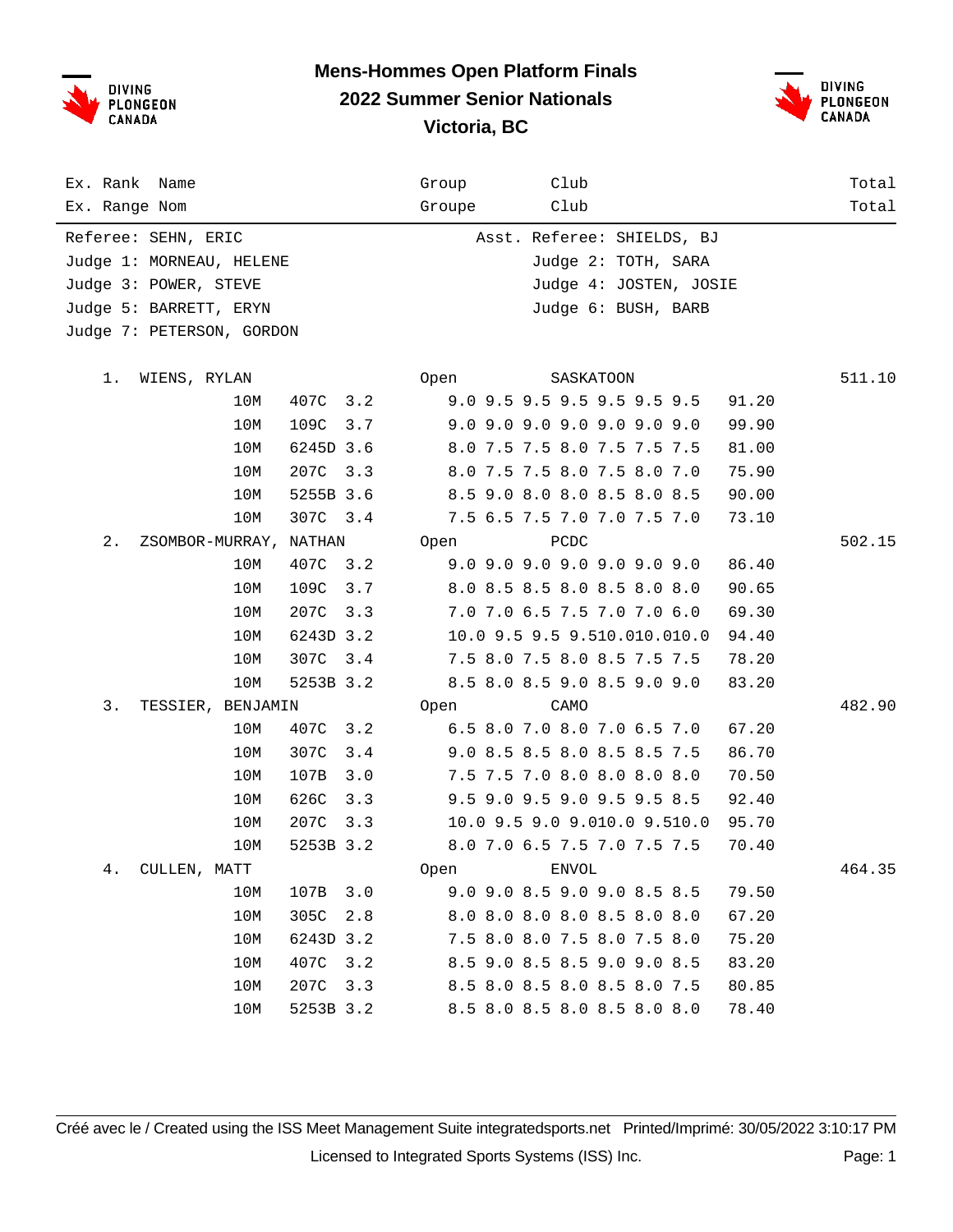

#### **Mens-Hommes Open Platform Finals 2022 Summer Senior Nationals Victoria, BC**



| Ex. Rank Name         | Club<br>Group                         | Total  |
|-----------------------|---------------------------------------|--------|
| Ex. Range Nom         | Groupe<br>Club                        | Total  |
| 5. PAUL, CARSON       | <b>BOARDWORKS</b><br>Open             | 456.60 |
| 10M<br>5253B 3.2      | 10.0 9.0 9.0 8.5 8.5 8.5 9.0<br>84.80 |        |
| 10M<br>305C<br>2.8    | 7.5 8.5 8.5 7.5 8.0 8.0 7.5<br>65.80  |        |
| 10M<br>107B<br>3.0    | 8.5 8.0 8.5 8.0 8.5 8.0 7.5<br>73.50  |        |
| 6243D 3.2<br>10M      | 9.0 9.0 9.0 8.5 8.0 8.0 7.5<br>81.60  |        |
| 10M<br>207C<br>3.3    | 7.5 7.0 7.0 7.0 7.0 7.0 7.0<br>69.30  |        |
| 10M<br>407C<br>3.2    | 8.5 8.5 8.0 8.0 8.5 8.5 8.5<br>81.60  |        |
| б.<br>CHAMBERS, NIGEL | FOREST CTY<br>Open                    | 303.25 |
| 10M<br>107C<br>2.7    | 6.0 6.5 7.0 7.0 6.5 6.0 6.5<br>52.65  |        |
| 7.5M<br>205C<br>2.8   | 7.0 7.0 6.5 7.0 6.5 7.0 7.0<br>58.80  |        |
| 10M<br>305C<br>2.8    | 6.0 6.0 5.5 5.5 5.5 5.5 6.5<br>47.60  |        |
| 407C<br>10M<br>3.2    | 3.5 3.5 4.0 4.0 4.0 4.0 3.5<br>36.80  |        |
| 10M<br>6241B 2.7      | 7.0 6.5 7.0 7.5 7.0 7.0 7.0<br>56.70  |        |
| 10M<br>5251B 2.6      | 5.5 6.5 6.5 6.5 6.5 6.5 6.0<br>50.70  |        |
| 7.<br>GOULET, ARNAUD  | AGAMI<br>Open                         | 296.80 |
| 10M<br>107B<br>3.0    | 4.0 4.0 4.0 4.5 4.5 4.5 5.0<br>39.00  |        |
| 10M<br>6241B 2.7      | 7.0 7.5 7.5 7.5 8.0 7.0 7.0<br>59.40  |        |
| 10M<br>205B<br>2.9    | 6.0 6.5 5.5 6.0 6.0 6.0 6.0<br>52.20  |        |
| 10M<br>305C<br>2.8    | 6.0 6.0 6.0 5.5 6.5 7.0 6.0<br>50.40  |        |
| 10M<br>405B<br>2.8    | 5.5 5.5 6.0 6.0 6.0 5.5 6.0<br>49.00  |        |
| 5251B 2.6<br>10M      | 6.0 6.0 6.0 6.5 6.0 6.0 5.5<br>46.80  |        |
| 8.<br>BAKER, CARTER   | WHITE ROCK<br>Open                    | 295.75 |
| 305C<br>10M<br>2.8    | 6.5 6.5 6.5 6.5 6.5 6.0 6.0<br>54.60  |        |
| 10M<br>5235D 2.8      | 6.5 6.0 6.0 6.5 6.5 6.0 6.5<br>53.20  |        |
| 7.5M<br>405C<br>2.7   | 6.0 5.5 6.5 6.5 6.0 5.0 5.5<br>47.25  |        |
| 10M<br>205B<br>2.9    | 7.0 6.5 7.0 6.0 6.5 6.5 6.5<br>56.55  |        |
| 10M<br>614B<br>2.4    | 5.5 5.0 5.0 5.5 5.5 5.5 5.5<br>39.60  |        |
| 107C<br>2.7<br>10M    | 5.5 5.5 5.0 6.0 5.5 5.5 6.0<br>44.55  |        |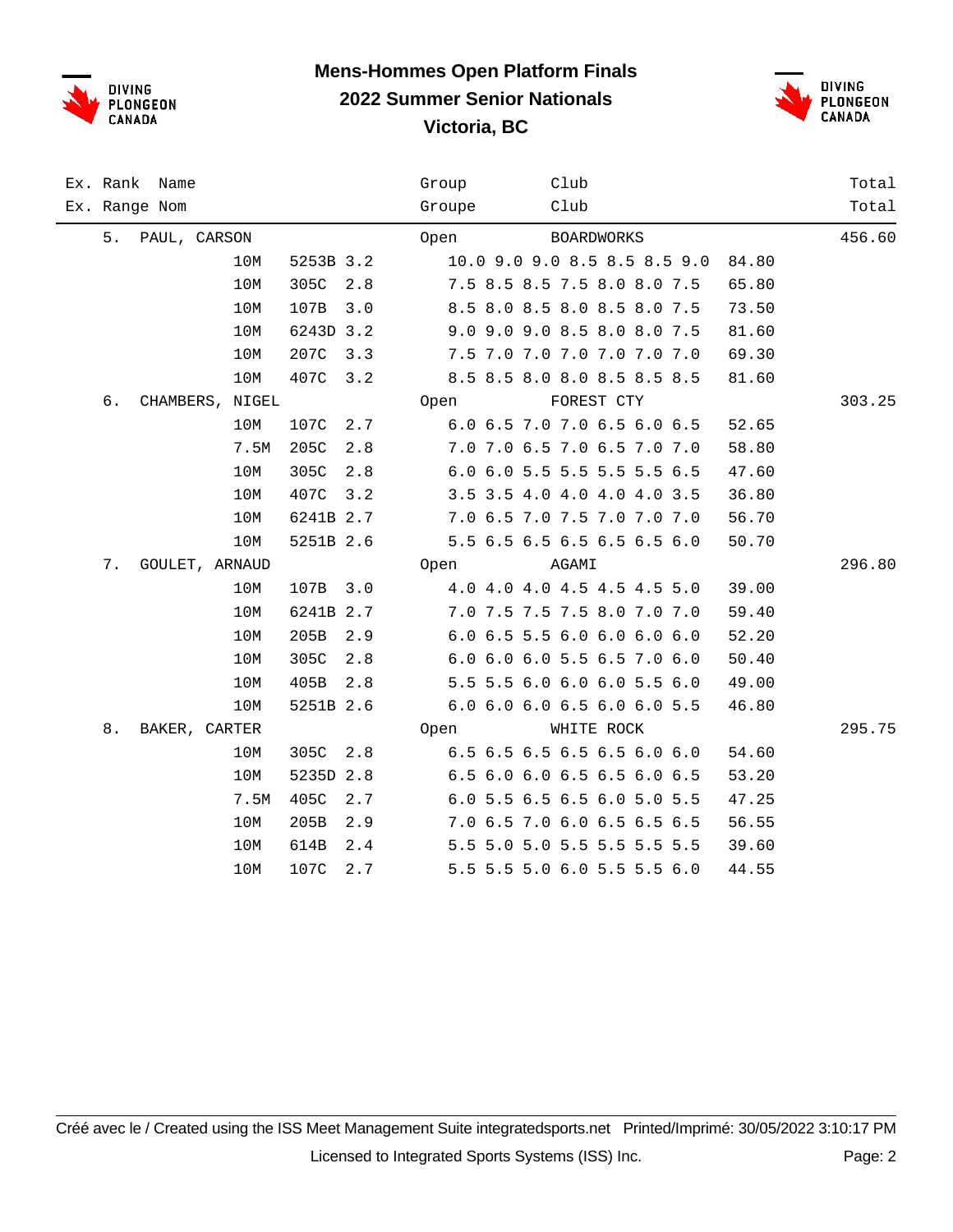

#### **Womens-Femmes Open 1 M Prelims 2022 Summer Senior Nationals**



**Victoria, BC**

| Ex. Rank<br>Name          |           |     | Group                       |                             | Club |                   |                             |       | Total  |
|---------------------------|-----------|-----|-----------------------------|-----------------------------|------|-------------------|-----------------------------|-------|--------|
| Ex. Range Nom             |           |     | Groupe                      |                             | Club |                   |                             |       | Total  |
| Referee: TOTH, SARA       |           |     |                             |                             |      |                   | Asst. Referee: POWER, STEVE |       |        |
| Judge 1: PETERSON, GORDON |           |     |                             |                             |      |                   | Judge 2: MORNEAU, HELENE    |       |        |
| Judge 3: BUSH, BARB       |           |     |                             |                             |      |                   | Judge 4: BARRETT, ERYN      |       |        |
| Judge 5: JOSTEN, JOSIE    |           |     |                             |                             |      |                   | Judge 6: SHIELDS, BJ        |       |        |
| Judge 7: SEHN, ERIC       |           |     |                             |                             |      |                   |                             |       |        |
|                           |           |     |                             |                             | CAMO |                   |                             |       | 290.15 |
| 1.<br>VALLEE, MIA         | 105B      | 2.6 | Open                        | 8.5 8.5 8.5 8.5 8.5 8.5 8.0 |      |                   |                             | 66.30 |        |
|                           | 405C      | 3.1 |                             | 6.0 7.0 6.0 5.5 5.0 6.5 6.0 |      |                   |                             | 55.80 |        |
|                           | 305C      | 3.0 |                             | 7.0 6.0 6.0 6.5 6.5 6.0 6.0 |      |                   |                             | 55.50 |        |
|                           | 203B      | 2.3 |                             | 7.5 7.5 8.0 8.5 8.5 7.5 8.0 |      |                   |                             | 54.05 |        |
|                           | 5134D 2.6 |     |                             | 8.5 7.5 7.5 7.5 8.0 7.5 7.5 |      |                   |                             | 58.50 |        |
| 2.<br>ERLAM, MARGO        |           |     | 0pen                        |                             |      | SASKATOON         |                             |       | 277.90 |
|                           | 403B      | 2.4 |                             | 7.5 8.0 8.0 8.0 8.0 7.0 8.0 |      |                   |                             | 57.60 |        |
|                           | 105B      | 2.6 |                             | 8.0 7.5 7.5 8.0 7.5 7.0 7.5 |      |                   |                             | 58.50 |        |
|                           | 303B      | 2.4 |                             | 8.0 8.0 8.0 8.0 7.5 8.5 8.5 |      |                   |                             | 57.60 |        |
|                           | 203B      | 2.3 |                             | 7.5 7.0 7.0 7.5 7.0 7.0 7.0 |      |                   |                             | 48.30 |        |
|                           | 5333D 2.6 |     |                             | 7.0 7.5 7.0 7.5 7.0 7.0 7.5 |      |                   |                             | 55.90 |        |
| 3.<br>WARE, PAMELA        |           |     | Open                        |                             | CAMO |                   |                             |       | 266.25 |
|                           | 203B      | 2.3 |                             | 7.0 7.5 7.5 7.5 7.5 7.0 7.5 |      |                   |                             | 51.75 |        |
|                           | 303B      | 2.4 |                             | 7.0 7.5 7.5 7.0 6.5 7.0 7.0 |      |                   |                             | 50.40 |        |
|                           | 5333D 2.6 |     |                             | 7.0 6.5 6.5 6.5 7.0 6.5 6.5 |      |                   |                             | 50.70 |        |
|                           | 403B      | 2.4 |                             | 8.5 8.0 8.5 8.5 8.0 8.0 8.0 |      |                   |                             | 58.80 |        |
|                           | 105B      | 2.6 |                             | 7.0 6.5 7.5 7.5 7.0 6.5 7.0 |      |                   |                             | 54.60 |        |
| 4.<br>LUCOE, TANESHA      |           |     | Open                        |                             |      | <b>BOARDWORKS</b> |                             |       | 248.10 |
|                           | 203B      | 2.3 |                             | 5.5 5.5 6.0 6.0 6.0 7.0 7.0 |      |                   |                             | 41.40 |        |
|                           | 105B      | 2.6 |                             | 8.0 8.5 7.5 8.5 7.5 8.0 8.0 |      |                   |                             | 62.40 |        |
|                           | 303B      | 2.4 |                             | 6.0 7.0 7.5 7.5 7.0 7.0 7.0 |      |                   |                             | 50.40 |        |
|                           | 5132D 2.2 |     |                             | 5.5 5.5 6.0 5.5 5.5 5.5 5.5 |      |                   |                             | 36.30 |        |
|                           | 403B 2.4  |     | 8.0 8.5 8.0 8.5 8.0 7.5 7.5 |                             |      |                   |                             | 57.60 |        |
| 5. LU, KEIRA              |           |     | Open BOARDWORKS             |                             |      |                   |                             |       | 241.75 |
|                           | 403B      | 2.4 |                             | 7.5 8.0 7.5 7.5 7.0 7.5 7.5 |      |                   |                             | 54.00 |        |
|                           | 105B      | 2.6 |                             | 7.0 7.0 7.0 8.0 7.0 7.0 7.0 |      |                   |                             | 54.60 |        |
|                           | 303B      | 2.4 |                             | 6.0 6.0 5.5 6.5 6.0 6.0 6.0 |      |                   |                             | 43.20 |        |
|                           | 203B      | 2.3 |                             | 6.5 6.5 7.0 7.0 6.0 6.5 6.0 |      |                   |                             | 44.85 |        |
|                           | 5132D 2.2 |     |                             | 6.5 6.0 7.0 7.5 7.0 7.0 6.5 |      |                   |                             | 45.10 |        |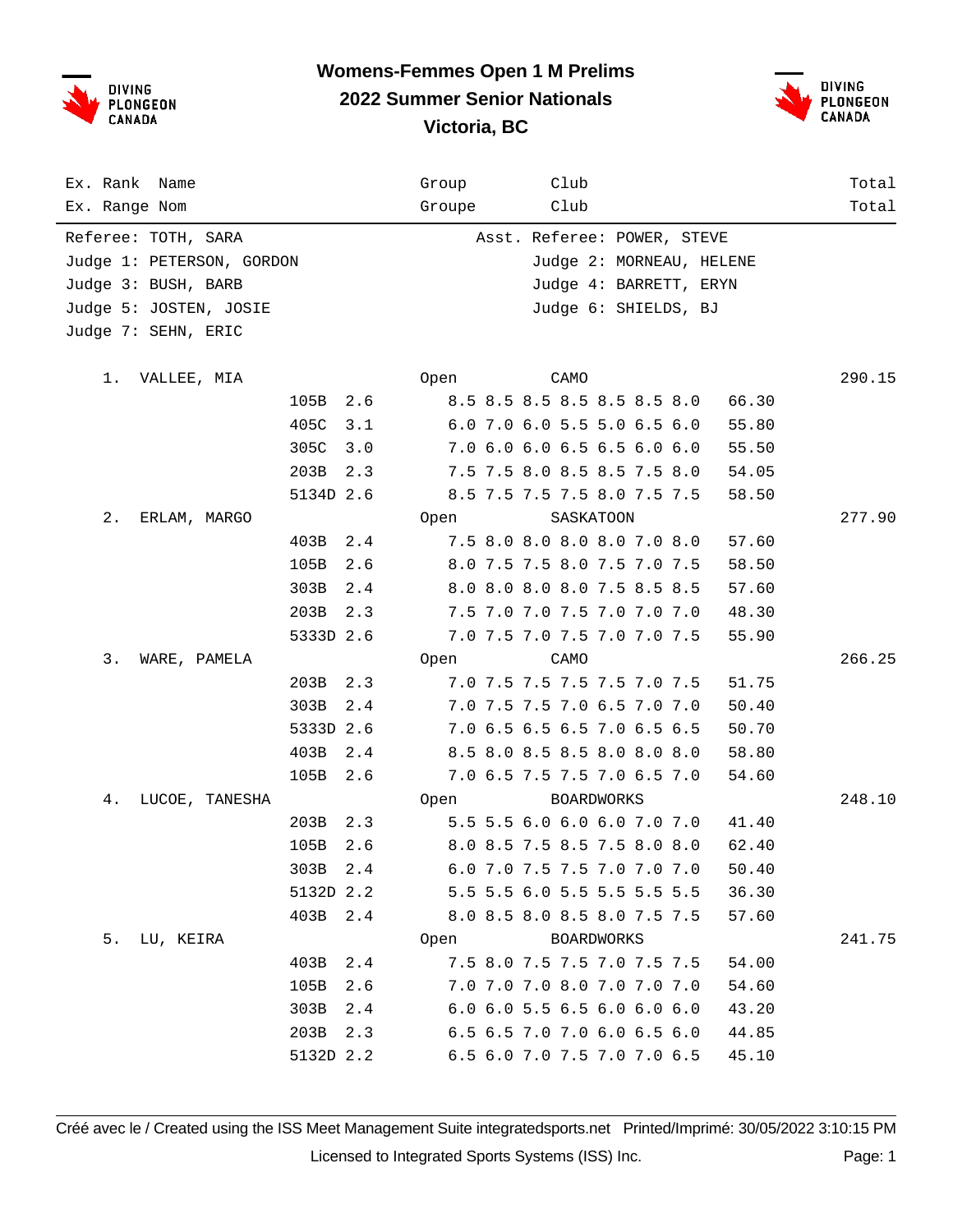

## **Womens-Femmes Open 1 M Prelims**

**2022 Summer Senior Nationals**

**Victoria, BC**



| Ex. Rank Name              | Club<br>Group                        | Total  |
|----------------------------|--------------------------------------|--------|
| Ex. Range Nom              | Groupe<br>Club                       | Total  |
| 6. BELANGER, ELOISE        | CAMO<br>Open                         | 236.15 |
| 403B<br>2.4                | 6.5 7.0 6.5 7.0 6.5 6.5 7.0<br>48.00 |        |
| 105B<br>2.6                | 6.0 5.5 5.5 7.0 5.5 6.0 6.5<br>45.50 |        |
| 203B<br>2.3                | 7.0 6.5 6.5 7.5 6.0 7.0 6.5<br>46.00 |        |
| 303B<br>2.4                | 7.0 7.0 7.0 7.0 7.0 7.0 7.0<br>50.40 |        |
| 5233D 2.5                  | 6.0 6.0 6.5 6.5 6.5 6.0 5.5<br>46.25 |        |
| 7.<br>LEATHEAD, SIMONE     | Open<br>CAMO                         | 231.10 |
| 403B<br>2.4                | 7.0 6.5 7.0 7.0 7.0 6.5 6.5<br>49.20 |        |
| 105B<br>2.6                | 5.0 5.0 5.5 5.0 5.5 6.0 4.5<br>40.30 |        |
| 203B<br>2.3                | 6.5 6.5 7.0 7.0 7.0 7.0 7.0<br>48.30 |        |
| 303B<br>2.4                | 7.5 7.0 6.5 7.0 7.0 7.0 6.5<br>50.40 |        |
| 5132D 2.2                  | 6.5 6.0 7.0 6.5 6.5 6.0 6.5<br>42.90 |        |
| 8.<br>HENDERSON, SIOBHAN   | CAMO<br>Open                         | 227.10 |
| 403B<br>2.4                | 7.5 7.5 6.5 7.5 7.0 7.0 7.0<br>51.60 |        |
| 203B<br>2.3                | 7.0 7.0 7.0 7.0 6.5 7.0 7.0<br>48.30 |        |
| 303B<br>2.4                | 7.0 7.5 7.0 7.0 7.0 8.0 7.5<br>51.60 |        |
| 105B<br>2.6                | 4.5 4.0 4.5 4.0 4.5 4.0 4.5<br>33.80 |        |
| 5132D 2.2                  | 6.0 6.5 6.5 6.0 6.5 5.0 6.5<br>41.80 |        |
| JASMIN, AMÉLIE-LAURA<br>9. | Open<br>CAMO                         | 218.35 |
| 5132D 2.2                  | 6.0 6.0 6.0 6.5 6.5 5.0 7.0<br>40.70 |        |
| 105B<br>2.6                | 5.0 5.5 5.5 5.0 5.5 5.0 5.5<br>41.60 |        |
| 203B<br>2.3                | 6.5 6.5 6.0 6.5 6.5 6.0 6.5<br>44.85 |        |
| 303B<br>2.4                | 6.0 6.5 6.5 6.5 6.5 6.0 6.5<br>46.80 |        |
| 403B<br>2.4                | 6.0 6.0 6.5 6.5 6.0 6.0 6.5<br>44.40 |        |
| 10. MCLEOD, MICHELLE       | WHITE ROCK<br>Open                   | 206.15 |
| 403B<br>2.4                | 6.5 6.5 6.5 7.5 7.5 7.0 6.5<br>48.00 |        |
| 105C<br>2.4                | 6.0 6.0 5.5 6.0 6.0 5.0 6.0<br>43.20 |        |
| 203B 2.3                   | 4.5 5.0 5.0 5.0 5.5 4.0 4.0<br>33.35 |        |
| 303B 2.4                   | 5.5 5.5 5.0 6.0 6.5 6.5 6.0<br>42.00 |        |
| 5132D 2.2                  | 6.0 5.5 6.0 6.0 5.5 6.0 6.0<br>39.60 |        |
| 11. DECK, PRESLEY          | SASKATOON<br>Open                    | 203.25 |
| 5231D 2.1                  | 5.0 6.0 6.5 6.0 6.0 5.0 6.5<br>37.80 |        |
| 203B<br>2.3                | 4.5 5.5 5.5 5.5 5.5 5.0 5.5<br>37.95 |        |
| 105C<br>2.4                | 5.0 4.5 5.0 6.0 5.0 5.0 4.5<br>36.00 |        |
| 303C<br>2.1                | 6.0 6.5 6.5 6.5 6.5 6.0 6.0<br>39.90 |        |
| 403B<br>2.4                | 7.0 7.0 7.5 7.5 7.0 7.5 7.0<br>51.60 |        |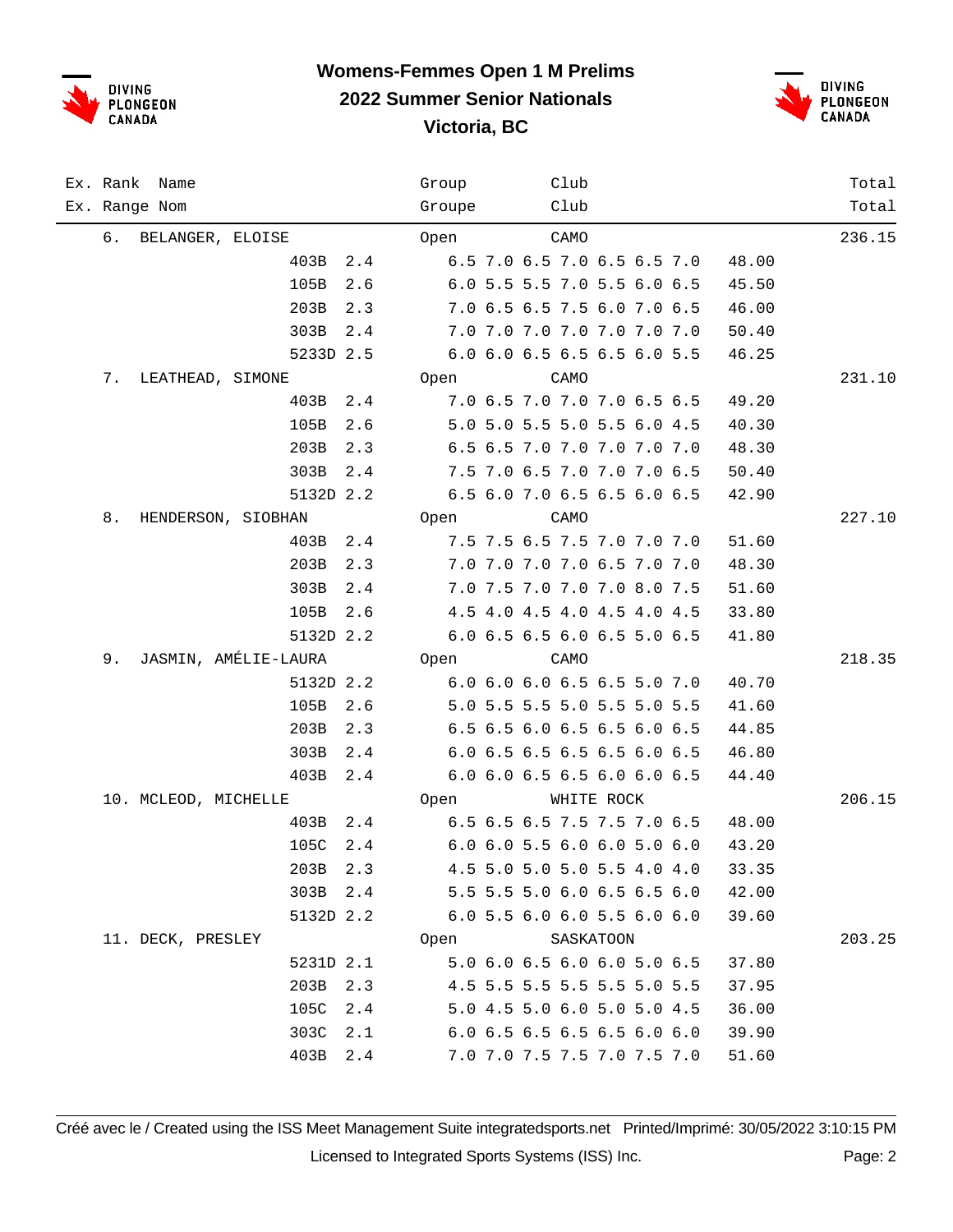

#### **Womens-Femmes Open 1 M Prelims 2022 Summer Senior Nationals**

**Victoria, BC**





| Ex. Rank Name         |             | Group  | Club                          |       | Total  |
|-----------------------|-------------|--------|-------------------------------|-------|--------|
| Ex. Range Nom         |             | Groupe | Club                          |       | Total  |
| 12. GRANT, KATHRYN    |             | Open   | ONDC                          |       | 201.00 |
|                       | 403B<br>2.4 |        | 5.5 5.0 4.5 5.5 5.5 5.5 5.0   | 38.40 |        |
|                       | 105B<br>2.6 |        | 6.0 5.5 5.0 5.5 5.5 6.0 5.5   | 42.90 |        |
|                       | 303B<br>2.4 |        | 6.0 7.0 7.0 7.0 6.5 6.5 6.0   | 48.00 |        |
|                       | 203B<br>2.3 |        | 5.5 5.0 5.5 5.5 6.0 6.5 5.0   | 37.95 |        |
|                       | 5233D 2.5   |        | 5.5 4.0 4.5 4.5 4.5 5.0 4.5   | 33.75 |        |
| 13. LEGAULT, JORDANE  |             |        | Open<br>CAMO                  |       | 193.65 |
|                       | 203B<br>2.3 |        | 6.0 6.0 6.0 6.0 5.5 6.0 6.5   | 41.40 |        |
|                       | 105B<br>2.6 |        | 2.5 3.0 3.0 3.5 3.0 3.0 3.0   | 23.40 |        |
|                       | 303B<br>2.4 |        | 5.5 5.5 6.0 5.5 5.5 6.5 5.5   | 39.60 |        |
|                       | 5233D 2.5   |        | 5.5 5.5 5.5 6.0 5.5 5.5 5.5   | 41.25 |        |
|                       | 403B<br>2.4 |        | 7.0 6.5 6.5 7.0 7.0 6.5 6.0   | 48.00 |        |
| 14. LABERGE, MATHILDE |             |        | Open<br>CAMO                  |       | 153.65 |
|                       | 403B 2.4    |        | 5.0 5.0 5.5 5.5 5.5 6.0 5.0   | 38.40 |        |
|                       | 105B<br>2.6 |        | 2.5 3.5 3.5 4.0 4.0 3.0 3.0   | 26.00 |        |
|                       | 303B<br>2.4 |        | 3.0 3.0 3.0 3.0 3.0 2.0 2.5   | 21.60 |        |
|                       | 203B<br>2.3 |        | 6.0 5.5 5.5 6.0 6.0 6.5 6.0   | 41.40 |        |
|                       | 5233D 2.5   |        | 2.5 3.5 3.5 3.5 2.5 3.5 4.0   | 26.25 |        |
| 15. ZUECHNER, AISLINN |             |        | <b>Open</b><br>TDA            |       | 40.25  |
|                       | 203B<br>2.3 |        | 6.0 6.0 6.0 5.5 5.5 5.5 6.0   | 40.25 |        |
|                       | 303B<br>2.4 |        | $0.0$ 0.0 0.0 0.0 0.0 0.0 0.0 | 0.00  |        |
|                       | 105C<br>2.4 |        | $0.0$ 0.0 0.0 0.0 0.0 0.0 0.0 | 0.00  |        |
|                       | 403B<br>2.4 |        | $0.0$ 0.0 0.0 0.0 0.0 0.0 0.0 | 0.00  |        |
|                       | 5231D 2.1   |        | $0.0$ 0.0 0.0 0.0 0.0 0.0 0.0 | 0.00  |        |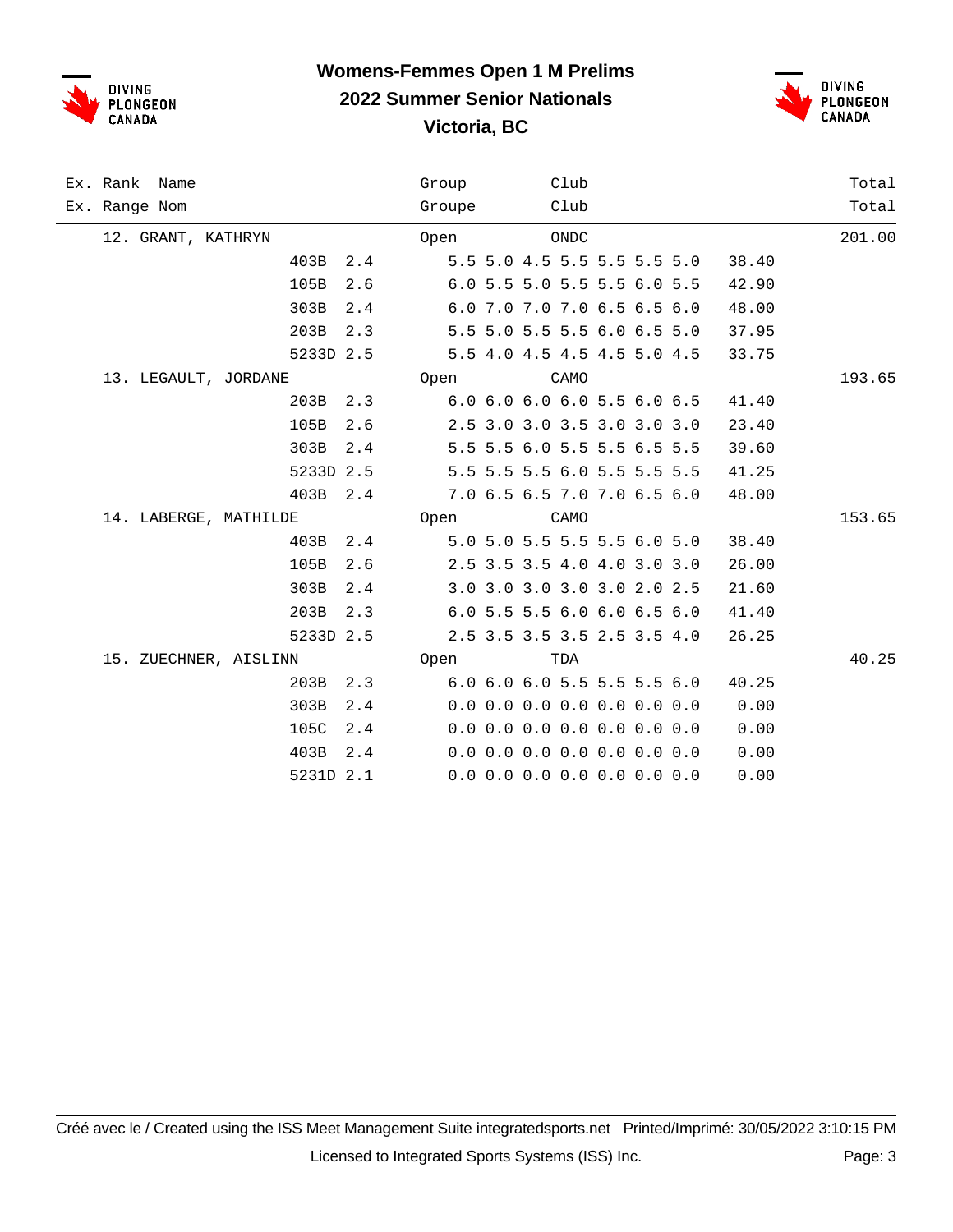

#### **Womens-Femmes Open 1 M Finals 2022 Summer Senior Nationals Victoria, BC**



| Ex. Rank Name<br>Ex. Range Nom |           |     | Group<br>Groupe |                             | Club<br>Club |            |                            |       | Total<br>Total |
|--------------------------------|-----------|-----|-----------------|-----------------------------|--------------|------------|----------------------------|-------|----------------|
|                                |           |     |                 |                             |              |            |                            |       |                |
| Referee: BARRETT, ERYN         |           |     |                 |                             |              |            | Asst. Referee: SHIELDS, BJ |       |                |
| Judge 1: BUSH, BARB            |           |     |                 |                             |              |            | Judge 2: JOSTEN, JOSIE     |       |                |
| Judge 3: POWER, STEVE          |           |     |                 |                             |              |            | Judge 4: MORNEAU, HELENE   |       |                |
| Judge 5: TOTH, SARA            |           |     |                 |                             |              |            | Judge 6: SEHN, ERIC        |       |                |
| Judge 7: PETERSON, GORDON      |           |     |                 |                             |              |            |                            |       |                |
| 1.<br>VALLEE, MIA              |           |     | Open            |                             | CAMO         |            |                            |       | 316.20         |
|                                | 403B      | 2.4 |                 | 8.5 9.0 9.0 9.0 8.5 8.5 8.5 |              |            |                            | 62.40 |                |
|                                | 105B      | 2.6 |                 | 8.5 8.0 8.5 8.5 8.0 8.5 8.5 |              |            |                            | 66.30 |                |
|                                | 305C      | 3.0 |                 | 7.0 7.0 7.5 7.0 6.5 7.0 7.5 |              |            |                            | 63.00 |                |
|                                | 203B      | 2.3 |                 | 9.0 9.0 9.0 9.0 9.0 9.5 9.0 |              |            |                            | 62.10 |                |
|                                | 5134D 2.6 |     |                 | 8.0 8.0 8.0 7.5 8.0 8.0 7.5 |              |            |                            | 62.40 |                |
| 2.<br>ERLAM, MARGO             |           |     | Open            |                             |              | SASKATOON  |                            |       | 298.60         |
|                                | 403B      | 2.4 |                 | 8.0 7.5 8.0 9.0 8.0 8.0 8.0 |              |            |                            | 57.60 |                |
|                                | 105B      | 2.6 |                 | 9.0 8.5 8.0 8.5 8.5 9.0 9.0 |              |            |                            | 67.60 |                |
|                                | 303B      | 2.4 |                 | 8.5 8.0 7.5 8.5 8.5 8.5 7.0 |              |            |                            | 60.00 |                |
|                                | 203B      | 2.3 |                 | 8.0 8.5 8.0 8.5 8.0 8.5 8.5 |              |            |                            | 57.50 |                |
|                                | 5333D 2.6 |     |                 | 7.0 7.5 7.5 7.5 6.5 6.5 7.0 |              |            |                            | 55.90 |                |
| 3.<br>WARE, PAMELA             |           |     | Open            |                             | CAMO         |            |                            |       | 294.00         |
|                                | 203B      | 2.3 |                 | 8.5 8.0 7.5 8.0 8.0 8.5 8.0 |              |            |                            | 55.20 |                |
|                                | 303B      | 2.4 |                 | 7.5 8.0 7.0 8.0 7.5 7.5 7.5 |              |            |                            | 54.00 |                |
|                                | 5333D 2.6 |     |                 | 8.0 8.0 8.0 7.5 7.5 8.0 8.0 |              |            |                            | 62.40 |                |
|                                | 403B      | 2.4 |                 | 8.0 8.0 8.5 8.5 8.0 8.5 8.5 |              |            |                            | 60.00 |                |
|                                | 105B      | 2.6 |                 | 8.0 8.0 7.5 8.0 7.5 8.0 8.5 |              |            |                            | 62.40 |                |
| 4.<br>LUCOE, TANESHA           |           |     | Open            |                             |              | BOARDWORKS |                            |       | 246.50         |
|                                | 203B      | 2.3 |                 | 7.5 7.0 7.0 7.5 7.0 7.5 7.5 |              |            |                            | 50.60 |                |
|                                | 105B      | 2.6 |                 | 7.0 6.0 6.5 7.0 7.0 7.0 7.5 |              |            |                            | 54.60 |                |
|                                | 303B 2.4  |     |                 | 7.0 6.5 6.0 7.0 6.5 7.0 5.0 |              |            |                            | 48.00 |                |
|                                | 5132D 2.2 |     |                 | 6.5 6.5 5.5 6.5 6.5 6.5 5.5 |              |            |                            | 42.90 |                |
|                                | 403B 2.4  |     |                 | 7.0 6.5 7.0 7.5 7.0 7.0 7.0 |              |            |                            | 50.40 |                |
| 5.<br>HENDERSON, SIOBHAN       |           |     | Open            |                             | CAMO         |            |                            |       | 238.35         |
|                                | 403B 2.4  |     |                 | 7.5 7.5 7.5 7.5 7.5 7.5 7.5 |              |            |                            | 54.00 |                |
|                                | 203B      | 2.3 |                 | 6.5 6.5 6.5 7.0 6.5 6.5 7.0 |              |            |                            | 44.85 |                |
|                                | 303B      | 2.4 |                 | 6.5 7.0 6.0 7.0 7.0 6.5 7.0 |              |            |                            | 49.20 |                |
|                                | 105B      | 2.6 |                 | 6.5 7.0 6.5 6.5 6.5 6.5 6.5 |              |            |                            | 50.70 |                |
|                                | 5132D 2.2 |     |                 | 6.0 6.0 6.5 6.0 6.0 6.0 6.0 |              |            |                            | 39.60 |                |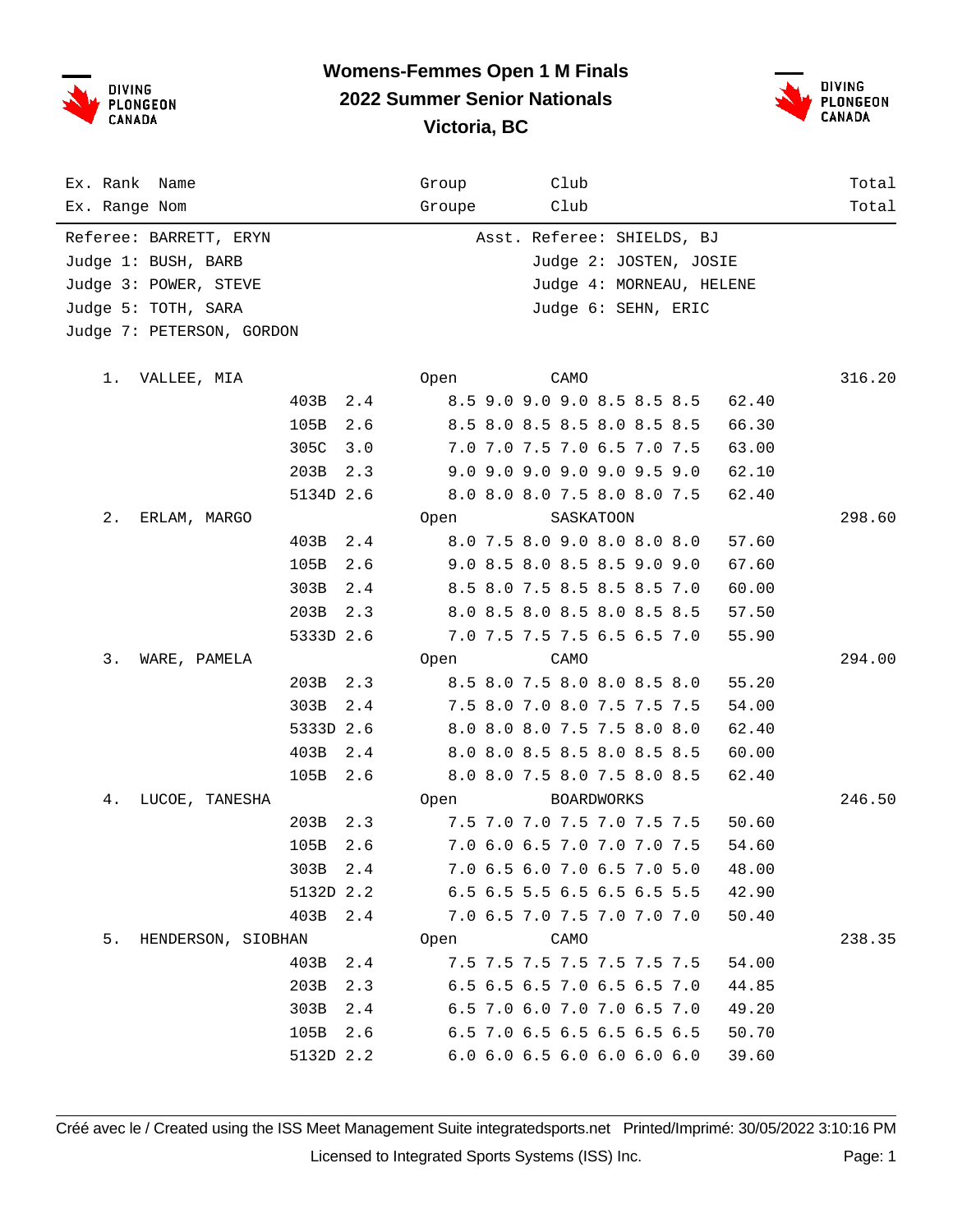

## **Womens-Femmes Open 1 M Finals 2022 Summer Senior Nationals**



**Victoria, BC**

|    | Ex. Rank Name    |           |     | Group  |  | Club |                               |  |       | Total  |
|----|------------------|-----------|-----|--------|--|------|-------------------------------|--|-------|--------|
|    | Ex. Range Nom    |           |     | Groupe |  | Club |                               |  |       | Total  |
| б. | LU, KEIRA        |           |     | Open   |  |      | <b>BOARDWORKS</b>             |  |       | 229.75 |
|    |                  | 403B      | 2.4 |        |  |      | 7.0 7.0 8.0 8.0 6.5 7.5 7.0   |  | 51.60 |        |
|    |                  | 105B      | 2.6 |        |  |      | 5.5 5.0 5.5 5.0 5.0 5.0 5.0   |  | 39.00 |        |
|    |                  | 303B      | 2.4 |        |  |      | 6.5 6.5 7.0 7.5 7.0 6.5 7.0   |  | 49.20 |        |
|    |                  | 203B      | 2.3 |        |  |      | 6.5 5.5 6.5 6.5 5.0 6.5 6.5   |  | 44.85 |        |
|    |                  | 5132D 2.2 |     |        |  |      | 7.0 7.0 6.0 6.5 7.0 7.0 6.5   |  | 45.10 |        |
| 7. | LEATHEAD, SIMONE |           |     | Open   |  | CAMO |                               |  |       | 225.05 |
|    |                  | 403B      | 2.4 |        |  |      | 7.0 7.0 7.0 7.0 7.0 7.0 7.0   |  | 50.40 |        |
|    |                  | 105B      | 2.6 |        |  |      | 7.0 6.5 7.0 6.5 6.5 7.0 7.0   |  | 53.30 |        |
|    |                  | 203B      | 2.3 |        |  |      | 6.0 6.5 7.0 6.5 6.5 6.5 6.0   |  | 44.85 |        |
|    |                  | 303B      | 2.4 |        |  |      | 5.0 4.5 5.0 4.0 4.5 4.5 5.5   |  | 33.60 |        |
|    |                  | 5132D 2.2 |     |        |  |      | 6.0 6.0 7.0 6.5 6.5 6.5 7.0   |  | 42.90 |        |
| 8. | BELANGER, ELOISE |           |     | Open   |  | CAMO |                               |  |       | 205.35 |
|    |                  | 403B      | 2.4 |        |  |      | 7.5 7.5 7.0 8.0 7.5 8.0 7.5   |  | 54.00 |        |
|    |                  | 105B      | 2.6 |        |  |      | 7.0 7.0 6.0 7.0 6.0 7.0 7.0   |  | 54.60 |        |
|    |                  | 203B      | 2.3 |        |  |      | 7.5 7.5 7.5 7.5 7.5 7.5 7.5   |  | 51.75 |        |
|    |                  | 303B      | 2.4 |        |  |      | $0.0$ 0.0 0.0 0.0 0.0 0.0 0.0 |  | 0.00  |        |
|    |                  | 5233D 2.5 |     |        |  |      | 6.0 6.0 6.5 6.0 6.0 6.0 6.0   |  | 45.00 |        |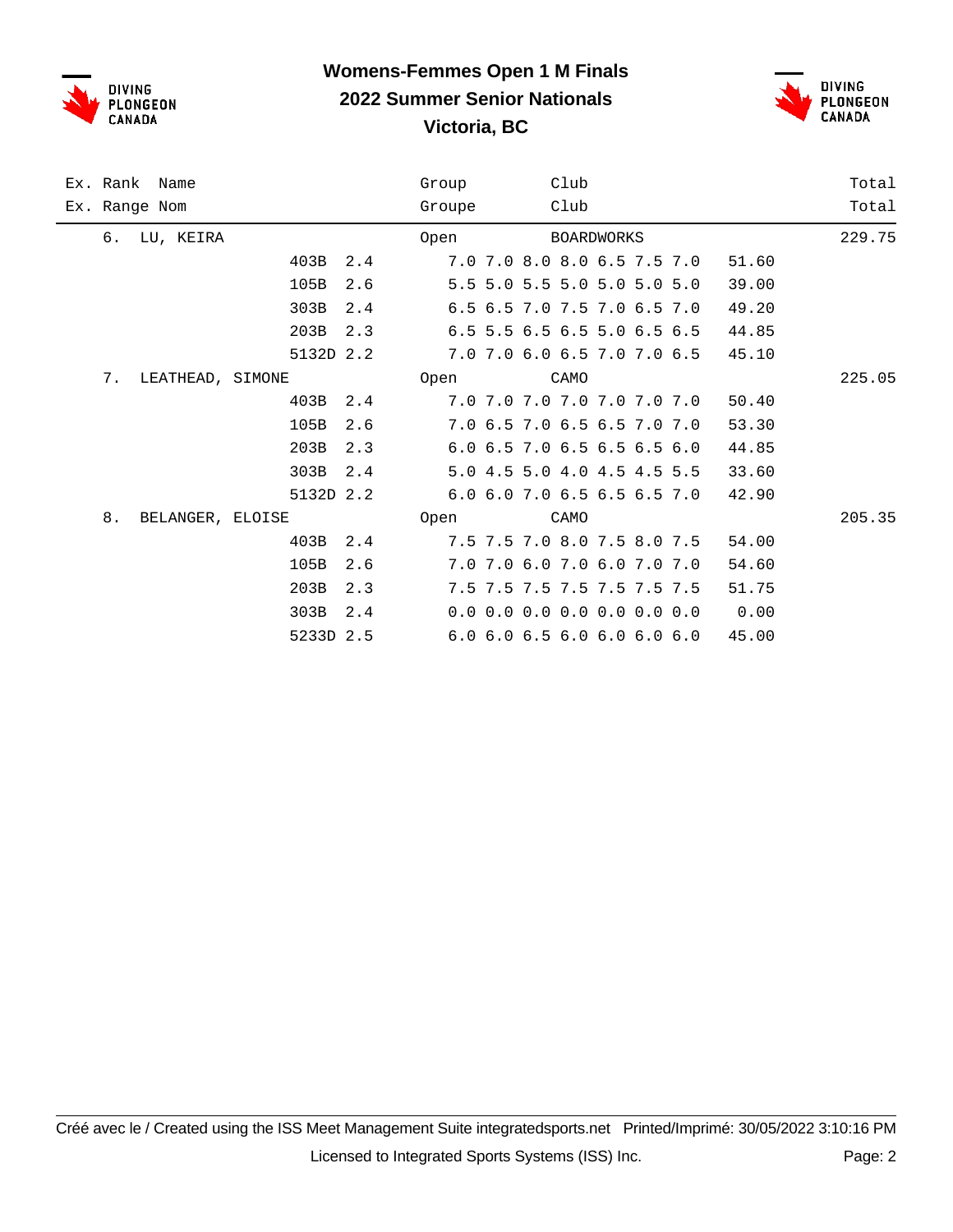DIVING<br>PLONGEON<br>CANADA

## **Womens-Femmes Open 3 M Prelims**



### **2022 Summer Senior Nationals**

**Victoria, BC**

| Ex. Rank<br>Name          |           |     | Group           | Club                         |           |  |       | Total  |
|---------------------------|-----------|-----|-----------------|------------------------------|-----------|--|-------|--------|
| Ex. Range Nom             |           |     | Groupe          | Club                         |           |  |       | Total  |
| Referee: PETERSON, GORDON |           |     |                 | Asst. Referee: BARRETT, ERYN |           |  |       |        |
| Judge 1: SEHN, ERIC       |           |     |                 | Judge 2: BUSH, BARB          |           |  |       |        |
| Judge 3: JOSTEN, JOSIE    |           |     |                 | Judge 4: POWER, STEVE        |           |  |       |        |
| Judge 5: TOTH, SARA       |           |     |                 | Judge 6: MORNEAU, HELENE     |           |  |       |        |
| Judge 7: SHIELDS, BJ      |           |     |                 |                              |           |  |       |        |
| 1.<br>VALLEE, MIA         |           |     | Open            | CAMO                         |           |  |       | 342.60 |
|                           | 405B      | 3.0 |                 | 6.5 6.5 6.5 7.0 6.5 6.5 7.0  |           |  | 58.50 |        |
|                           | 107B      | 3.1 |                 | 6.5 6.5 7.0 7.5 7.5 7.0 7.0  |           |  | 65.10 |        |
|                           | 305B      | 3.0 |                 | 8.0 8.0 7.5 8.0 8.0 8.5 8.5  |           |  | 72.00 |        |
|                           | 205B      | 3.0 |                 | 8.0 8.0 7.5 8.0 8.0 8.5 8.5  |           |  | 72.00 |        |
|                           | 5152B 3.0 |     |                 | 8.5 8.0 8.5 8.5 8.0 8.5 8.0  |           |  | 75.00 |        |
| $2$ .<br>ERLAM, MARGO     |           |     | Open            |                              | SASKATOON |  |       | 318.60 |
|                           | 5152B 3.0 |     |                 | 6.5 6.5 6.5 6.5 6.0 7.0 6.5  |           |  | 58.50 |        |
|                           | 305B      | 3.0 |                 | 7.0 7.0 7.0 7.0 7.5 7.5 7.0  |           |  | 63.00 |        |
|                           | 205B      | 3.0 |                 | 7.0 7.0 7.5 7.0 7.0 8.0 7.0  |           |  | 63.00 |        |
|                           | 107B      | 3.1 |                 | 6.5 7.0 7.0 7.0 7.5 8.0 7.0  |           |  | 65.10 |        |
|                           | 405B      | 3.0 |                 | 7.5 7.5 7.5 8.0 7.5 8.0 8.0  |           |  | 69.00 |        |
| 3.<br>WARE, PAMELA        |           |     | Open            | CAMO                         |           |  |       | 317.20 |
|                           | 205B      | 3.0 |                 | 7.0 6.5 7.0 7.5 7.0 6.5 6.5  |           |  | 61.50 |        |
|                           | 305B      | 3.0 |                 | 7.0 7.0 6.5 6.5 6.5 6.5 6.5  |           |  | 58.50 |        |
|                           | 405B      | 3.0 |                 | 7.0 6.5 7.5 7.5 6.5 7.0 6.5  |           |  | 61.50 |        |
|                           | 107B      | 3.1 |                 | 7.5 7.0 6.5 7.5 7.5 7.5 7.0  |           |  | 68.20 |        |
|                           | 5152B 3.0 |     |                 | 8.0 7.5 7.5 8.0 7.0 7.5 7.0  |           |  | 67.50 |        |
| 4.<br>PALKHIVALA, SONYA   |           |     | Open            | PCDC                         |           |  |       | 284.55 |
|                           | 405C      | 2.7 |                 | 8.0 8.0 7.5 7.5 7.5 7.5 7.5  |           |  | 60.75 |        |
|                           | 305C      | 2.8 |                 | 7.5 8.0 7.0 7.0 7.5 7.0 7.5  |           |  | 61.60 |        |
|                           | 5152B 3.0 |     |                 | 4.5 4.5 4.0 3.5 4.5 4.5 3.5  |           |  | 39.00 |        |
|                           | 205C 2.8  |     |                 | 8.5 8.0 8.0 8.0 8.5 8.5 8.5  |           |  | 70.00 |        |
|                           | 107C 2.8  |     |                 | 7.0 6.5 5.5 6.5 7.0 6.0 6.0  |           |  | 53.20 |        |
| 5. FUNG, KATELYN          |           |     | Open FOREST CTY |                              |           |  |       | 271.80 |
|                           | 405B      | 3.0 |                 | 5.0 5.0 5.0 5.0 5.0 5.0 5.0  |           |  | 45.00 |        |
|                           | 205B      | 3.0 |                 | 6.0 7.0 7.0 6.5 6.0 7.0 6.0  |           |  | 58.50 |        |
|                           | 305B      | 3.0 |                 | 7.5 7.0 7.0 7.0 7.5 7.5 6.5  |           |  | 64.50 |        |
|                           | 105B      | 2.4 |                 | 6.5 7.5 6.5 6.5 6.5 6.5 7.0  |           |  | 46.80 |        |
|                           | 5152B 3.0 |     |                 | 6.0 6.5 6.5 5.5 6.0 6.5 7.0  |           |  | 57.00 |        |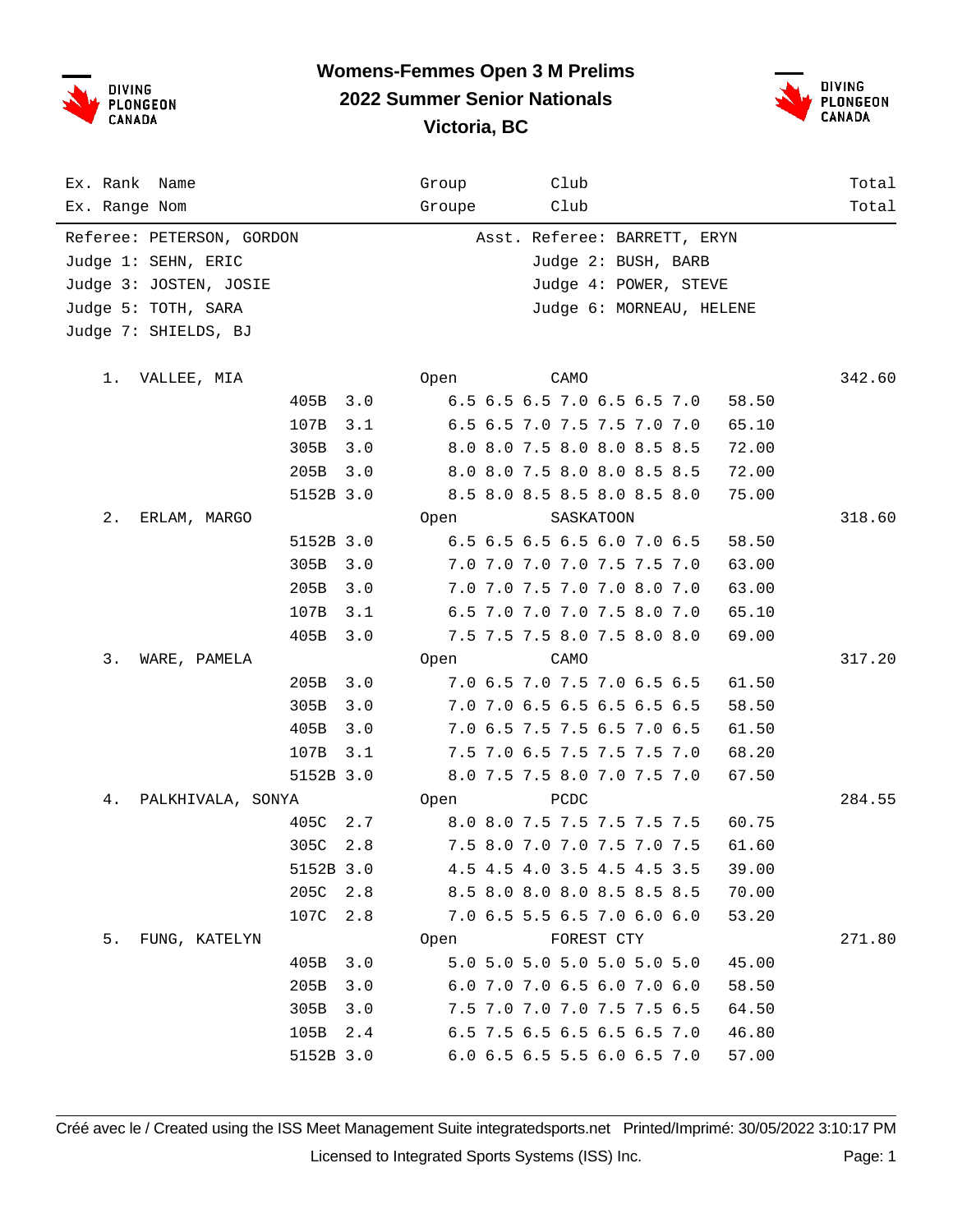

## **Womens-Femmes Open 3 M Prelims**

**2022 Summer Senior Nationals**

**Victoria, BC**



| Ex. Rank Name              | Club<br>Group                        | Total  |
|----------------------------|--------------------------------------|--------|
| Ex. Range Nom              | Club<br>Groupe                       | Total  |
| 6. LEGAULT, JORDANE        | CAMO<br>Open                         | 259.85 |
| 105B<br>2.4                | 6.5 6.0 6.5 6.5 6.0 6.5 6.0<br>45.60 |        |
| 205C<br>2.8                | 7.5 7.0 7.0 7.0 7.5 7.5 7.5<br>61.60 |        |
| 305C<br>2.8                | 5.5 6.5 6.0 7.0 6.0 6.5 6.5<br>53.20 |        |
| 405C<br>2.7                | 7.0 6.0 6.5 7.0 6.0 6.5 6.5<br>52.65 |        |
| 5233D 2.4                  | 7.0 6.5 6.5 6.5 6.0 6.5 6.5<br>46.80 |        |
| 7.<br>CHAMANDY, OLIVIA     | Open<br>CAMO                         | 247.10 |
| 405C<br>2.7                | 7.0 7.0 7.0 7.0 7.0 6.5 7.0<br>56.70 |        |
| 305B<br>3.0                | 3.0 3.5 3.5 3.5 4.0 4.0 4.5<br>33.00 |        |
| 205B<br>3.0                | 6.0 6.0 6.0 6.0 5.5 5.5 6.0<br>54.00 |        |
| 107B<br>3.1                | 4.5 4.5 5.5 5.0 5.0 4.0 4.5<br>43.40 |        |
| 5152B 3.0                  | 6.5 7.0 6.5 6.5 7.0 6.5 7.5<br>60.00 |        |
| JASMIN, AMÉLIE-LAURA<br>8. | CAMO<br>Open                         | 240.40 |
| 105B<br>2.4                | 6.0 7.0 7.0 6.5 6.0 7.0 6.5<br>48.00 |        |
| 205C<br>2.8                | 5.5 6.5 5.5 6.5 6.0 5.5 6.0<br>49.00 |        |
| 305C<br>2.8                | 6.0 5.5 5.5 5.5 5.0 5.5 5.0<br>46.20 |        |
| 405C<br>2.7                | 6.5 6.5 7.0 6.5 6.5 7.0 7.0<br>54.00 |        |
| 5233D 2.4                  | 6.0 6.0 5.5 6.0 6.0 6.0 6.0<br>43.20 |        |
| 9.<br>MCLEOD, MICHELLE     | Open<br>WHITE ROCK                   | 232.35 |
| 105B<br>2.4                | 7.0 7.0 7.0 6.5 7.0 7.0 7.0<br>50.40 |        |
| 405C<br>2.7                | 7.5 7.0 6.5 6.0 7.0 6.0 7.0<br>55.35 |        |
| 205C<br>2.8                | 4.5 5.0 6.0 6.0 5.5 5.5 5.0<br>44.80 |        |
| 305C<br>2.8                | 4.0 4.0 4.5 4.0 5.0 4.5 4.0<br>35.00 |        |
| 5233D 2.4                  | 5.5 6.0 7.0 7.0 5.0 6.5 7.5<br>46.80 |        |
| 10. MILLER, KATE           | NEPEAN OTT<br>Open                   | 225.75 |
| 405C<br>2.7                | 6.5 6.5 6.5 6.0 7.0 6.5 6.5<br>52.65 |        |
| 107C<br>2.8                | 5.5 5.0 5.0 5.5 5.5 5.5 5.0<br>44.80 |        |
| 205C 2.8                   | 5.5 5.5 6.0 5.5 5.5 6.0 6.0<br>47.60 |        |
| 305C 2.8                   | 5.0 5.5 5.5 5.5 5.0 5.5 6.0<br>46.20 |        |
| 5152B 3.0                  | 4.0 3.5 4.0 3.5 4.5 4.0 3.5<br>34.50 |        |
| 11. BOISVERT, JULIANNE     | ENVOL<br>Open                        | 220.70 |
| 5233D 2.4                  | 6.0 6.0 6.0 6.0 6.5 5.5 5.5<br>43.20 |        |
| 2.8<br>205C                | 6.5 6.0 6.0 6.0 5.5 6.0 5.5<br>50.40 |        |
| 105B<br>2.4                | 8.0 7.5 7.5 8.0 8.0 8.0 8.0<br>57.60 |        |
| 305C<br>2.8                | 4.0 4.5 4.0 4.5 3.5 5.0 3.5<br>35.00 |        |
| 405B<br>3.0                | 4.0 4.0 3.5 4.0 4.0 3.5 3.5<br>34.50 |        |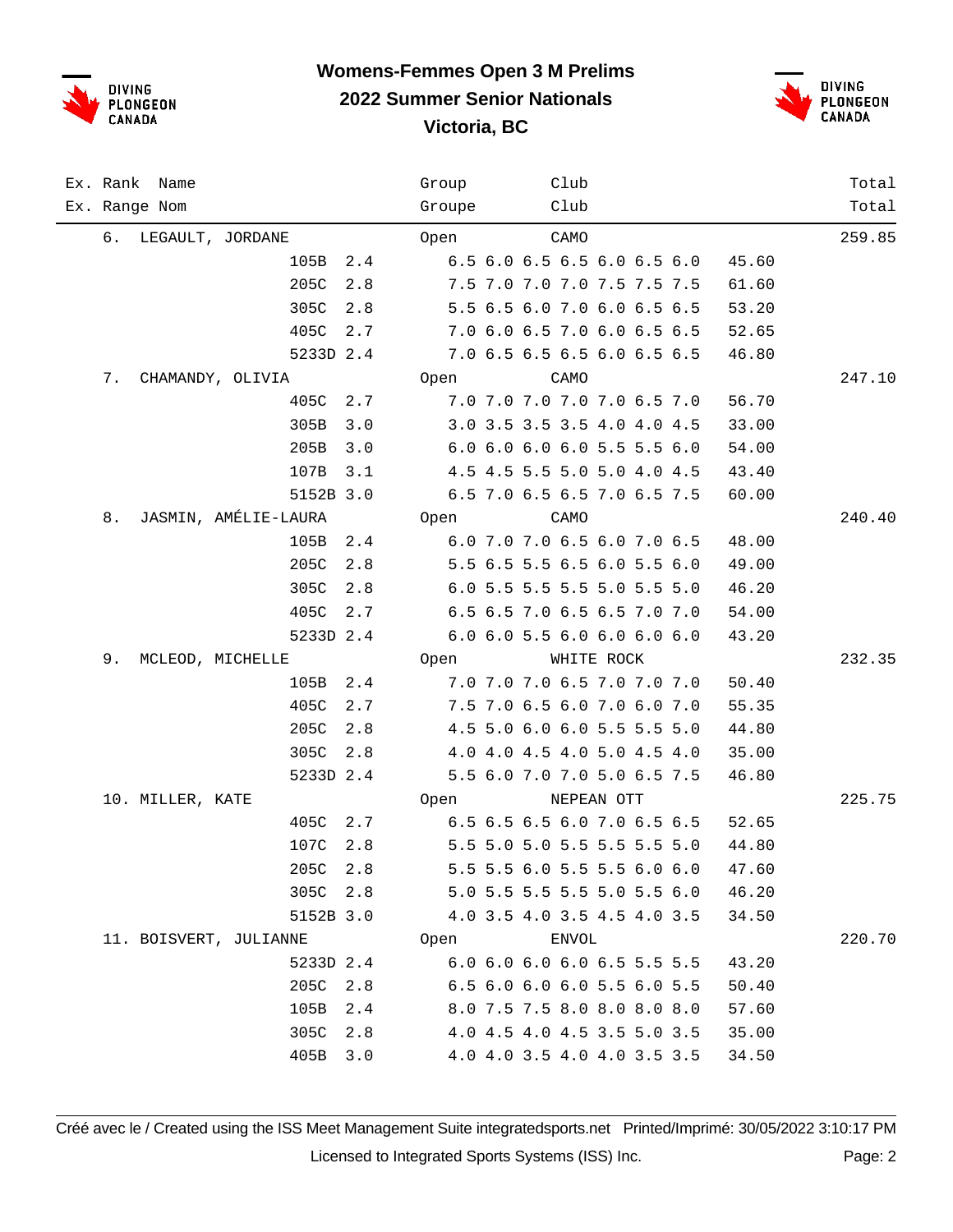

#### **Womens-Femmes Open 3 M Prelims 2022 Summer Senior Nationals**





| Ex. Rank Name          |             | Group  | Club                        |       | Total  |
|------------------------|-------------|--------|-----------------------------|-------|--------|
| Ex. Range Nom          |             | Groupe | Club                        |       | Total  |
| 12. LU, KEIRA          |             | Open   | BOARDWORKS                  |       | 217.50 |
|                        | 205C<br>2.8 |        | 5.5 5.0 5.0 5.0 5.0 5.5 5.0 | 42.00 |        |
|                        | 5152B 3.0   |        | 4.5 4.5 4.5 4.5 4.5 4.5 4.5 | 40.50 |        |
|                        | 107C<br>2.8 |        | 3.0 2.5 2.5 2.5 2.0 3.0 3.0 | 22.40 |        |
|                        | 305C<br>2.8 |        | 7.0 7.0 7.5 7.5 8.0 7.5 7.0 | 61.60 |        |
|                        | 405B<br>3.0 |        | 4.5 5.0 6.5 6.0 4.5 6.0 7.0 | 51.00 |        |
| 13. LABERGE, MATHILDE  |             | Open   | CAMO                        |       | 215.75 |
|                        | 105B<br>2.4 |        | 5.5 5.5 4.5 5.0 5.5 5.5 5.5 | 39.60 |        |
|                        | 305C<br>2.8 |        | 4.5 4.5 5.0 4.5 4.5 6.5 5.0 | 39.20 |        |
|                        | 205C<br>2.8 |        | 6.5 6.5 6.5 6.5 6.5 7.0 7.0 | 54.60 |        |
|                        | 405C<br>2.7 |        | 5.5 5.0 4.5 5.0 4.5 4.5 5.5 | 39.15 |        |
|                        | 5233D 2.4   |        | 7.0 6.5 5.0 6.0 6.0 6.0 6.0 | 43.20 |        |
| 14. DECK, PRESLEY      |             | Open   | SASKATOON                   |       | 199.85 |
|                        | 405C<br>2.7 |        | 3.5 3.0 4.0 3.5 3.5 3.0 3.5 | 28.35 |        |
|                        | 205C<br>2.8 |        | 6.0 6.0 6.0 6.0 6.0 6.0 6.0 | 50.40 |        |
|                        | 105B<br>2.4 |        | 7.0 6.5 6.5 6.5 7.0 7.0 7.0 | 49.20 |        |
|                        | 303B<br>2.3 |        | 5.5 4.5 4.0 4.5 4.0 4.5 4.0 | 29.90 |        |
|                        | 5233D 2.4   |        | 6.0 6.0 6.5 5.5 5.5 5.5 6.5 | 42.00 |        |
| 15. LEATHEAD, SIMONE   |             | Open   | CAMO                        |       | 190.75 |
|                        | 405C<br>2.7 |        | 6.0 5.5 5.5 6.0 5.5 6.0 6.0 | 47.25 |        |
|                        | 5152B 3.0   |        | 6.0 6.0 5.5 6.0 5.5 6.0 5.0 | 52.50 |        |
|                        | 107C<br>2.8 |        | 3.5 3.5 3.0 3.0 3.5 3.0 3.0 | 26.60 |        |
|                        | 205C<br>2.8 |        | 6.5 5.5 5.5 5.5 6.0 5.5 6.5 | 47.60 |        |
|                        | 305C<br>2.8 |        | 2.0 2.0 2.0 2.0 1.5 2.0 3.0 | 16.80 |        |
| 16. GRANT, KATHRYN     |             |        | Open<br>ONDC                |       | 185.60 |
|                        | 105B<br>2.4 |        | 5.5 5.5 6.0 6.5 5.5 6.0 5.5 | 40.80 |        |
|                        | 405C<br>2.7 |        | 4.5 3.5 4.0 4.0 4.0 4.0 4.0 | 32.40 |        |
|                        | 305C<br>2.8 |        | 4.0 4.0 2.5 3.5 4.0 3.5 3.5 | 30.80 |        |
|                        | 205C 2.8    |        | 4.0 4.0 4.0 4.0 3.5 4.0 4.0 | 33.60 |        |
|                        | 5152B 3.0   |        | 5.5 5.0 5.0 5.0 5.5 5.5 6.0 | 48.00 |        |
| 17. HENDERSON, SIOBHAN |             |        | CAMO<br>Open                |       | 184.20 |
|                        | 405C<br>2.7 |        | 6.0 5.5 6.0 6.5 5.5 5.5 6.0 | 47.25 |        |
|                        | 105B<br>2.4 |        | 7.0 7.0 7.0 7.0 7.0 7.0 6.5 | 50.40 |        |
|                        | 305C<br>2.8 |        | 3.0 2.5 2.0 3.0 2.5 2.5 2.5 | 21.00 |        |
|                        | 205C<br>2.8 |        | 4.5 4.0 3.5 4.0 3.0 3.5 4.0 | 32.20 |        |
|                        | 5335D 2.9   |        | 3.0 4.0 3.0 4.0 4.5 4.0 3.5 | 33.35 |        |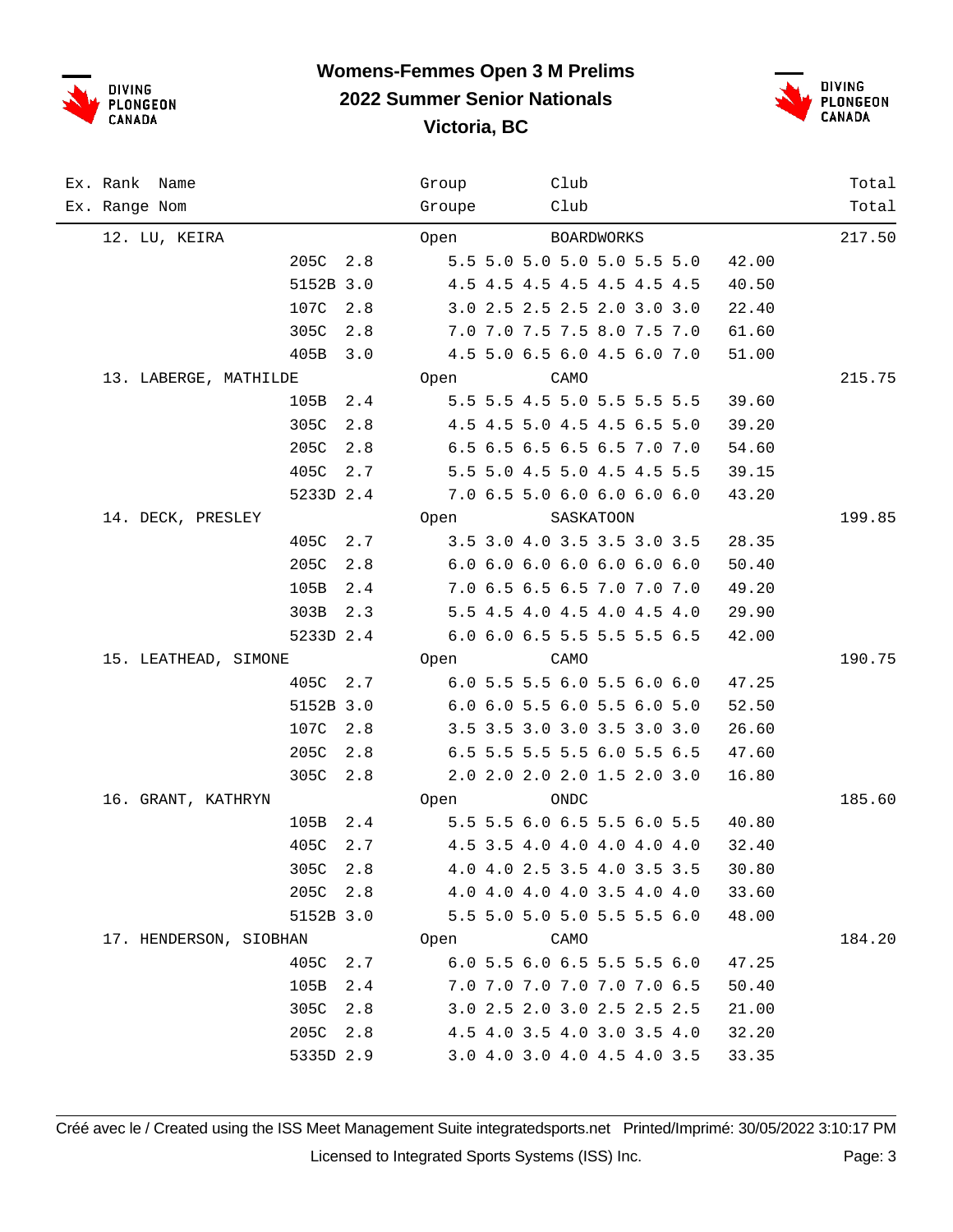

#### **Womens-Femmes Open 3 M Finals 2022 Summer Senior Nationals**



## **Victoria, BC**

Ex. Rank Name Group Club Total Ex. Range Nom Groupe Club Total Referee: TOTH, SARA Asst. Referee: JOSTEN, JOSIE Judge 1: PETERSON, GORDON Judge 2: BARRETT, ERYN Judge 3: MORNEAU, HELENE  $J$ udge 4: SEHN, ERIC Judge 5: BUSH, BARB Judge 6: POWER, STEVE Judge 7: SHIELDS, BJ 1. VALLEE, MIA Open CAMO 335.20 405B 3.0 8.0 8.0 8.0 7.5 8.0 8.5 8.0 72.00 107B 3.1 7.5 7.0 7.5 7.5 7.0 7.5 7.0 68.20 305B 3.0 7.5 8.0 8.0 8.0 8.0 7.5 7.5 70.50 205B 3.0 6.5 5.0 6.0 5.5 6.0 6.0 5.5 52.50 5152B 3.0 7.5 8.0 8.0 8.0 8.0 8.0 8.0 72.00 2. ERLAM, MARGO Open SASKATOON 333.95 5152B 3.0 7.5 8.5 8.5 8.5 8.0 8.0 7.5 73.50 305B 3.0 7.5 7.5 8.5 8.0 7.5 7.5 7.5 67.50 205B 3.0 7.0 7.5 7.5 7.5 7.5 7.0 7.5 67.50 107B 3.1 8.5 8.5 8.5 8.0 8.0 8.0 8.0 75.95 405B 3.0 5.5 5.5 5.5 5.0 5.5 6.0 6.0 49.50 3. WARE, PAMELA Open CAMO 310.90 205B 3.0 7.0 7.0 7.0 7.5 7.0 7.5 7.0 63.00 305B 3.0 6.5 6.0 6.5 6.5 6.5 6.5 6.0 58.50 405B 3.0 7.0 7.0 7.0 7.0 7.0 7.5 6.5 63.00 107B 3.1 6.5 6.5 6.0 6.5 6.0 6.5 6.0 58.90 5152B 3.0 7.5 8.0 7.5 8.0 7.5 7.5 7.0 67.50 4. FUNG, KATELYN Open FOREST CTY 282.90 405B 3.0 6.0 7.0 6.0 6.5 6.5 6.5 7.0 58.50 205B 3.0 7.0 8.0 7.0 7.5 7.5 7.0 7.5 66.00 305B 3.0 5.0 5.0 4.5 4.5 5.0 5.0 5.0 45.00 105B 2.4 7.0 8.0 7.0 7.0 7.0 7.0 7.0 50.40 5152B 3.0 6.5 7.0 7.0 7.0 7.0 6.5 7.0 63.00 5. CHAMANDY, OLIVIA Open CAMO 279.30 405C 2.7 6.5 6.0 5.5 6.0 6.0 6.5 7.0 49.95 305B 3.0 7.5 7.5 7.5 7.5 7.0 7.0 7.0 66.00 205B 3.0 7.0 7.0 7.0 7.0 7.0 7.0 8.0 63.00 107B 3.1 4.5 4.5 5.0 4.5 4.5 4.0 4.0 41.85 5152B 3.0 5.5 6.5 6.5 6.0 6.5 6.5 6.5 58.50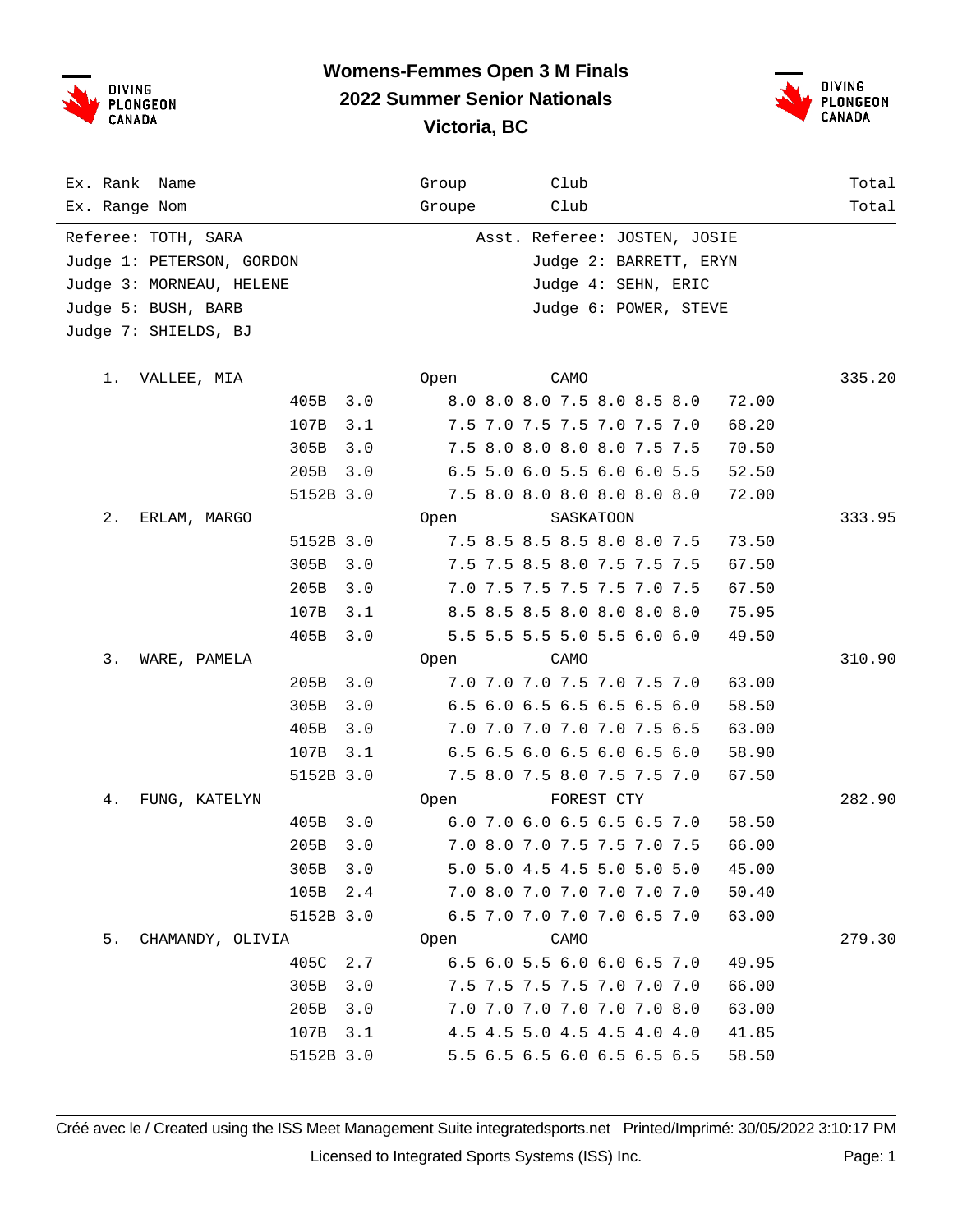

### **Womens-Femmes Open 3 M Finals 2022 Summer Senior Nationals**





|    | Ex. Rank Name        |           |     | Group  |  | Club |                                           |  |       | Total  |
|----|----------------------|-----------|-----|--------|--|------|-------------------------------------------|--|-------|--------|
|    | Ex. Range Nom        |           |     | Groupe |  | Club |                                           |  |       | Total  |
| б. | PALKHIVALA, SONYA    |           |     | Open   |  | PCDC |                                           |  |       | 260.70 |
|    |                      | 405C      | 2.7 |        |  |      | 8.0 8.0 8.0 8.5 8.0 8.0 8.5               |  | 64.80 |        |
|    |                      | 305C      | 2.8 |        |  |      | 6.5 7.0 8.5 8.0 7.0 7.5 7.0               |  | 60.20 |        |
|    |                      | 5152B 3.0 |     |        |  |      | 4.5 4.5 5.0 4.5 4.5 4.5 4.0               |  | 40.50 |        |
|    |                      | 205C      | 2.8 |        |  |      | 7.0 7.5 7.0 6.5 6.5 7.0 7.5               |  | 58.80 |        |
|    |                      | 107C      | 2.8 |        |  |      | 4.0 4.5 4.5 4.0 4.5 4.5 4.0               |  | 36.40 |        |
| 7. | LEGAULT, JORDANE     |           |     | Open   |  | CAMO |                                           |  |       | 256.85 |
|    |                      | 105B      | 2.4 |        |  |      | 7.0 7.0 6.5 6.5 7.0 7.0 7.0               |  | 50.40 |        |
|    |                      | 205C      | 2.8 |        |  |      | 7.0 7.0 7.5 7.5 7.0 7.0 7.5               |  | 60.20 |        |
|    |                      | 305C      | 2.8 |        |  |      | $6.5$ $6.0$ $6.0$ $6.0$ $6.0$ $6.5$ $6.0$ |  | 50.40 |        |
|    |                      | 405C      | 2.7 |        |  |      | 6.5 7.0 6.5 6.5 6.5 6.5 6.5               |  | 52.65 |        |
|    |                      | 5233D 2.4 |     |        |  |      | 6.0 6.0 6.5 6.0 6.0 6.0 6.0               |  | 43.20 |        |
| 8. | JASMIN, AMÉLIE-LAURA |           |     | Open   |  | CAMO |                                           |  |       | 237.15 |
|    |                      | 105B      | 2.4 |        |  |      | 6.0 6.0 6.5 6.0 5.5 5.5 6.0               |  | 43.20 |        |
|    |                      | 205C      | 2.8 |        |  |      | 5.5 6.0 4.5 5.5 5.5 5.5 6.0               |  | 46.20 |        |
|    |                      | 305C      | 2.8 |        |  |      | $6.5$ 6.5 6.5 6.5 6.5 6.0 6.0             |  | 54.60 |        |
|    |                      | 405C      | 2.7 |        |  |      | $6.5$ $6.5$ $6.0$ $5.5$ $6.0$ $6.0$ $6.5$ |  | 49.95 |        |
|    |                      | 5233D 2.4 |     |        |  |      | 6.0 6.0 6.0 6.0 6.5 6.0 6.0               |  | 43.20 |        |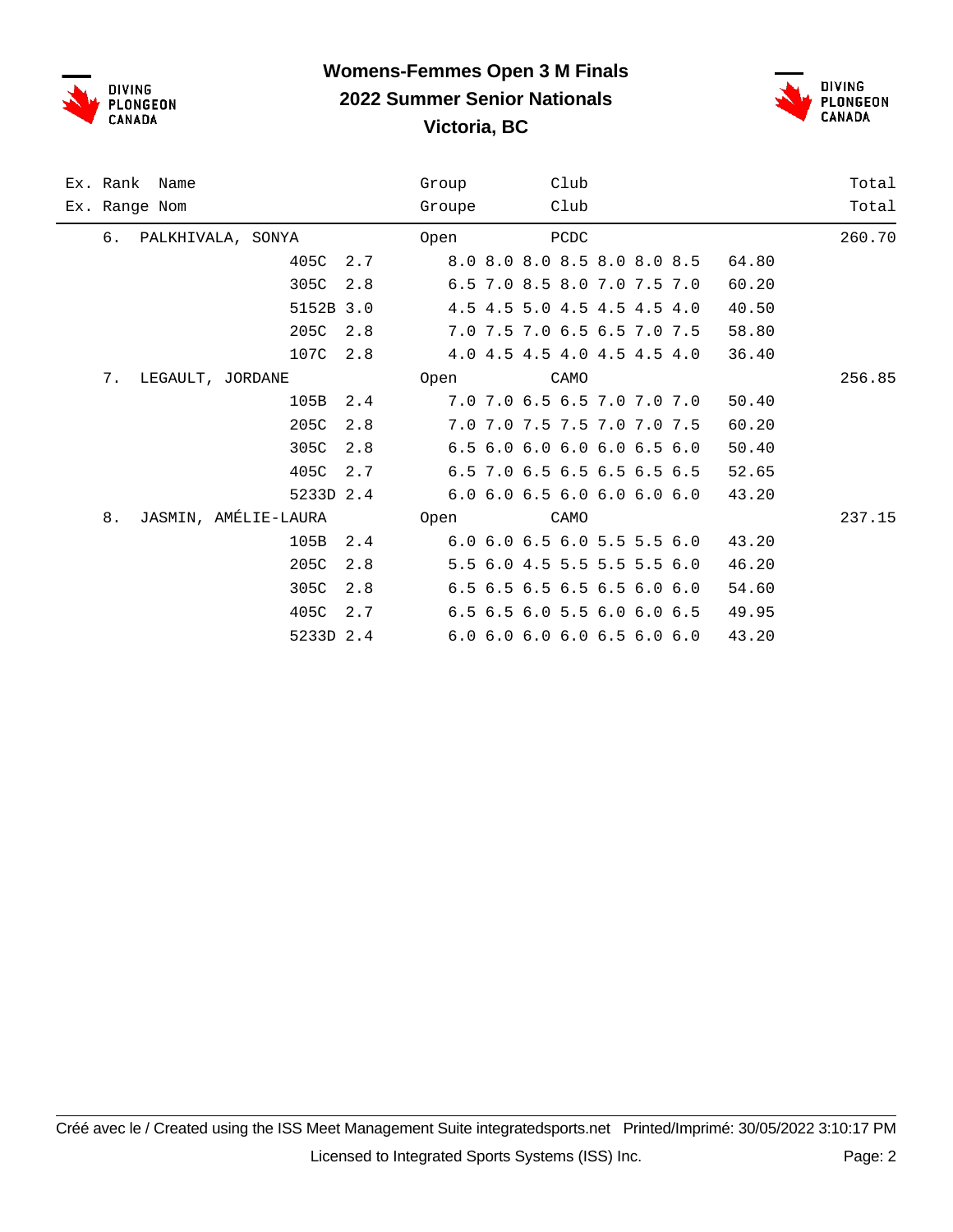DIVING<br>PLONGEON<br>CANADA

## **Womens-Femmes Open Platform Prelims**

**2022 Summer Senior Nationals**



**Victoria, BC**

| Ex. Rank Name             | Club<br>Group                        | Total  |
|---------------------------|--------------------------------------|--------|
| Ex. Range Nom             | Club<br>Groupe                       | Total  |
| Referee: MORNEAU, HELENE  | Asst. Referee: JOSTEN, JOSIE         |        |
| Judge 1: TOTH, SARA       | Judge 2: POWER, STEVE                |        |
| Judge 3: SEHN, ERIC       | Judge 4: SHIELDS, BJ                 |        |
| Judge 5: BARRETT, ERYN    | Judge 6: BUSH, BARB                  |        |
| Judge 7: PETERSON, GORDON |                                      |        |
|                           |                                      |        |
| MCKAY, CAELI<br>1.        | PCDC<br>Open                         | 373.55 |
| 10M<br>107B<br>3.0        | 8.0 8.0 8.0 7.5 8.0 8.0 8.0<br>72.00 |        |
| 305C<br>2.8<br>10M        | 8.0 8.0 8.5 8.0 8.5 8.0 8.5<br>68.60 |        |
| 407C<br>10M<br>3.2        | 7.5 8.0 7.5 7.0 7.5 7.5 7.5<br>72.00 |        |
| 10M<br>207C<br>3.3        | 8.5 8.5 9.0 8.5 8.5 8.5 8.5<br>84.15 |        |
| 10M<br>5253B 3.2          | 8.0 8.0 7.5 8.0 8.0 8.0 8.0<br>76.80 |        |
| BATALLA, RENÉE<br>$2$ .   | Open<br><b>BOARDWORKS</b>            | 318.70 |
| 405B<br>2.8<br>10M        | 7.0 7.5 7.0 7.5 7.0 7.0 7.0<br>58.80 |        |
| 10M<br>305C<br>2.8        | 9.0 9.5 9.5 9.5 9.510.0 9.0<br>79.80 |        |
| 107C<br>10M<br>2.7        | 5.0 6.5 5.5 5.0 6.5 5.5 5.5<br>44.55 |        |
| 624B<br>2.8<br>10M        | 6.5 7.5 7.5 6.5 7.5 7.5 7.0<br>61.60 |        |
| 10M<br>205B<br>2.9        | 8.5 8.0 8.5 8.0 9.0 8.5 8.5<br>73.95 |        |
| BOISVERT, JULIANNE<br>3.  | ENVOL<br>Open                        | 306.90 |
| 405B<br>2.8<br>10M        | 8.0 8.0 7.5 7.5 8.0 8.0 7.5<br>65.80 |        |
| 107B<br>10M<br>3.0        | 8.5 8.0 8.0 8.0 8.0 8.0 8.0<br>72.00 |        |
| 205B<br>10M<br>2.9        | 7.5 6.5 7.5 7.0 7.0 7.0 6.5<br>60.90 |        |
| 10M<br>305C<br>2.8        | 7.0 6.5 7.0 7.0 7.0 7.0 7.0<br>58.80 |        |
| 5251B 2.6<br>10M          | 6.5 6.5 6.0 6.0 6.0 6.5 6.5<br>49.40 |        |
| 4.<br>TOTH, CELINA        | <b>BOARDWORKS</b><br>Open            | 302.50 |
| 305C 2.8<br>10M           | 8.5 8.5 9.0 8.5 8.5 8.5 8.0<br>71.40 |        |
| 10M<br>5253B 3.2          | 7.0 6.0 6.0 6.0 6.0 6.0 6.0<br>57.60 |        |
| 10M<br>107B 3.0           | 6.5 6.0 6.5 6.0 6.0 6.5 6.5<br>57.00 |        |
| 10M<br>407C 3.2           | 8.0 8.0 8.0 7.5 7.5 7.5 7.5<br>73.60 |        |
| 10M<br>207C<br>3.3        | 4.5 4.5 4.5 4.0 4.0 4.0 4.5<br>42.90 |        |
| 5.<br>FUNG, KATELYN       | Open FOREST CTY                      | 290.75 |
| 405B<br>2.8<br>10M        | 6.5 6.0 6.5 6.5 6.0 6.5 6.5<br>54.60 |        |
| 10M<br>207C 3.3           | 6.0 5.0 6.0 6.0 6.0 5.5 5.5<br>57.75 |        |
| 10M<br>6243D 3.2          | 5.0 5.5 5.0 5.0 5.5 5.0 5.0<br>48.00 |        |
| 10M<br>107B 3.0           | 7.0 6.5 6.5 6.5 6.5 7.0 7.0<br>60.00 |        |
| 10M<br>5253B 3.2          | 70.40<br>7.0 7.5 7.5 7.0 7.5 7.5 7.0 |        |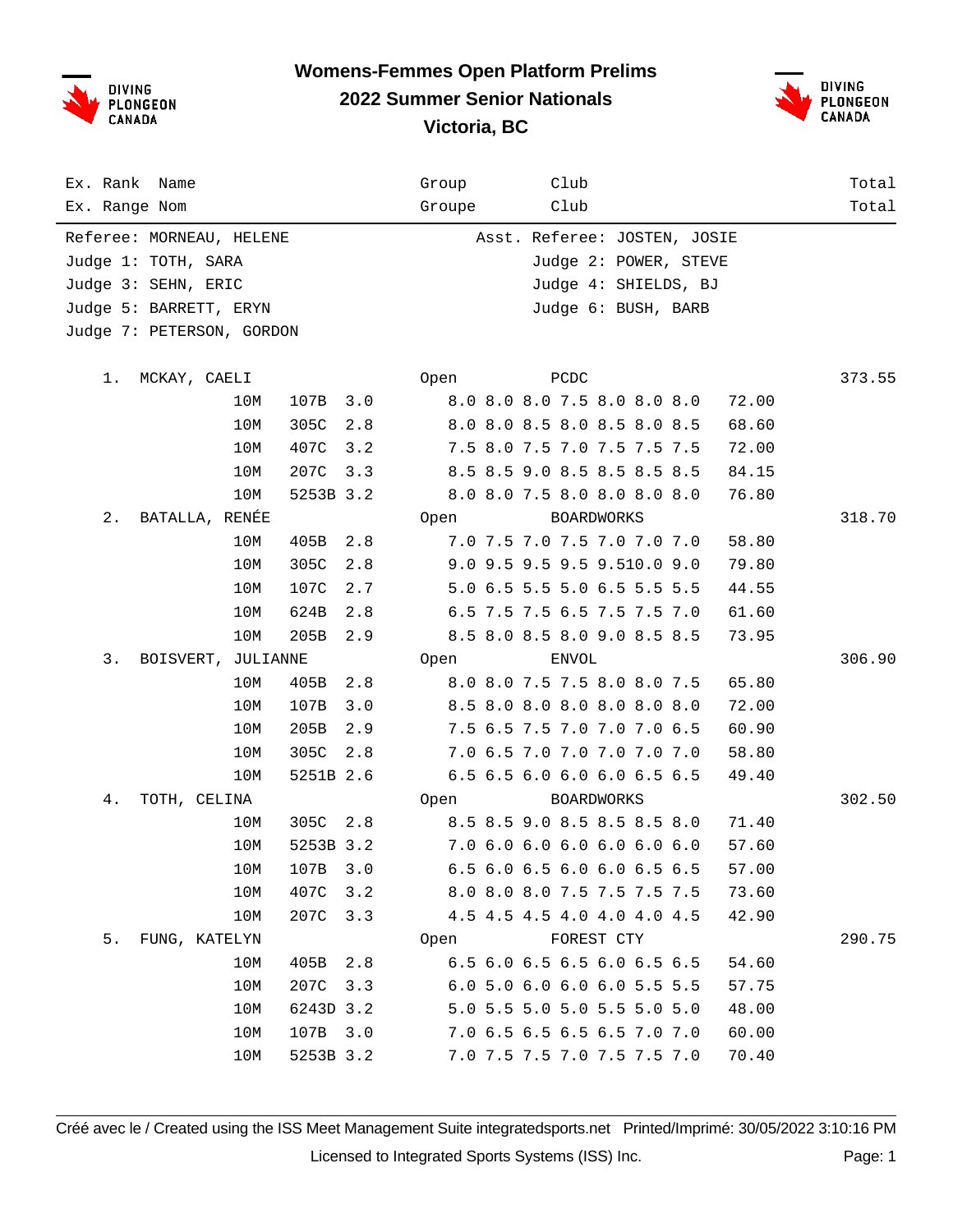

## **Womens-Femmes Open Platform Prelims**

**2022 Summer Senior Nationals**

**Victoria, BC**



| Ex. Rank Name        |                  | Group  | Club                          | Total  |
|----------------------|------------------|--------|-------------------------------|--------|
| Ex. Range Nom        |                  | Groupe | Club                          | Total  |
| CONN, TATIANA<br>6.  |                  | Open   | TDA                           | 287.55 |
|                      | 10M<br>405B      | 2.8    | 8.0 7.5 7.5 8.0 7.5 8.5 8.5   | 65.80  |
|                      | 6243D 3.2<br>10M |        | 4.5 5.5 5.5 4.0 5.0 4.5 4.5   | 44.80  |
|                      | 10M<br>205B      | 2.9    | 8.0 8.0 8.5 7.5 7.5 7.5 8.0   | 68.15  |
|                      | 10M<br>5253B 3.2 |        | 5.0 5.5 5.0 5.5 5.5 6.0 5.5   | 52.80  |
|                      | 305C<br>10M      | 2.8    | 7.0 6.5 6.5 6.5 6.5 7.0 7.0   | 56.00  |
| 7.<br>DICK, ELAENA   |                  | Open   | TDA                           | 280.40 |
|                      | 10M<br>5152B 2.9 |        | 6.0 6.0 6.0 6.5 5.5 6.0 6.5   | 52.20  |
|                      | 305C<br>10M      | 2.8    | 5.5 6.0 5.5 5.5 5.5 6.0 5.5   | 46.20  |
|                      | 10M<br>107B      | 3.0    | 7.0 5.5 6.0 6.5 6.0 6.0 6.0   | 54.00  |
|                      | 407C<br>10M      | 3.2    | 5.5 6.0 5.5 6.0 5.0 4.5 3.5   | 51.20  |
|                      | 10M<br>6243D 3.2 |        | 8.0 8.5 8.0 8.0 8.0 8.0 8.0   | 76.80  |
| 8.<br>MILLER, KATE   |                  | Open   | NEPEAN OTT                    | 270.45 |
|                      | 305C<br>10M      | 2.8    | 5.0 4.5 5.0 6.0 5.0 4.5 4.5   | 40.60  |
|                      | 6243D 3.2<br>10M |        | 6.5 5.5 6.0 5.5 5.5 5.0 5.5   | 52.80  |
|                      | 10M<br>407C      | 3.2    | 8.0 8.0 9.0 8.0 8.0 7.5 7.5   | 76.80  |
|                      | 207C<br>10M      | 3.3    | 4.0 3.5 3.5 3.5 3.5 4.0 3.0   | 34.65  |
|                      | 10M<br>5253B 3.2 |        | 6.0 7.5 7.0 6.5 7.0 7.0 6.5   | 65.60  |
| 9.<br>LUCOE, TANESHA |                  | Open   | BOARDWORKS                    | 269.00 |
|                      | 10M<br>405B      | 2.8    | 7.0 7.0 7.0 6.5 7.0 7.5 7.0   | 58.80  |
|                      | 10M<br>5152B 2.9 |        | 6.5 6.0 5.5 5.0 6.0 5.5 6.5   | 50.75  |
|                      | 305C<br>10M      | 2.8    | 8.0 8.5 8.5 8.5 8.5 8.5 7.5   | 71.40  |
|                      | 107B<br>10M      | 3.0    | 3.5 3.0 3.5 3.5 3.5 3.5 4.0   | 31.50  |
|                      | 205B<br>10M      | 2.9    | 6.5 6.0 6.5 6.5 6.5 6.5 7.0   | 56.55  |
| 10. BELANGER, ELOISE |                  | Open   | CAMO                          | 224.05 |
|                      | 10M<br>305C      | 2.8    | 8.5 8.0 8.5 8.5 8.5 8.5 8.0   | 71.40  |
|                      | 205B<br>10M      | 2.9    | 5.0 4.0 4.0 4.5 4.5 4.0 4.0   | 36.25  |
|                      | 405B 2.8<br>10M  |        | 6.0 6.0 5.5 5.5 6.0 6.0 6.5   | 50.40  |
|                      | 10M<br>6241B 2.7 |        | $0.0$ 0.0 0.0 0.0 0.0 0.0 0.0 | 0.00   |
|                      | 107B 3.0<br>10M  |        | 7.5 7.0 7.5 7.0 7.5 7.0 7.5   | 66.00  |
| 11. HAYES, KAYDEN    |                  | Open   | BOARDWORKS                    | 215.65 |
|                      | 5152B 2.9<br>10M |        | 6.5 6.5 6.5 6.5 6.5 7.0 6.0   | 56.55  |
|                      | 405B<br>10M      | 2.8    | 5.5 5.0 5.0 5.5 5.0 5.5 5.5   | 44.80  |
|                      | 107C<br>10M      | 2.7    | 6.5 7.5 7.0 6.5 7.0 7.0 7.0   | 56.70  |
|                      | 10M<br>614B      | 2.4    | 4.5 4.0 4.5 4.0 6.0 4.5 4.5   | 32.40  |
|                      | 205C<br>7.5M     | 2.8    | 3.0 3.5 3.0 3.0 3.5 3.0 3.0   | 25.20  |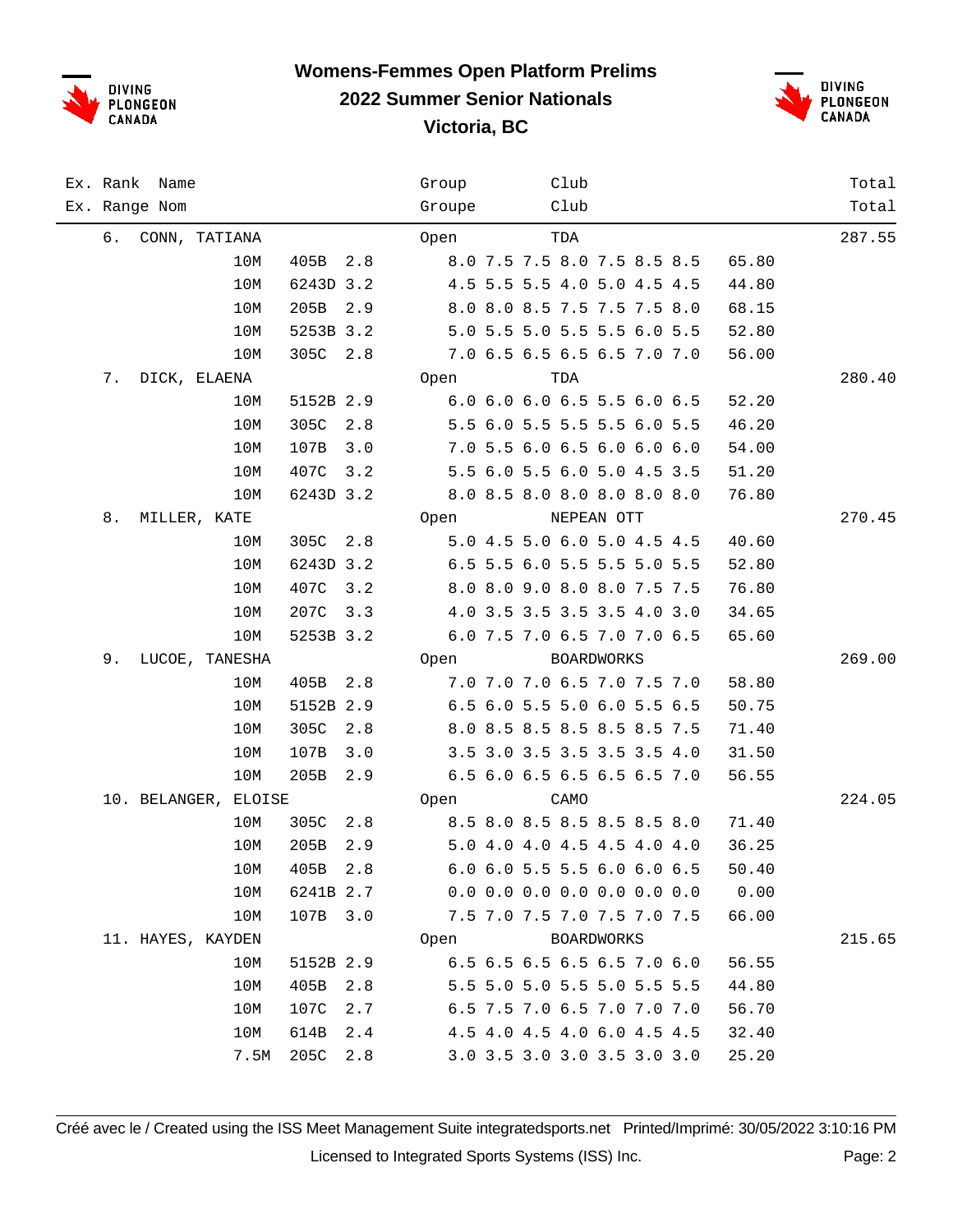DIVING<br>PLONGEON **CANADA** 

#### **Womens-Femmes Open Platform Finals 2022 Summer Senior Nationals**



**Victoria, BC**

| Ex. Rank<br>Name          |               |           | Group  | Club                        |       | Total  |
|---------------------------|---------------|-----------|--------|-----------------------------|-------|--------|
| Ex. Range Nom             |               |           | Groupe | Club                        |       | Total  |
| Referee: SHIELDS, BJ      |               |           |        | Asst. Referee: TOTH, SARA   |       |        |
| Judge 1: BARRETT, ERYN    |               |           |        | Judge 2: POWER, STEVE       |       |        |
| Judge 3: JOSTEN, JOSIE    |               |           |        | Judge 4: BUSH, BARB         |       |        |
| Judge 5: PETERSON, GORDON |               |           |        | Judge 6: SEHN, ERIC         |       |        |
| Judge 7: MORNEAU, HELENE  |               |           |        |                             |       |        |
|                           |               |           |        |                             |       |        |
| BATALLA, RENÉE<br>1.      |               |           | Open   | BOARDWORKS                  |       | 314.85 |
|                           | 10M<br>405B   | 2.8       |        | 7.0 8.0 8.0 7.5 7.0 7.0 7.0 | 60.20 |        |
|                           | 10M<br>305C   | 2.8       |        | 9.0 9.0 9.5 8.5 8.5 9.0 9.0 | 75.60 |        |
|                           | 10M<br>107C   | 2.7       |        | 8.0 6.5 7.0 7.5 6.5 7.0 6.0 | 55.35 |        |
|                           | 10M<br>624B   | 2.8       |        | 8.5 8.5 8.5 8.0 7.5 8.0 8.0 | 68.60 |        |
|                           | 205B<br>10M   | 2.9       |        | 6.5 6.0 6.5 6.0 6.5 6.0 6.5 | 55.10 |        |
| 2.<br>MCKAY, CAELI        |               |           | Open   | PCDC                        |       | 311.85 |
|                           | 10M<br>107B   | 3.0       |        | 7.0 6.5 7.5 7.0 7.5 7.5 7.0 | 64.50 |        |
|                           | 10M<br>305C   | 2.8       |        | 5.5 5.5 6.0 5.5 5.5 5.5 5.5 | 46.20 |        |
|                           | 10M<br>407C   | 3.2       |        | 8.5 8.5 8.5 8.5 8.5 9.0 8.5 | 81.60 |        |
|                           | 207C<br>10M   | 3.3       |        | 3.0 3.5 4.0 3.5 4.0 4.0 4.0 | 37.95 |        |
|                           | 10M           | 5253B 3.2 |        | 8.0 8.0 8.5 8.5 8.5 8.5 9.0 | 81.60 |        |
| 3.<br>TOTH, CELINA        |               |           | Open   | BOARDWORKS                  |       | 306.35 |
|                           | 10M<br>305C   | 2.8       |        | 8.0 8.5 8.5 8.0 8.0 8.5 8.5 | 70.00 |        |
|                           | 10M           | 5253B 3.2 |        | 8.5 7.5 8.0 8.0 7.5 8.0 7.5 | 75.20 |        |
|                           | 10M<br>107B   | 3.0       |        | 4.0 4.0 4.5 4.0 3.5 4.0 4.0 | 36.00 |        |
|                           | 407C<br>10M   | 3.2       |        | 5.5 6.5 6.0 6.5 6.0 6.5 6.5 | 60.80 |        |
|                           | 207C<br>10M   | 3.3       |        | 6.0 6.5 6.5 6.0 6.5 6.5 6.5 | 64.35 |        |
| 4.<br>FUNG, KATELYN       |               |           | Open   | FOREST CTY                  |       | 305.70 |
|                           | 10M<br>405B   | 2.8       |        | 6.0 6.5 6.5 6.5 7.0 6.5 6.5 | 54.60 |        |
|                           | 207C<br>10M   | 3.3       |        | 3.0 4.0 4.5 3.5 4.0 4.0 4.0 | 39.60 |        |
|                           | 10M 6243D 3.2 |           |        | 7.0 6.5 7.0 7.0 7.0 7.0 7.5 | 67.20 |        |
|                           | 10M           | 107B 3.0  |        | 7.5 7.0 7.5 7.5 8.0 8.0 7.5 | 67.50 |        |
|                           | 10M           | 5253B 3.2 |        | 8.0 8.0 8.0 8.0 8.0 8.0 8.0 | 76.80 |        |
| MILLER, KATE<br>5.        |               |           | Open   | NEPEAN OTT                  |       | 294.00 |
|                           | 10M           | 305C 2.8  |        | 8.0 8.0 8.0 8.0 8.0 8.5 8.5 | 67.20 |        |
|                           | 10M           | 6243D 3.2 |        | 6.5 7.0 6.0 6.0 6.5 6.0 6.0 | 59.20 |        |
|                           | 10M           | 407C 3.2  |        | 7.5 7.5 7.5 7.0 6.5 7.0 7.5 | 70.40 |        |
|                           | 10M           | 207C 3.3  |        | 4.0 4.5 3.5 4.0 4.0 4.0 4.0 | 39.60 |        |
|                           | 10M           | 5253B 3.2 |        | 5.5 6.5 5.5 6.5 6.0 6.0 6.0 | 57.60 |        |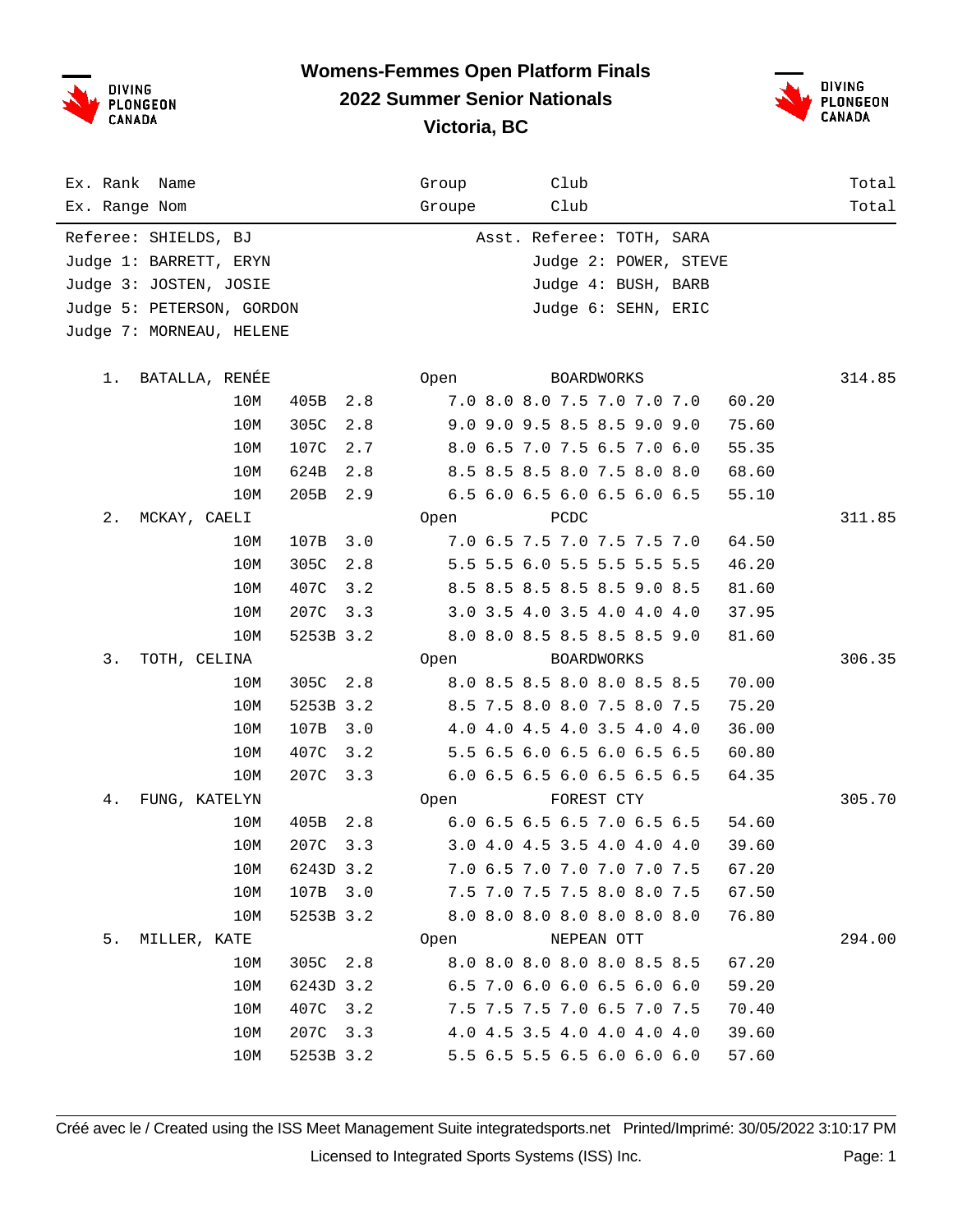

### **Womens-Femmes Open Platform Finals 2022 Summer Senior Nationals**



**Victoria, BC**

| Ex. Rank<br>Name         |     |           |     | Group  |                             | Club |  |       | Total  |
|--------------------------|-----|-----------|-----|--------|-----------------------------|------|--|-------|--------|
| Ex. Range Nom            |     |           |     | Groupe |                             | Club |  |       | Total  |
| DICK, ELAENA<br>б.       |     |           |     | Open   |                             | TDA  |  |       | 287.05 |
|                          | 10M | 5152B 2.9 |     |        | 6.5 7.0 7.5 7.0 7.5 7.5 7.0 |      |  | 62.35 |        |
|                          | 10M | 305C      | 2.8 |        | 6.5 7.0 6.0 6.0 5.5 6.0 6.5 |      |  | 51.80 |        |
|                          | 10M | 107B      | 3.0 |        | 4.5 4.5 5.0 5.0 5.5 5.5 5.5 |      |  | 46.50 |        |
|                          | 10M | 407C      | 3.2 |        | 5.5 5.0 6.0 6.0 6.0 6.0 6.5 |      |  | 57.60 |        |
|                          | 10M | 6243D 3.2 |     |        | 7.5 7.0 7.5 6.5 7.0 7.0 7.5 |      |  | 68.80 |        |
| 7.<br>BOISVERT, JULIANNE |     |           |     | Open   | ENVOL                       |      |  |       | 264.65 |
|                          | 10M | 405B      | 2.8 |        | 6.5 7.0 7.0 7.5 7.5 7.0 7.0 |      |  | 58.80 |        |
|                          | 10M | 107B      | 3.0 |        | 6.5 6.5 7.5 6.5 6.0 6.5 6.5 |      |  | 58.50 |        |
|                          | 10M | 205B      | 2.9 |        | 4.5 4.0 4.5 4.5 4.5 4.5 4.5 |      |  | 39.15 |        |
|                          | 10M | 305C      | 2.8 |        | 7.0 7.0 7.0 6.5 7.0 7.0 7.0 |      |  | 58.80 |        |
|                          | 10M | 5251B 2.6 |     |        | 6.5 6.0 6.0 6.5 6.5 6.0 6.5 |      |  | 49.40 |        |
| 8.<br>CONN, TATIANA      |     |           |     | Open   |                             | TDA  |  |       | 263.00 |
|                          | 10M | 405B      | 2.8 |        | 7.5 8.0 8.0 8.0 8.5 8.0 8.0 |      |  | 67.20 |        |
|                          | 10M | 6243D 3.2 |     |        | 5.0 5.0 5.5 5.5 5.0 5.5 6.0 |      |  | 51.20 |        |
|                          | 10M | 205B      | 2.9 |        | 5.0 4.5 4.5 4.5 4.0 5.0 5.0 |      |  | 40.60 |        |
|                          | 10M | 5253B 3.2 |     |        | 5.0 5.0 5.0 4.0 5.0 5.0 5.0 |      |  | 48.00 |        |
|                          | 10M | 305C      | 2.8 |        | 6.5 6.5 6.0 6.5 7.0 7.0 7.0 |      |  | 56.00 |        |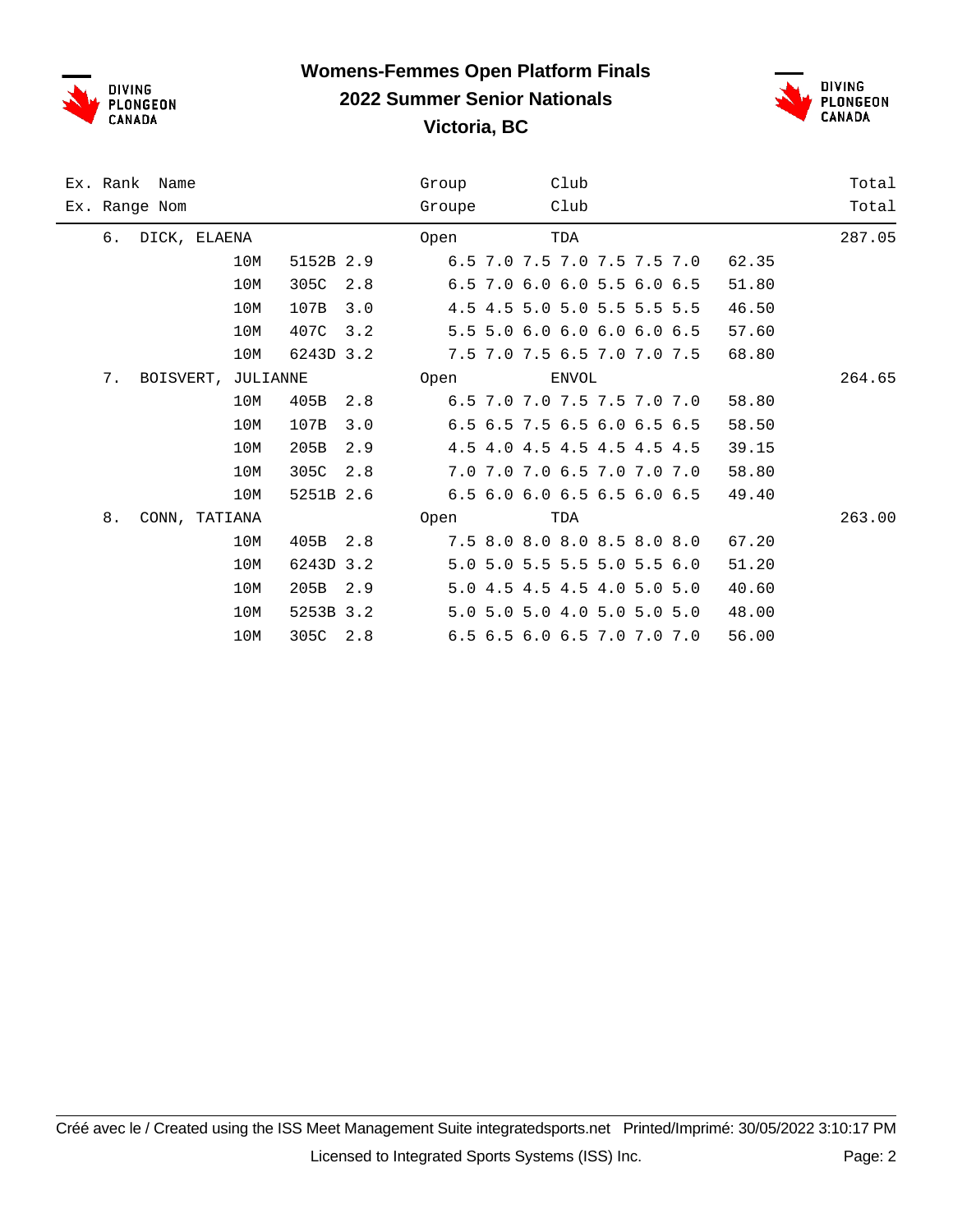

#### **Points - Individual 2022 Summer Senior Nationals Victoria, BC**



| #    | Name                          | Group  | Club         | Sex     | 1M | ЗМ | Plat Total |    |
|------|-------------------------------|--------|--------------|---------|----|----|------------|----|
| $\#$ | Nom                           | Groupe | Club         | Sexe 1M |    | 3M | Plat Total |    |
| 1.   | VALLEE, MIA                   | Open   | CAMO         | F       | 16 | 16 |            | 32 |
| 2.   | HATTIE, BRYDEN                | Open   | BOARDWORKS M |         | 16 | 16 |            | 32 |
| 3.   | ERLAM, MARGO                  | Open   | SASKATOON    | F       | 14 | 14 |            | 28 |
| 4.   | FOFANA, CÉDRIC                | Open   | CAMO         | М       | 14 | 14 |            | 28 |
| 5.   | WARE, PAMELA                  | Open   | CAMO         | F       | 12 | 12 |            | 24 |
| б.   | FUNG, KATELYN                 | Open   | FOREST CTY F |         |    | 11 | 11         | 22 |
| 7.   | ABRAMOWICZ, TAZMAN            | Open   | CALGARY      | М       | 12 | 10 |            | 22 |
| 8.   | CIPRICK, THOMAS               | Open   | PCDC         | М       | 11 | 11 |            | 22 |
| 9.   | BATALLA, RENÉE                | Open   | BOARDWORKS F |         |    |    | 16         | 16 |
|      | 10. WIENS, RYLAN              | Open   | SASKATOON    | М       |    |    | 16         | 16 |
|      | 11. MARKENTIN, BJORN          | Open   | SASKATOON M  |         | 10 | 5  |            | 15 |
|      | 12. MCKAY, CAELI              | Open   | PCDC         | F       |    |    | 14         | 14 |
|      | 13. GAUTHIER, OLIVIER         | Open   | CAMO         | М       | 5  | 9  |            | 14 |
|      | 14. ZSOMBOR-MURRAY, NATHAN    | Open   | PCDC         | М       |    |    | 14         | 14 |
|      | 15. GOSSELIN-PARADIS, LAURENT | Open   | CAMO         | М       |    | 12 |            | 12 |
|      | 16. TESSIER, BENJAMIN         | Open   | CAMO         | М       |    |    | 12         | 12 |
|      | 17. TOTH, CELINA              | Open   | BOARDWORKS F |         |    |    | 12         | 12 |
|      | 18. LUCOE, TANESHA            | Open   | BOARDWORKS F |         | 11 |    |            | 11 |
|      | 19. CULLEN, MATT              | Open   | ENVOL        | М       |    |    | 11         | 11 |
|      | 20. PAUL, CARSON              | Open   | BOARDWORKS M |         |    |    | 10         | 10 |
|      | 21. CHAMANDY, OLIVIA          | Open   | CAMO         | F       |    | 10 |            | 10 |
|      | 22. HENDERSON, SIOBHAN        | Open   | CAMO         | F       | 10 |    |            | 10 |
|      | 23. MILLER, KATE              | Open   | NEPEAN OTT F |         |    |    | 10         | 10 |
|      | 24. DICK, ELAENA              | Open   | TDA          | F       |    |    | 9          | 9  |
|      | 25. PALKHIVALA, SONYA         | Open   | PCDC         | F       |    | 9  |            | 9  |
|      | 26. CHAMBERS, NIGEL           | Open   | FOREST CTY M |         |    |    | 9          | 9  |
|      | 27. LU, KEIRA                 | Open   | BOARDWORKS F |         | 9  |    |            | 9  |
|      | 28. BERNARD, NOAH             | Open   | TDA M        |         | 9  |    |            | 9  |
|      | 29. BOISVERT, JULIANNE        | 0pen   | ENVOL        | F       |    |    | 7          | 7  |
|      | 30. LEGAULT, JORDANE          | Open   | CAMO         | F       |    | 7  |            | 7  |
|      | 31. ROLLAND, JULES            | 0pen   | <b>ENVOL</b> | М       | 7  |    |            | 7  |
|      | 32. GOULET, ARNAUD            | 0pen   | AGAMI        | М       |    |    | 7          | 7  |
|      | 33. LEATHEAD, SIMONE          | 0pen   | CAMO         | F       | 7  |    |            | 7  |
|      | 34. REESOR, EMMITT            | 0pen   | TDA          | М       |    | 7  |            | 7  |
|      | 35. BELANGER, ELOISE          | Open   | CAMO         | F       | 5  |    |            | 5  |
|      | 36. CONN, TATIANA             | 0pen   | TDA          | F       |    |    | 5          | 5  |
|      | 37. JASMIN, AMÉLIE-LAURA      | 0pen   | CAMO         | F       |    | 5  |            | 5  |
|      | 38. BAKER, CARTER             | 0pen   | WHITE ROCK M |         |    |    | 5          | 5  |